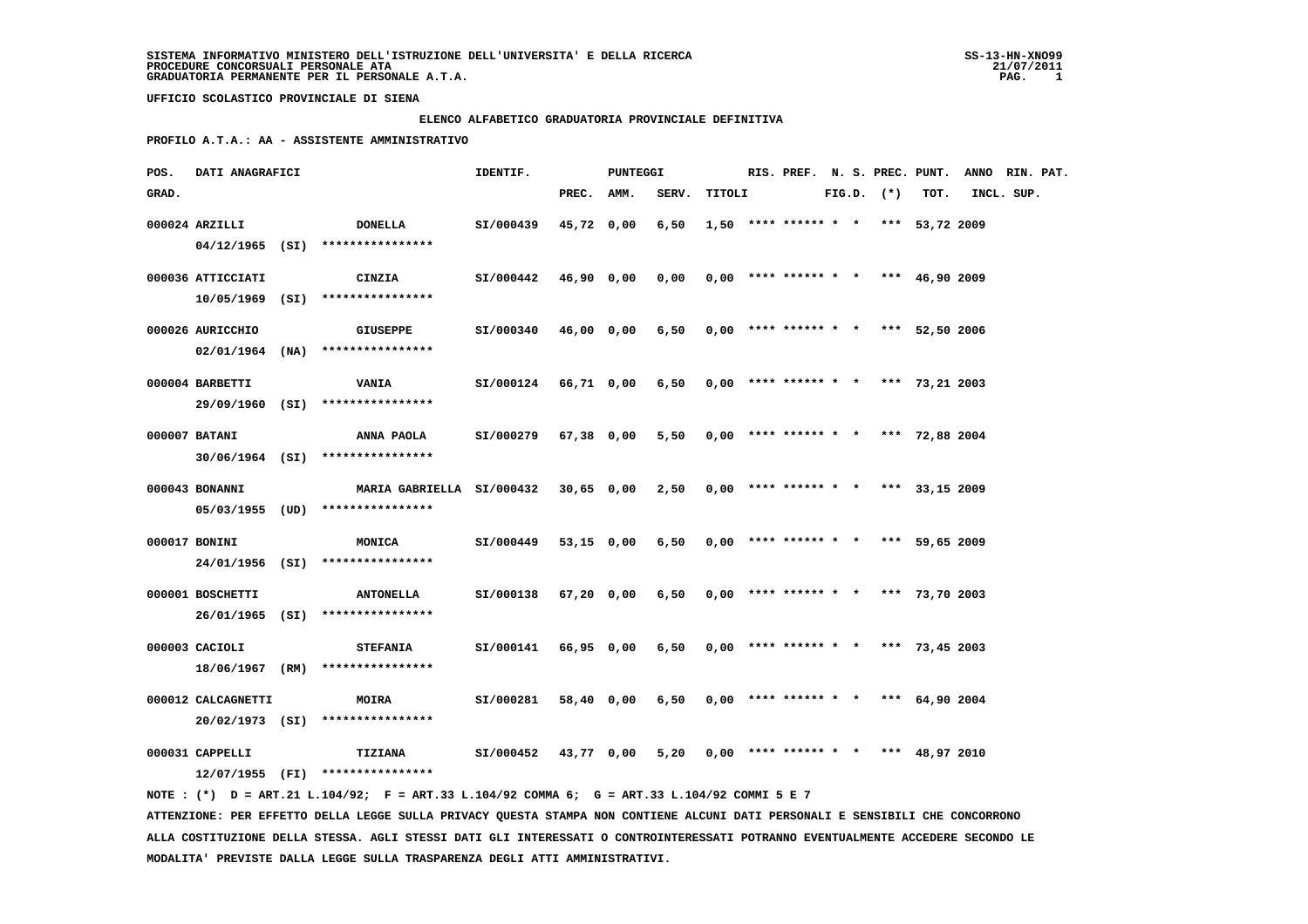# **ELENCO ALFABETICO GRADUATORIA PROVINCIALE DEFINITIVA**

 **PROFILO A.T.A.: AA - ASSISTENTE AMMINISTRATIVO**

| POS.         | <b>DATI ANAGRAFICI</b> |                                                                                              | IDENTIF.             |            | PUNTEGGI   |                                                     |        |                                       |  |                |      | RIS. PREF. N. S. PREC. PUNT. ANNO RIN. PAT. |  |
|--------------|------------------------|----------------------------------------------------------------------------------------------|----------------------|------------|------------|-----------------------------------------------------|--------|---------------------------------------|--|----------------|------|---------------------------------------------|--|
| GRAD.        |                        |                                                                                              |                      | PREC. AMM. |            | SERV.                                               | TITOLI |                                       |  | $FIG.D.$ $(*)$ | TOT. | INCL. SUP.                                  |  |
|              | 000018 CARLETTI        | RICCARDO                                                                                     | SI/000282            | 52,52 0,00 |            | 5,50                                                |        | $0.00$ **** ****** * * *** 58.02 2004 |  |                |      |                                             |  |
|              |                        | 23/12/1968 (SI) ****************                                                             |                      |            |            |                                                     |        |                                       |  |                |      |                                             |  |
|              | 000023 CIOLFI          | TIZIANA                                                                                      | SI/000440            |            |            | 52,57 0,00 1,20 0,00 **** ****** * *** 53,77 2009   |        |                                       |  |                |      |                                             |  |
|              |                        | 27/01/1958 (SI) ****************                                                             |                      |            |            |                                                     |        |                                       |  |                |      |                                             |  |
|              |                        |                                                                                              |                      |            |            |                                                     |        |                                       |  |                |      |                                             |  |
|              | 000028 CIVICI          | ANNA EVELINE<br>24/10/1965 (EE) ****************                                             | SI/000303            | 46,55 0,00 |            | 5,00                                                |        | $0,00$ **** ****** * * *** 51,55 2005 |  |                |      |                                             |  |
|              |                        |                                                                                              |                      |            |            |                                                     |        |                                       |  |                |      |                                             |  |
|              | 000010 COMPAGNUCCI     | SERENELLA                                                                                    | SI/000326            |            | 62,92 0,00 | $6,50$ 0,00 **** ****** * * *** 69,42 2006          |        |                                       |  |                |      |                                             |  |
|              |                        | $17/05/1971$ (MC) ****************                                                           |                      |            |            |                                                     |        |                                       |  |                |      |                                             |  |
| 000034 COZZI |                        | <b>LEONARDO</b>                                                                              | SI/000350            |            |            | 45,80 0,00 1,20 0,00 **** ****** * * *** 47,00 2007 |        |                                       |  |                |      |                                             |  |
|              |                        | $17/06/1964$ (SI) ****************                                                           |                      |            |            |                                                     |        |                                       |  |                |      |                                             |  |
|              | 000038 DE BERNARDO     | <b>CRISTINA ANNA</b>                                                                         | SI/000454 38,25 0,00 |            |            | $6,00$ 0,00 **** ****** * * *** 44,25 2010          |        |                                       |  |                |      |                                             |  |
|              |                        | $26/01/1984$ (AV) *****************                                                          |                      |            |            |                                                     |        |                                       |  |                |      |                                             |  |
|              | 000016 DI MARCO        | ELIO                                                                                         | SI/000436            |            | 53,77 0,00 | 6,50 0,00 **** ****** * * *** 60,27 2009            |        |                                       |  |                |      |                                             |  |
|              |                        | 06/10/1958 (PI) ****************                                                             |                      |            |            |                                                     |        |                                       |  |                |      |                                             |  |
|              |                        |                                                                                              |                      |            |            |                                                     |        |                                       |  |                |      |                                             |  |
|              | 000021 DOTOLI          | <b>ANTONIO</b>                                                                               | SI/000377            |            | 51,05 0,00 | 5,50 0,00 **** ****** * * *** 56,55 2008            |        |                                       |  |                |      |                                             |  |
|              |                        | 26/11/1966 (SA) ****************                                                             |                      |            |            |                                                     |        |                                       |  |                |      |                                             |  |
|              | 000041 ENRICHI         | <b>SANDRA</b>                                                                                | SI/000455            |            | 41,50 0,00 | $0,00$ $0,00$ **** ****** * * *** 41,50 2010        |        |                                       |  |                |      |                                             |  |
|              |                        | 27/02/1965 (FI) ****************                                                             |                      |            |            |                                                     |        |                                       |  |                |      |                                             |  |
|              | 000013 GRAZIANI        | <b>RENATO</b>                                                                                | SI/000283            |            |            | 54,88 0,00 6,50 0,00 **** ****** * * *** 61,38 2004 |        |                                       |  |                |      |                                             |  |
|              |                        | 23/11/1968 (SI) ****************                                                             |                      |            |            |                                                     |        |                                       |  |                |      |                                             |  |
|              | 000008 GUARINO         | ANNA 51/000148 65,83 0,00 6,50 0,00 **** ****** * *** 72,33 2003                             |                      |            |            |                                                     |        |                                       |  |                |      |                                             |  |
|              |                        | $04/02/1969$ (SA) ****************                                                           |                      |            |            |                                                     |        |                                       |  |                |      |                                             |  |
|              |                        | NOTE : (*) D = ART.21 L.104/92; F = ART.33 L.104/92 COMMA 6; G = ART.33 L.104/92 COMMI 5 E 7 |                      |            |            |                                                     |        |                                       |  |                |      |                                             |  |
|              |                        |                                                                                              |                      |            |            |                                                     |        |                                       |  |                |      |                                             |  |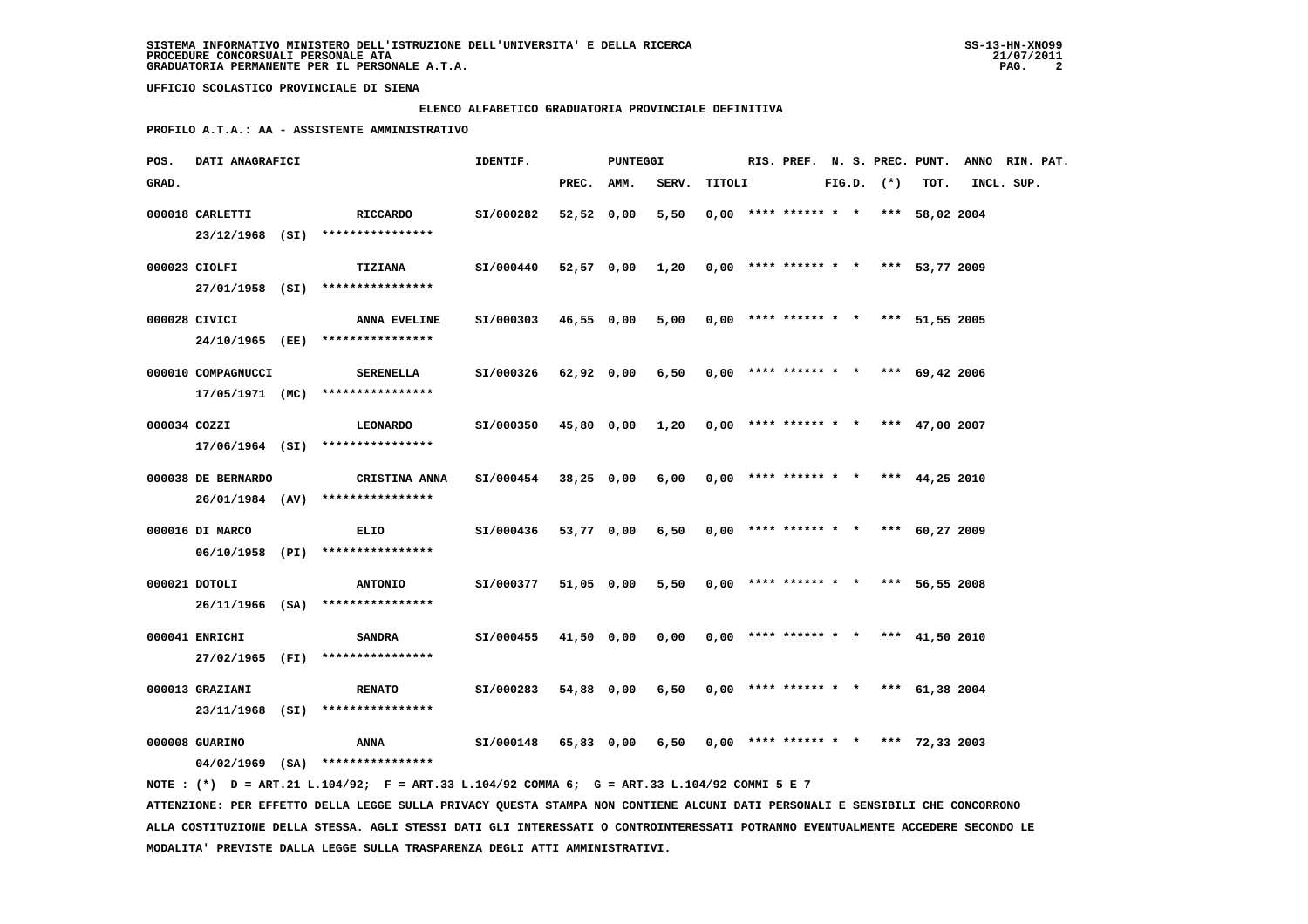# **ELENCO ALFABETICO GRADUATORIA PROVINCIALE DEFINITIVA**

 **PROFILO A.T.A.: AA - ASSISTENTE AMMINISTRATIVO**

| POS.         | DATI ANAGRAFICI  |                                                                                             | IDENTIF.  |            | PUNTEGGI   |                                            |        |                                       |  |                |      | RIS. PREF. N. S. PREC. PUNT. ANNO RIN. PAT. |  |
|--------------|------------------|---------------------------------------------------------------------------------------------|-----------|------------|------------|--------------------------------------------|--------|---------------------------------------|--|----------------|------|---------------------------------------------|--|
| GRAD.        |                  |                                                                                             |           | PREC.      | AMM.       | SERV.                                      | TITOLI |                                       |  | $FIG.D.$ $(*)$ | TOT. | INCL. SUP.                                  |  |
|              | 000027 GUERRINI  | <b>BEATRICE</b>                                                                             | SI/000370 | 45,30 0,00 |            | 6,50                                       |        | $0.00$ **** ****** * * *** 51,80 2008 |  |                |      |                                             |  |
|              |                  | 10/10/1961 (SI) ****************                                                            |           |            |            |                                            |        |                                       |  |                |      |                                             |  |
|              | 000029 IEMMOLO   | MICHELE                                                                                     | SI/000369 |            | 45,03 0,00 | 6,50                                       |        | $0,00$ **** ****** * * *** 51,53 2008 |  |                |      |                                             |  |
|              |                  | 28/10/1972 (RG) ****************                                                            |           |            |            |                                            |        |                                       |  |                |      |                                             |  |
|              | 000005 LICASTRO  | ELVIRA NICOLETTA SI/000150 66,50 0,00                                                       |           |            |            | $6,50$ 0,00 **** ****** * * *** 73,00 2003 |        |                                       |  |                |      |                                             |  |
|              |                  | 27/01/1962 (VV) ****************                                                            |           |            |            |                                            |        |                                       |  |                |      |                                             |  |
|              | 000039 MACINELLI | <b>MARTA</b>                                                                                | SI/000493 | 37,70 0,00 |            | 5,70                                       |        | $0,00$ **** ****** * * *** 43,40 2010 |  |                |      |                                             |  |
|              |                  | 23/05/1960 (SI) ****************                                                            |           |            |            |                                            |        |                                       |  |                |      |                                             |  |
|              | 000044 MARCHETTI | <b>MARCELLA</b>                                                                             | SI/000456 | 26,70 0,00 |            | 3,00                                       |        | $0,00$ **** ****** * * *** 29,70 2010 |  |                |      |                                             |  |
|              |                  | 21/07/1957 (SI) ****************                                                            |           |            |            |                                            |        |                                       |  |                |      |                                             |  |
|              | 000020 MARCOCCI  | <b>ANTONELLA</b>                                                                            | SI/000420 |            | 50,12 0,00 | 6,50                                       |        | $0,00$ **** ****** * * *** 56,62 2009 |  |                |      |                                             |  |
|              |                  | 08/04/1966 (SI) ****************                                                            |           |            |            |                                            |        |                                       |  |                |      |                                             |  |
|              | 000011 MARIOTTI  | <b>STEFANIA</b>                                                                             | SI/000339 | 59,53 0,00 |            | 6,00                                       |        | $0.00$ **** ****** * * *** 65.53 2006 |  |                |      |                                             |  |
|              |                  | 06/09/1965 (PG) ****************                                                            |           |            |            |                                            |        |                                       |  |                |      |                                             |  |
|              | 000037 MESTIZIA  | CARMELA                                                                                     | SI/000361 |            | 41,15 0,00 | 5,50                                       |        | $0,00$ **** ****** * * *** 46,65 2007 |  |                |      |                                             |  |
|              |                  | 30/11/1970 (NA) ****************                                                            |           |            |            |                                            |        |                                       |  |                |      |                                             |  |
|              | 000014 MOLINO    | LUIGINA                                                                                     | SI/000363 |            | 54,30 0,00 | 6,50                                       |        | $0,00$ **** ****** * * *** 60,80 2007 |  |                |      |                                             |  |
|              |                  | $21/06/1957$ (RM) *****************                                                         |           |            |            |                                            |        |                                       |  |                |      |                                             |  |
| 000015 NALDI |                  | <b>GIULIANA</b>                                                                             | SI/000427 | 54,35 0,00 |            | 6,00                                       |        | $0,00$ **** ****** * * *** 60,35 2009 |  |                |      |                                             |  |
|              |                  | 28/01/1951 (SI) ****************                                                            |           |            |            |                                            |        |                                       |  |                |      |                                             |  |
|              | 000040 NUCCIOTTI | <b>SIMONETTA</b>                                                                            | SI/000346 |            | 36,30 0,00 | 6,00                                       |        | $0,00$ **** ****** * * *** 42,30 2007 |  |                |      |                                             |  |
|              |                  | $14/08/1957$ (SI) *****************                                                         |           |            |            |                                            |        |                                       |  |                |      |                                             |  |
|              |                  | NOTE: (*) D = ART.21 L.104/92; F = ART.33 L.104/92 COMMA 6; G = ART.33 L.104/92 COMMI 5 E 7 |           |            |            |                                            |        |                                       |  |                |      |                                             |  |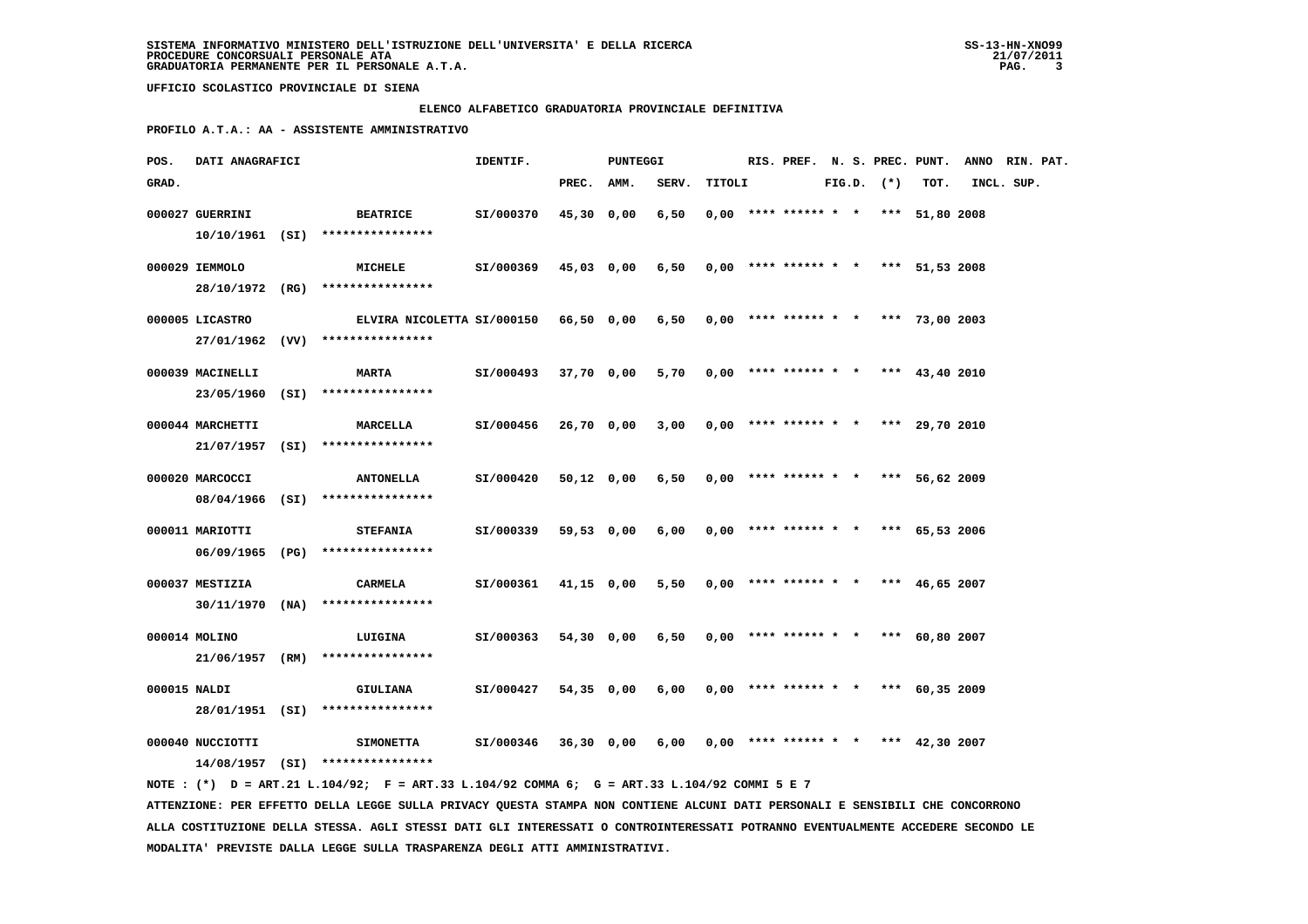# **ELENCO ALFABETICO GRADUATORIA PROVINCIALE DEFINITIVA**

 **PROFILO A.T.A.: AA - ASSISTENTE AMMINISTRATIVO**

| POS.         | <b>DATI ANAGRAFICI</b> |                                                                                             | IDENTIF.                                                        |            | PUNTEGGI |                                                              |                                              |                                       |  |                |      | RIS. PREF. N. S. PREC. PUNT. ANNO RIN. PAT. |  |
|--------------|------------------------|---------------------------------------------------------------------------------------------|-----------------------------------------------------------------|------------|----------|--------------------------------------------------------------|----------------------------------------------|---------------------------------------|--|----------------|------|---------------------------------------------|--|
| GRAD.        |                        |                                                                                             |                                                                 | PREC. AMM. |          |                                                              | SERV. TITOLI                                 |                                       |  | $FIG.D.$ $(*)$ | TOT. | INCL. SUP.                                  |  |
|              | 000033 PALAZZI         | <b>LAURA</b>                                                                                | SI/000368                                                       | 41,72 0,00 |          | 5,50                                                         |                                              | $1,00$ **** ****** * * *** 48,22 2008 |  |                |      |                                             |  |
|              |                        | 24/04/1968 (SI) ****************                                                            |                                                                 |            |          |                                                              |                                              |                                       |  |                |      |                                             |  |
|              | 000032 PASSERI         | <b>ANNA MARIA</b>                                                                           | SI/000153 48,79 0,00                                            |            |          |                                                              | $0,00$ $0,00$ **** ****** * * *** 48,79 2003 |                                       |  |                |      |                                             |  |
|              |                        | 09/05/1948 (PG) ****************                                                            |                                                                 |            |          |                                                              |                                              |                                       |  |                |      |                                             |  |
|              | 000009 PETRENI         | <b>GIUSTINA</b>                                                                             | $SI/000154$ 65,40 0,00 6,50 0,00 **** ****** * *** 71,90 2003   |            |          |                                                              |                                              |                                       |  |                |      |                                             |  |
|              |                        | 14/05/1963 (BG) ****************                                                            |                                                                 |            |          |                                                              |                                              |                                       |  |                |      |                                             |  |
|              | 000019 PETRICCI        | <b>LORIANA</b>                                                                              | SI/000437                                                       |            |          | 48,08 0,00 6,50 2,50 **** ****** * * *** 57,08 2009          |                                              |                                       |  |                |      |                                             |  |
|              |                        | 25/07/1959 (SI) ****************                                                            |                                                                 |            |          |                                                              |                                              |                                       |  |                |      |                                             |  |
|              |                        |                                                                                             |                                                                 |            |          |                                                              |                                              |                                       |  |                |      |                                             |  |
|              | 000002 RAPPUOLI        | ILENIA                                                                                      | SI/000156                                                       | 67,00 0,00 |          | 6,50                                                         |                                              | $0.00$ **** ****** * * *** 73.50 2003 |  |                |      |                                             |  |
|              |                        | 09/09/1971 (SI) ****************                                                            |                                                                 |            |          |                                                              |                                              |                                       |  |                |      |                                             |  |
|              | 000022 SCHIARITI       | <b>DOMENICA</b>                                                                             | SI/000359                                                       | 49,44 0,00 |          |                                                              | 5,50 1,00 **** ****** * * *** 55,94 2007     |                                       |  |                |      |                                             |  |
|              |                        | 09/09/1966 (VV) ****************                                                            |                                                                 |            |          |                                                              |                                              |                                       |  |                |      |                                             |  |
|              | 000025 SIMONE          | <b>MARIA</b>                                                                                | SI/000351                                                       | 46,83 0,00 |          |                                                              | $6,50$ 0,00 **** ****** * * *** 53,33 2007   |                                       |  |                |      |                                             |  |
|              |                        | $02/11/1970$ (AG) ****************                                                          |                                                                 |            |          |                                                              |                                              |                                       |  |                |      |                                             |  |
| 000042 SISTI |                        | <b>LOREDANA</b>                                                                             | SI/000502                                                       |            |          | $0,00$ $0,00$ $22,87$ $11,00$ **** ****** * * *** 33,87 2011 |                                              |                                       |  |                |      |                                             |  |
|              |                        | 15/05/1964 (SI) ****************                                                            |                                                                 |            |          |                                                              |                                              |                                       |  |                |      |                                             |  |
|              |                        |                                                                                             |                                                                 |            |          |                                                              |                                              |                                       |  |                |      |                                             |  |
| 000006 VANNI |                        | <b>DANIELA</b>                                                                              | SI/000165 66,41 0,00 6,50                                       |            |          |                                                              |                                              | $0,00$ **** ****** * * *** 72,91 2003 |  |                |      |                                             |  |
|              |                        | $04/03/1961$ (RM) ****************                                                          |                                                                 |            |          |                                                              |                                              |                                       |  |                |      |                                             |  |
| 000030 VANNI |                        | <b>ROSSANA</b>                                                                              | SI/000438 44,00 0,00                                            |            |          |                                                              | $5,70$ 0,00 **** ****** * * *** 49,70 2009   |                                       |  |                |      |                                             |  |
|              |                        | $12/07/1956$ (SI) ****************                                                          |                                                                 |            |          |                                                              |                                              |                                       |  |                |      |                                             |  |
|              | 000035 VANNUCCINI      | <b>ALESSANDRA</b>                                                                           | $SI/000433$ 45,75 0,00 1,20 0,00 **** ****** * * *** 46,95 2009 |            |          |                                                              |                                              |                                       |  |                |      |                                             |  |
|              |                        | $30/04/1960$ (SI) ****************                                                          |                                                                 |            |          |                                                              |                                              |                                       |  |                |      |                                             |  |
|              |                        | NOTE: (*) D = ART.21 L.104/92; F = ART.33 L.104/92 COMMA 6; G = ART.33 L.104/92 COMMI 5 E 7 |                                                                 |            |          |                                                              |                                              |                                       |  |                |      |                                             |  |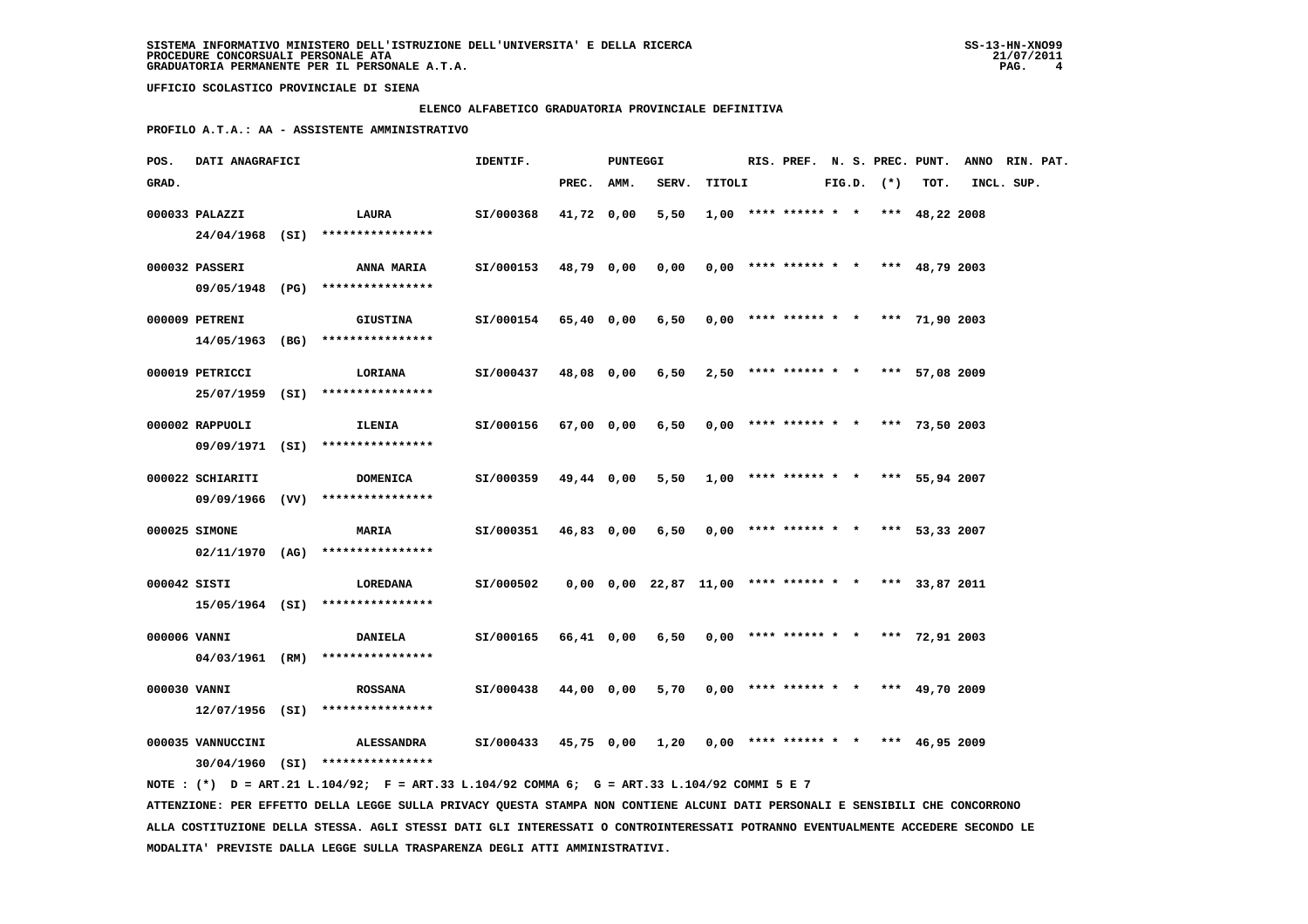# **ELENCO ALFABETICO GRADUATORIA PROVINCIALE DEFINITIVA**

 **PROFILO A.T.A.: AT - ASSISTENTE TECNICO**

| POS.         | DATI ANAGRAFICI    |                                                                                                                               | IDENTIF.  |              | PUNTEGGI   |       |        |  |  |                | RIS. PREF. N. S. PREC. PUNT.          | ANNO RIN. PAT. |   |
|--------------|--------------------|-------------------------------------------------------------------------------------------------------------------------------|-----------|--------------|------------|-------|--------|--|--|----------------|---------------------------------------|----------------|---|
| GRAD.        |                    |                                                                                                                               |           | PREC. AMM.   |            | SERV. | TITOLI |  |  | $FIG.D.$ $(*)$ | TOT.                                  | INCL. SUP.     |   |
|              | 000023 ARCURI      | ALBERTO                                                                                                                       | SI/000489 | 24,08 0,00   |            | 6,00  |        |  |  |                | $0,00$ **** ****** * * *** 30,08 2010 |                |   |
|              | 06/01/1974 (RC)    | ****************                                                                                                              |           |              |            |       |        |  |  |                |                                       |                |   |
|              |                    |                                                                                                                               |           |              |            |       |        |  |  |                |                                       |                |   |
|              | 000010 BISCONTI    | <b>MASSIMO</b>                                                                                                                | SI/000338 |              | 47,75 0,00 | 6,50  |        |  |  |                | $0,00$ **** ****** * * *** 54,25 2006 |                |   |
|              | 29/01/1964 (SI)    | ****************                                                                                                              |           |              |            |       |        |  |  |                |                                       |                |   |
| 000006 CAMBI |                    | <b>MICHELA</b>                                                                                                                | SI/000333 | 53,13 0,00   |            | 6,50  |        |  |  |                | $0,00$ **** ****** * * *** 59,63 2006 |                |   |
|              |                    | 09/09/1975 (SI) ****************                                                                                              |           |              |            |       |        |  |  |                |                                       |                |   |
|              | 000001 CAPPELLETTI | <b>MIRCO</b>                                                                                                                  | SI/000306 | 59,34 0,00   |            | 6,50  |        |  |  |                | $0,00$ **** ****** * * *** 65,84 2005 |                |   |
|              |                    |                                                                                                                               |           |              |            |       |        |  |  |                |                                       |                |   |
|              |                    | $05/01/1976$ (SI) ****************                                                                                            |           |              |            |       |        |  |  |                |                                       |                |   |
|              | 000018 CASELLI     | <b>MANUEL</b>                                                                                                                 | SI/000307 | $41,31$ 0,00 |            | 0,00  |        |  |  |                | $0,00$ **** ****** * * *** 41,31 2005 |                | D |
|              |                    | $10/04/1978$ (SI) ****************                                                                                            |           |              |            |       |        |  |  |                |                                       |                |   |
|              | 000021 CIACCI      | CLAUDIO                                                                                                                       | SI/000443 | $32,05$ 0,00 |            | 0,00  |        |  |  |                | $0,00$ **** ****** * * *** 32,05 2009 |                |   |
|              |                    | 23/10/1961 (SI) ****************                                                                                              |           |              |            |       |        |  |  |                |                                       |                |   |
|              |                    |                                                                                                                               |           |              |            |       |        |  |  |                |                                       |                |   |
|              | 000014 CONTORNI    | <b>STEFANO</b>                                                                                                                | SI/000356 | 45,64 0,00   |            | 6,00  |        |  |  |                | $0,00$ **** ****** * * *** 51,64 2007 |                |   |
|              | 02/01/1976 (SI)    | ****************                                                                                                              |           |              |            |       |        |  |  |                |                                       |                |   |
|              | 000008 CORROPPOLI  | MICHELE                                                                                                                       | SI/000330 | 49,15 0,00   |            | 6,50  |        |  |  |                | $0,00$ **** ****** * * *** 55,65 2006 |                | D |
|              | 15/11/1953 (FG)    | ****************                                                                                                              |           |              |            |       |        |  |  |                |                                       |                |   |
|              |                    |                                                                                                                               |           |              |            |       |        |  |  |                |                                       |                |   |
|              | 000007 ESPOSITO    | VITTORIO                                                                                                                      | SI/000312 | 52,70 0,00   |            | 6,50  |        |  |  |                | $0,00$ **** ****** * * *** 59,20 2005 |                |   |
|              | 29/01/1971 (NA)    | ****************                                                                                                              |           |              |            |       |        |  |  |                |                                       |                |   |
| 000011 GOLIA |                    | <b>VINCENZO</b>                                                                                                               | SI/000331 |              | 47,35 0,00 | 6,50  |        |  |  |                | $0,00$ **** ****** * * *** 53,85 2006 |                |   |
|              | $10/04/1981$ (NA)  | ****************                                                                                                              |           |              |            |       |        |  |  |                |                                       |                |   |
|              | 000025 GRAZIANI    | <b>RENATO</b>                                                                                                                 | SI/000038 |              | 24,73 0,00 | 0,00  |        |  |  |                | $0,00$ **** ****** * * *** 24,73 2000 |                |   |
|              |                    | 23/11/1968 (SI) ****************                                                                                              |           |              |            |       |        |  |  |                |                                       |                |   |
|              |                    | NOTE: (*) D = ART.21 L.104/92; F = ART.33 L.104/92 COMMA 6; G = ART.33 L.104/92 COMMI 5 E 7                                   |           |              |            |       |        |  |  |                |                                       |                |   |
|              |                    | ATTENZIONE: PER EFFETTO DELLA LEGGE SULLA PRIVACY QUESTA STAMPA NON CONTIENE ALCUNI DATI PERSONALI E SENSIBILI CHE CONCORRONO |           |              |            |       |        |  |  |                |                                       |                |   |

 **ALLA COSTITUZIONE DELLA STESSA. AGLI STESSI DATI GLI INTERESSATI O CONTROINTERESSATI POTRANNO EVENTUALMENTE ACCEDERE SECONDO LE MODALITA' PREVISTE DALLA LEGGE SULLA TRASPARENZA DEGLI ATTI AMMINISTRATIVI.**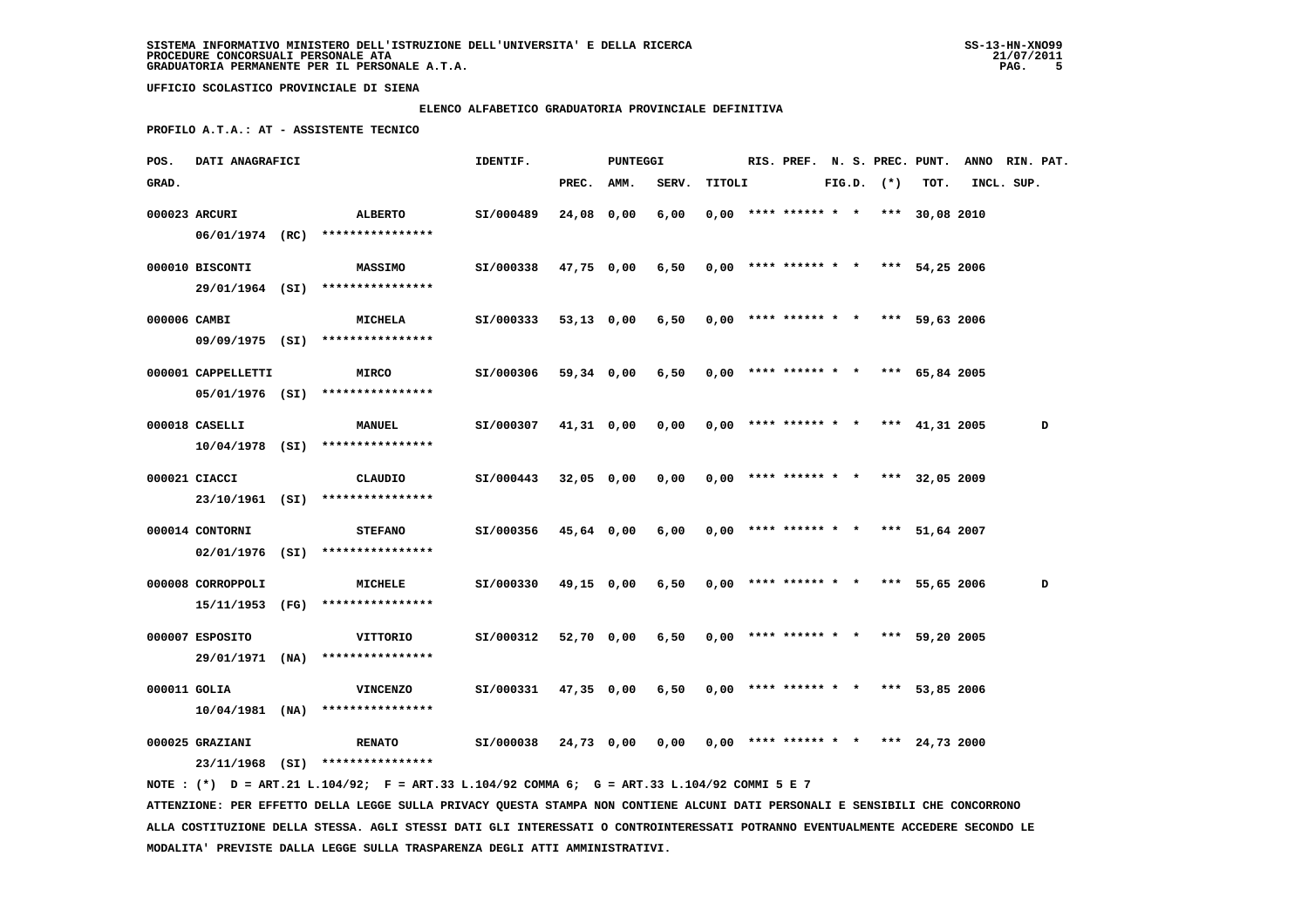# **ELENCO ALFABETICO GRADUATORIA PROVINCIALE DEFINITIVA**

 **PROFILO A.T.A.: AT - ASSISTENTE TECNICO**

| POS.         | DATI ANAGRAFICI    |                                                                                             | IDENTIF.  |              | PUNTEGGI   |                                            |        |                                       |  |                |      | RIS. PREF. N. S. PREC. PUNT. ANNO RIN. PAT. |  |
|--------------|--------------------|---------------------------------------------------------------------------------------------|-----------|--------------|------------|--------------------------------------------|--------|---------------------------------------|--|----------------|------|---------------------------------------------|--|
| GRAD.        |                    |                                                                                             |           | PREC. AMM.   |            | SERV.                                      | TITOLI |                                       |  | $FIG.D.$ $(*)$ | TOT. | INCL. SUP.                                  |  |
|              | 000020 GUERRINI    | RICCARDO<br>05/03/1956 (SI) ****************                                                | SI/000337 | $35,53$ 0,00 |            | 0.00                                       |        | $0.00$ **** ****** * * *** 35.53 2006 |  |                |      |                                             |  |
|              | 000016 LANDOZZI    | <b>SIMONA</b><br>$05/10/1975$ (SI) ****************                                         | SI/000355 |              | 40,17 0,00 | 5,50                                       |        | $0,00$ **** ****** * * *** 45,67 2007 |  |                |      |                                             |  |
|              | 000019 MADONI      | <b>LEONARDO</b><br>14/06/1976 (SI) ****************                                         | SI/000450 |              | 33,90 0,00 | 6,50                                       |        | $0,00$ **** ****** * * *** 40,40 2009 |  |                |      |                                             |  |
|              | 000013 MALZONE     | <b>ROBERTO</b>                                                                              | SI/000347 | 45,68 0,00   |            | $6,50$ 0,00 **** ****** * * *** 52,18 2007 |        |                                       |  |                |      |                                             |  |
|              | 000002 MICALIZZI   | $30/10/1978$ (SA) *****************<br><b>RICCARDO</b>                                      | SI/000278 | 59,50 0,00   |            | 5,50                                       |        | $0.00$ **** ****** * * *** 65.00 2004 |  |                |      |                                             |  |
|              | 000004 MORANDI     | $12/03/1964$ (ME) *****************<br><b>MATTEO</b>                                        | SI/000308 |              | 57,00 0,00 | 6,50                                       |        | $0,00$ **** ****** * * *** 63,50 2005 |  |                |      |                                             |  |
|              | 000012 NAPOLITANO  | 26/09/1979 (SI) ****************<br>DOMENICO                                                | SI/000358 | 46,90 0,00   |            | 6,50                                       |        | $0,00$ **** ****** * * *** 53,40 2007 |  |                |      |                                             |  |
| 000022 NOCCI |                    | 08/06/1973 (NA) ****************<br>CRISTIAN                                                | SI/000441 | 25,83 0,00   |            | 6,00                                       |        | $0,00$ **** ****** * * *** 31,83 2009 |  |                |      |                                             |  |
|              | 000017 PASSERI     | 06/07/1975 (SI) ****************<br><b>GIOVANNA</b>                                         | SI/000354 | 41,50 0,00   |            | 0,00                                       |        | $0,00$ **** ****** * * *** 41,50 2007 |  |                |      |                                             |  |
|              |                    | 15/02/1964 (PZ) ****************                                                            |           |              |            |                                            |        |                                       |  |                |      |                                             |  |
|              | 000005 PELLEGRINO  | <b>SEBASTIANA</b><br>25/10/1978 (EN) ****************                                       | SI/000310 |              | 55,98 0,00 | 6,50                                       |        | $0,00$ **** ****** * * *** 62,48 2005 |  |                |      |                                             |  |
|              | 000024 ROBORTACCIO | <b>ASSUNTA</b><br>03/07/1968 (MT) ****************                                          | SI/000328 |              | 27,63 0,00 | $0,00$ 0,00 **** ****** * * *** 27,63 2006 |        |                                       |  |                |      |                                             |  |
|              |                    | NOTE: (*) D = ART.21 L.104/92; F = ART.33 L.104/92 COMMA 6; G = ART.33 L.104/92 COMMI 5 E 7 |           |              |            |                                            |        |                                       |  |                |      |                                             |  |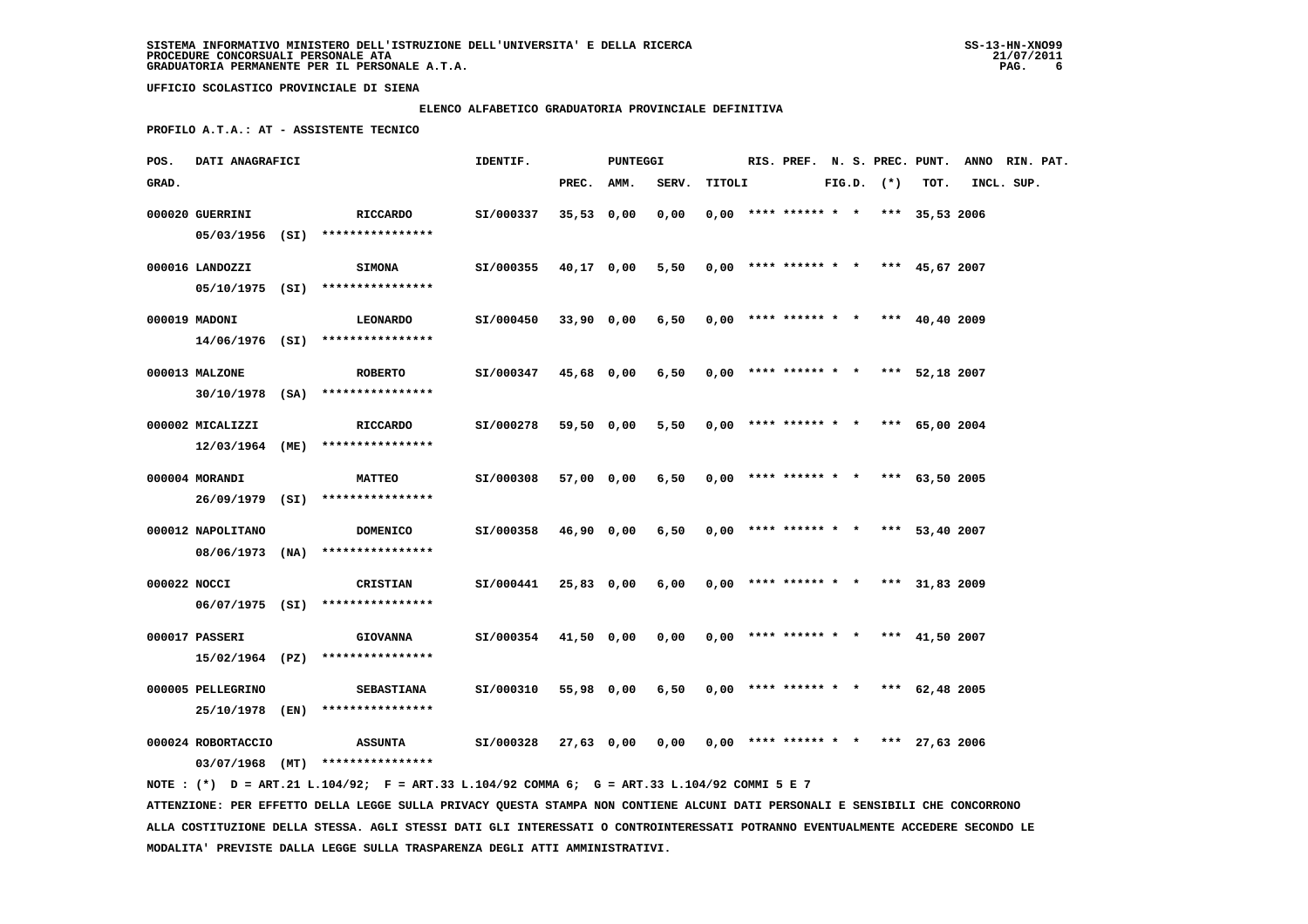# **ELENCO ALFABETICO GRADUATORIA PROVINCIALE DEFINITIVA**

 **PROFILO A.T.A.: AT - ASSISTENTE TECNICO**

| POS.        | DATI ANAGRAFICI  |      |                                                                                             | IDENTIF.  |            | PUNTEGGI |       |        |                 |  |                | RIS. PREF. N. S. PREC. PUNT. | <b>ANNO</b> | RIN. PAT. |
|-------------|------------------|------|---------------------------------------------------------------------------------------------|-----------|------------|----------|-------|--------|-----------------|--|----------------|------------------------------|-------------|-----------|
| GRAD.       |                  |      |                                                                                             |           | PREC.      | AMM.     | SERV. | TITOLI |                 |  | $FIG.D.$ $(*)$ | TOT.                         | INCL. SUP.  |           |
| 000003 ROMA |                  |      | <b>GERARDO</b>                                                                              | SI/000132 | 58,00 0,00 |          | 6,50  | 0,00   | **** ****** * * |  | ***            | 64,50 2003                   |             |           |
|             | 24/08/1971       | (BR) | ****************                                                                            |           |            |          |       |        |                 |  |                |                              |             |           |
|             | 000009 SACCOCCIO |      | <b>MANUELA</b>                                                                              | SI/000319 | 48,50 0,00 |          | 6,50  | 0,00   | **** ****** * * |  | ***            | 55,00 2005                   |             |           |
|             | 23/09/1980       | (LT) | ****************                                                                            |           |            |          |       |        |                 |  |                |                              |             |           |
|             | 000015 SPINELLI  |      | GIOVANNI                                                                                    | SI/000357 | 42,75 0,00 |          | 6,00  | 0,00   | **** ****** * * |  |                | *** 48,75 2007               |             |           |
|             | 24/09/1973       | (CE) | ****************                                                                            |           |            |          |       |        |                 |  |                |                              |             |           |
|             |                  |      | NOTE: (*) D = ART.21 L.104/92; F = ART.33 L.104/92 COMMA 6; G = ART.33 L.104/92 COMMI 5 E 7 |           |            |          |       |        |                 |  |                |                              |             |           |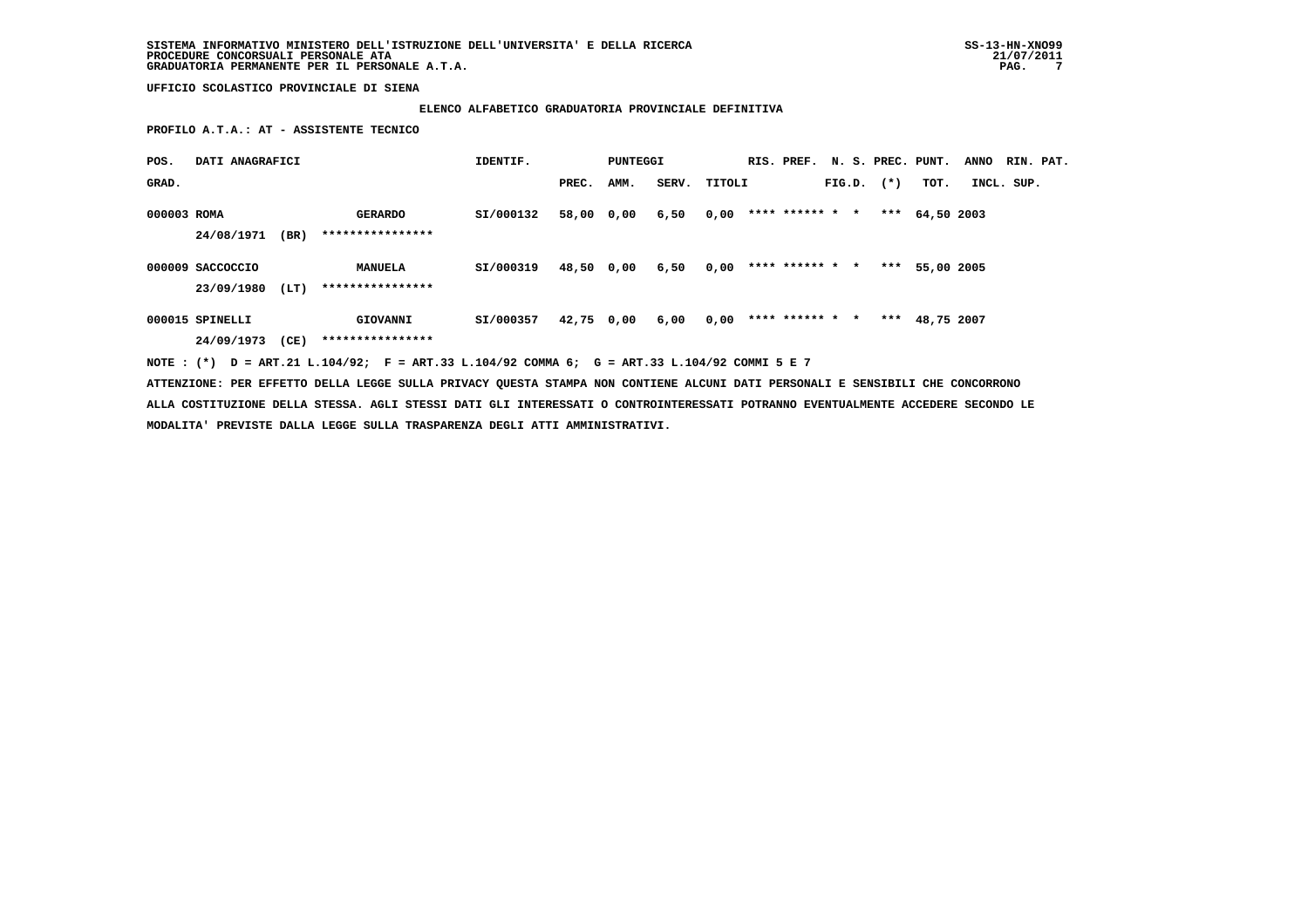### **ELENCO ALFABETICO GRADUATORIA PROVINCIALE DEFINITIVA**

 **PROFILO A.T.A.: CO - CUOCO**

 **NON CI SONO ASPIRANTI DA STAMPARE**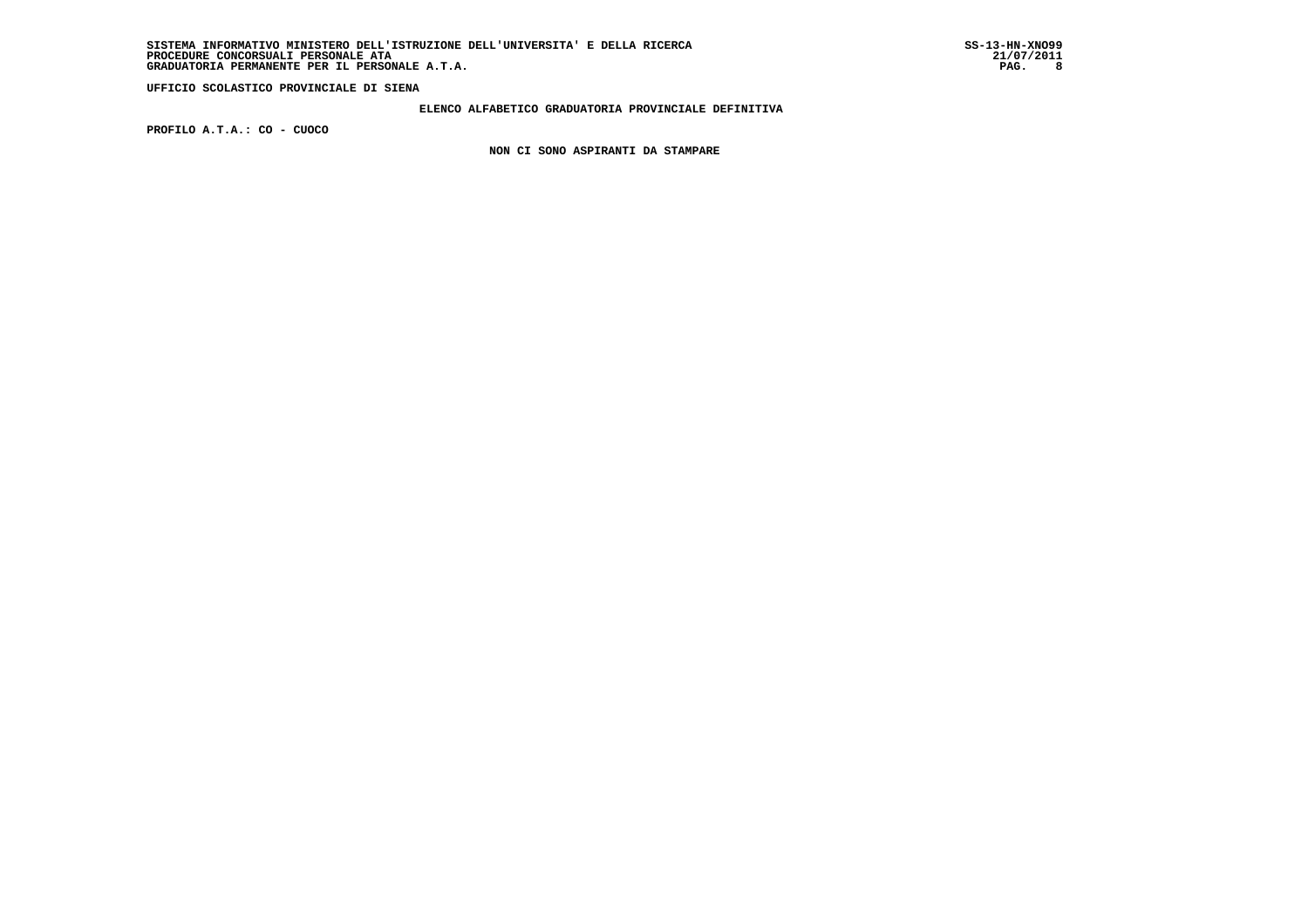### **ELENCO ALFABETICO GRADUATORIA PROVINCIALE DEFINITIVA**

 **PROFILO A.T.A.: CR - COLLABORATORE SCOLASTICO TECNICO (ADDETTO AZIENDE AGRARIE)**

| POS.         | DATI ANAGRAFICI   |      |                                                                                                                               | IDENTIF.  |            | <b>PUNTEGGI</b> |                                                     |        |                        |  |                | RIS. PREF. N. S. PREC. PUNT.          | ANNO RIN. PAT. |  |
|--------------|-------------------|------|-------------------------------------------------------------------------------------------------------------------------------|-----------|------------|-----------------|-----------------------------------------------------|--------|------------------------|--|----------------|---------------------------------------|----------------|--|
| GRAD.        |                   |      |                                                                                                                               |           | PREC. AMM. |                 | SERV.                                               | TITOLI |                        |  | $FIG.D.$ $(*)$ | TOT.                                  | INCL. SUP.     |  |
| 000001 CRUDO |                   |      | <b>GIUSEPPE</b>                                                                                                               | SI/000425 | 30,80 0,00 |                 | 6,00                                                |        |                        |  |                | $0,00$ **** ****** * * *** 36,80 2009 |                |  |
|              | 20/02/1949        | (RC) | ****************                                                                                                              |           |            |                 |                                                     |        |                        |  |                |                                       |                |  |
|              | 000003 DI MEO     |      | <b>LUCIANO</b>                                                                                                                | SI/000488 |            |                 | $15,30$ 0,00 6,00 0,00 **** ****** * *** 21,30 2010 |        |                        |  |                |                                       |                |  |
|              | 25/09/1969        | (CE) | ****************                                                                                                              |           |            |                 |                                                     |        |                        |  |                |                                       |                |  |
|              | 000004 LIMONGELLI |      | GIANLUIGI                                                                                                                     | SI/000528 |            |                 | 0,00 0,00 14,00                                     |        | $3,00$ **** ****** * * |  |                | *** 17,00 2011                        |                |  |
|              | 17/08/1981 (CE)   |      | ****************                                                                                                              |           |            |                 |                                                     |        |                        |  |                |                                       |                |  |
|              | 000002 PELLEGRINO |      | <b>SEBASTIANA</b>                                                                                                             | SI/000316 |            |                 | 27,55 0,00 1,95 0,00 **** ****** * *** 29,50 2005   |        |                        |  |                |                                       |                |  |
|              | 25/10/1978 (EN)   |      | ****************                                                                                                              |           |            |                 |                                                     |        |                        |  |                |                                       |                |  |
|              |                   |      | NOTE: (*) D = ART.21 L.104/92; F = ART.33 L.104/92 COMMA 6; G = ART.33 L.104/92 COMMI 5 E 7                                   |           |            |                 |                                                     |        |                        |  |                |                                       |                |  |
|              |                   |      | ATTENZIONE: PER EFFETTO DELLA LEGGE SULLA PRIVACY QUESTA STAMPA NON CONTIENE ALCUNI DATI PERSONALI E SENSIBILI CHE CONCORRONO |           |            |                 |                                                     |        |                        |  |                |                                       |                |  |

 **ALLA COSTITUZIONE DELLA STESSA. AGLI STESSI DATI GLI INTERESSATI O CONTROINTERESSATI POTRANNO EVENTUALMENTE ACCEDERE SECONDO LE MODALITA' PREVISTE DALLA LEGGE SULLA TRASPARENZA DEGLI ATTI AMMINISTRATIVI.**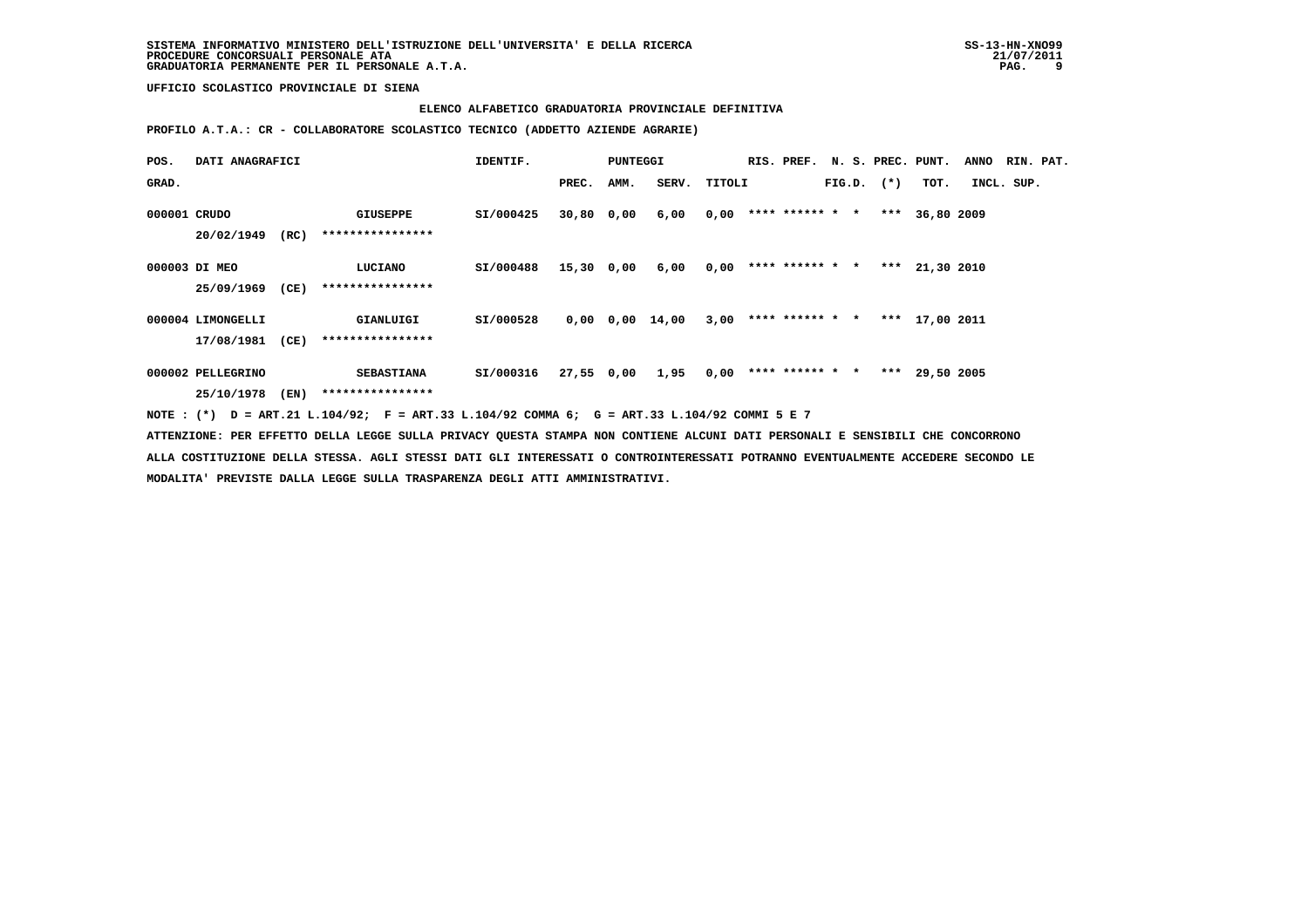#### **ELENCO ALFABETICO GRADUATORIA PROVINCIALE DEFINITIVA**

 **PROFILO A.T.A.: CS - COLLABORATORE SCOLASTICO**

| POS.         | DATI ANAGRAFICI                         |                                                                                             | IDENTIF.  |            | PUNTEGGI |                       |        |  |  |                |                                       | RIS. PREF. N. S. PREC. PUNT. ANNO RIN. PAT. |  |
|--------------|-----------------------------------------|---------------------------------------------------------------------------------------------|-----------|------------|----------|-----------------------|--------|--|--|----------------|---------------------------------------|---------------------------------------------|--|
| GRAD.        |                                         |                                                                                             |           | PREC. AMM. |          | SERV.                 | TITOLI |  |  | $FIG.D.$ $(*)$ | TOT.                                  | INCL. SUP.                                  |  |
| 000201 ALATI |                                         | <b>CATERINA</b><br>$02/11/1960$ (RC) *****************                                      | SI/000504 |            |          | $0,00$ $0,00$ $16,50$ |        |  |  |                | $2,00$ **** ****** * * *** 18,50 2011 |                                             |  |
|              | 000030 ALIASI                           | <b>FILOMENA</b>                                                                             | SI/000168 | 55,00 0,00 |          | 6,00                  |        |  |  |                | $0,00$ **** ****** * * *** 61,00 2003 |                                             |  |
|              | 000066 ALLEGRO                          | 16/05/1960 (AV) ****************<br><b>PIERINA</b>                                          | SI/000252 | 47,00 0,00 |          | 6,50                  |        |  |  |                | $0.00$ **** ****** * * *** 53.50 2004 |                                             |  |
|              | 000063 AMATORE                          | 30/06/1964 (SI) ****************<br><b>ALESSANDRA</b>                                       | SI/000253 | 47,50 0,00 |          | 6,50                  |        |  |  |                | $0.00$ **** ****** * * *** 54.00 2004 |                                             |  |
|              |                                         | 05/08/1955 (CE) ****************                                                            |           |            |          |                       |        |  |  |                |                                       |                                             |  |
|              | 000042 AMATORE                          | <b>GIOVANNA</b><br>04/03/1962 (CE) ****************                                         | SI/000169 | 52,50 0,00 |          | 6,50                  |        |  |  |                | $0,00$ **** ****** * * *** 59,00 2003 |                                             |  |
|              | 000183 ANGELELLI                        | <b>ROSELLA</b>                                                                              | SI/000457 | 16,00 0,00 |          | 6,00                  |        |  |  |                | $0,00$ **** ****** * * *** 22,00 2010 |                                             |  |
|              | 000032 ANGELINI                         | $13/12/1952$ (MC) ****************<br><b>NATASCIA</b>                                       | SI/000171 | 54,33 0,00 |          | 6,50                  |        |  |  |                | $0,00$ **** ****** * * *** 60,83 2003 |                                             |  |
|              |                                         | 10/09/1975 (SI) ****************                                                            |           |            |          |                       |        |  |  |                |                                       |                                             |  |
|              | 000062 ANGIOLINI                        | <b>ANNUNZIATA</b><br>$04/11/1955$ (SI) *****************                                    | SI/000254 | 47,50 0,00 |          | 6,50                  |        |  |  |                | $0,00$ **** ****** * * *** 54,00 2004 |                                             |  |
|              | 000082 ARETINI                          | MICHELA<br>$16/03/1972$ (SI) *****************                                              | SI/000320 | 41,70 0,00 |          | 6,50                  |        |  |  |                | $0,00$ **** ****** * * *** 48,20 2006 |                                             |  |
|              | 000035 ARRICHIELLO                      | ANNA                                                                                        | SI/000172 | 54,00 0,00 |          | 6,50                  |        |  |  |                | $0,00$ **** ****** * * *** 60,50 2003 |                                             |  |
|              | $13/07/1963$ (NA)<br>000110 ARRICHIELLO | ****************<br><b>FLORA</b>                                                            | SI/000374 | 30,20 0,00 |          | 6,00                  |        |  |  |                | $0.00$ **** ****** * * *** 36.20 2008 |                                             |  |
|              |                                         | 26/10/1958 (NA) ****************                                                            |           |            |          |                       |        |  |  |                |                                       |                                             |  |
|              |                                         | NOTE: (*) D = ART.21 L.104/92; F = ART.33 L.104/92 COMMA 6; G = ART.33 L.104/92 COMMI 5 E 7 |           |            |          |                       |        |  |  |                |                                       |                                             |  |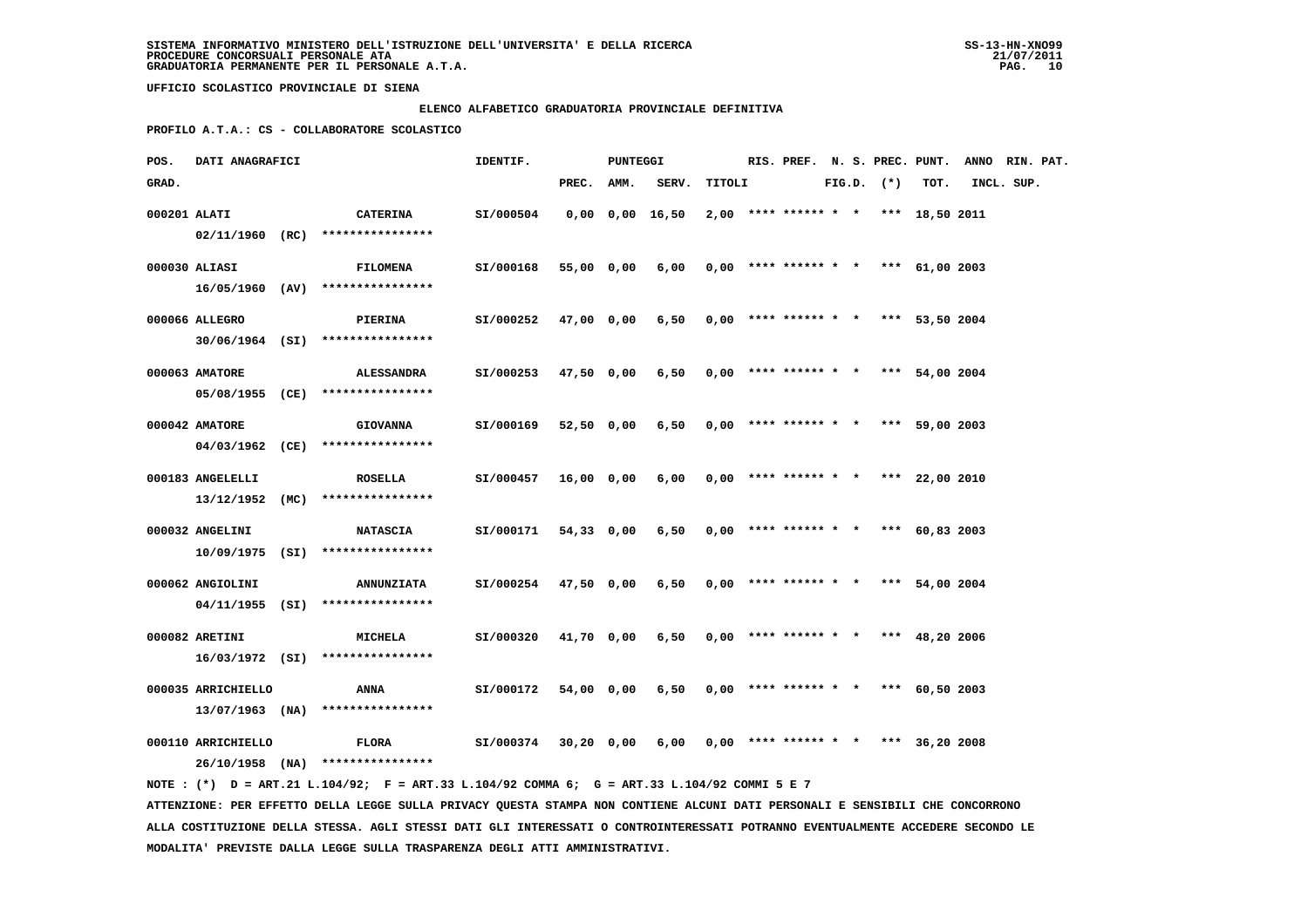#### **ELENCO ALFABETICO GRADUATORIA PROVINCIALE DEFINITIVA**

 **PROFILO A.T.A.: CS - COLLABORATORE SCOLASTICO**

| POS.         | DATI ANAGRAFICI                         |                                                                                                                                 | IDENTIF.  |            | PUNTEGGI |                 |        |                                       |  |                |      | RIS. PREF. N. S. PREC. PUNT. ANNO RIN. PAT. |  |
|--------------|-----------------------------------------|---------------------------------------------------------------------------------------------------------------------------------|-----------|------------|----------|-----------------|--------|---------------------------------------|--|----------------|------|---------------------------------------------|--|
| GRAD.        |                                         |                                                                                                                                 |           | PREC. AMM. |          | SERV.           | TITOLI |                                       |  | $FIG.D.$ $(*)$ | TOT. | INCL. SUP.                                  |  |
|              | 000091 ARTIMINI                         | <b>MARCO</b><br>30/05/1951 (SI) *****************                                                                               | SI/000173 | 44,50 0,00 |          | 0,00            |        | $0,00$ **** ****** * * *** 44,50 2003 |  |                |      |                                             |  |
|              | 000057 AUTORE                           | <b>CELESTINA</b>                                                                                                                | SI/000289 | 48,49 0,00 |          | 6,50            |        | $0,00$ **** ****** * * *** 54,99 2005 |  |                |      |                                             |  |
|              | 000191 AVANZATI                         | 25/08/1969 (NA) ****************<br><b>VALIA</b>                                                                                | SI/000458 | 15,65 0,00 |          | 5,00            |        | $0.00$ **** ****** * * *** 20.65 2010 |  |                |      |                                             |  |
|              |                                         | 18/06/1963 (SI) ****************                                                                                                |           |            |          |                 |        |                                       |  |                |      |                                             |  |
|              | 000088 BANDINELLI                       | LORETTA<br>08/06/1968 (SI) ****************                                                                                     | SI/000175 | 39,35 0,00 |          | 6,50            |        | $0.00$ **** ****** * * *** 45.85 2003 |  |                |      |                                             |  |
|              | 000059 BARBERINO                        | <b>ROSARIA</b><br>$21/12/1959$ (PA) ****************                                                                            | SI/000255 | 48,60 0,00 |          | 6,00            |        | $0,00$ **** ****** * * *** 54,60 2004 |  |                |      |                                             |  |
|              | 000149 BARBETTI                         | CARLO                                                                                                                           | SI/000426 | 21,30 0,00 |          | 6,50            |        | $0,00$ **** ****** * * *** 27,80 2009 |  |                |      |                                             |  |
|              | 000178 BARDELLONI                       | $17/11/1964$ (SI) ****************<br>PATRIZIA                                                                                  | SI/000459 | 17,50 0,00 |          | 5,50            |        | $0,00$ **** ****** * * *** 23,00 2010 |  |                |      |                                             |  |
|              |                                         | 26/11/1966 (GR) ****************                                                                                                |           |            |          |                 |        |                                       |  |                |      |                                             |  |
| 000176 BARGI |                                         | TANIA<br>23/03/1962 (SI) ****************                                                                                       | SI/000490 | 18,40 0,00 |          | 5,00            |        | $0,00$ **** ****** * * *** 23,40 2010 |  |                |      |                                             |  |
|              | 000056 BARTOLOMMEI<br>$04/12/1967$ (AR) | <b>BARBARA</b><br>****************                                                                                              | SI/000256 | 48,50 0,00 |          | 6,50            |        | $0,00$ **** ****** * * *** 55,00 2004 |  |                |      |                                             |  |
|              | 000189 BATANI                           | ANNA PAOLA                                                                                                                      | SI/000505 |            |          | 0,00 0,00 17,25 |        | $3,50$ **** ****** * * *** 20,75 2011 |  |                |      |                                             |  |
|              | 000142 BATONI                           | 30/06/1964 (SI) ****************<br><b>ANTONELLA</b>                                                                            | SI/000393 | 22,00 0,00 |          | 6,50            |        | $0.00$ **** ****** * * *** 28.50 2009 |  |                |      |                                             |  |
|              |                                         | 23/01/1963 (SI) ****************<br>NOTE: (*) D = ART.21 L.104/92; F = ART.33 L.104/92 COMMA 6; G = ART.33 L.104/92 COMMI 5 E 7 |           |            |          |                 |        |                                       |  |                |      |                                             |  |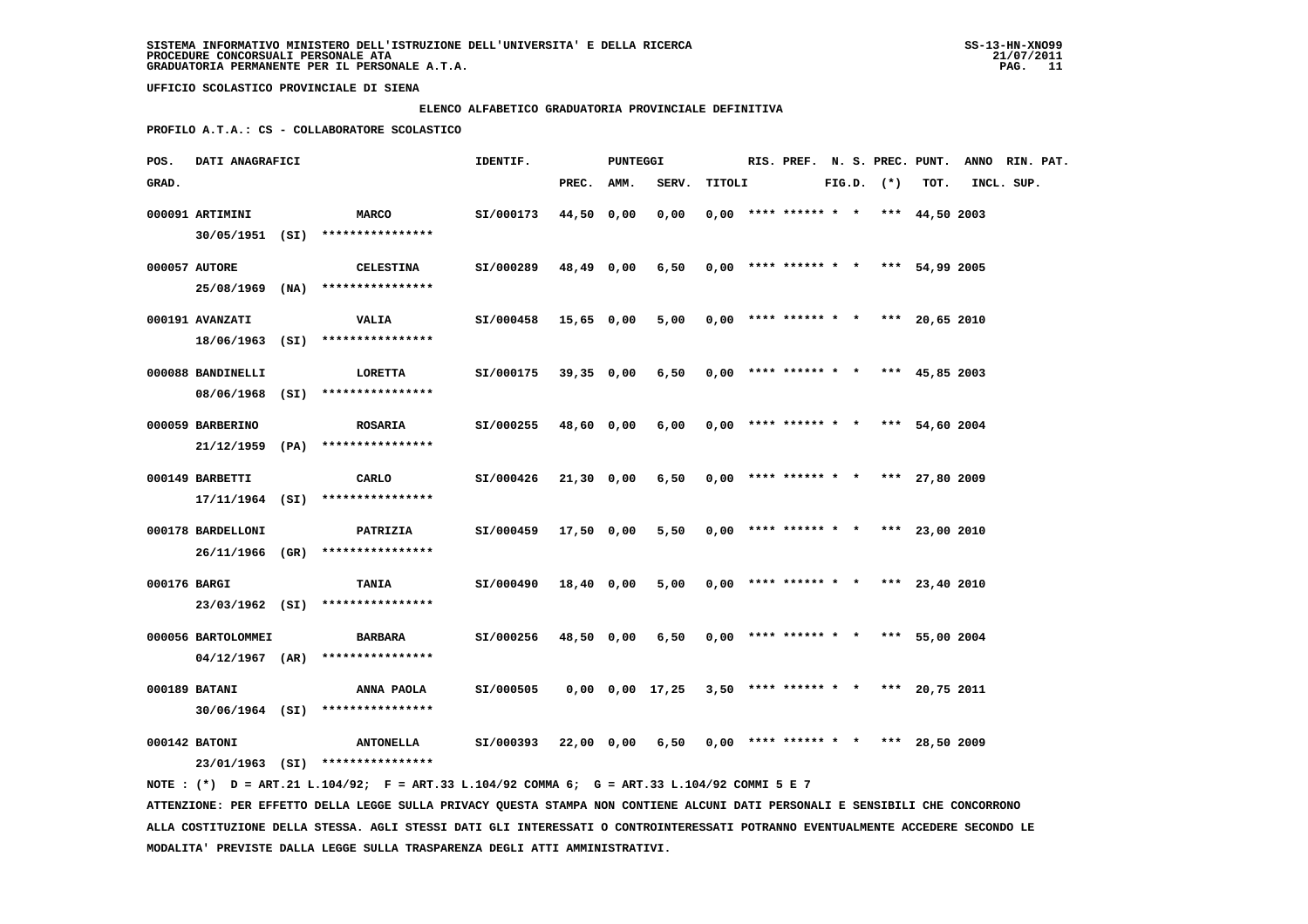#### **ELENCO ALFABETICO GRADUATORIA PROVINCIALE DEFINITIVA**

 **PROFILO A.T.A.: CS - COLLABORATORE SCOLASTICO**

| POS.  | <b>DATI ANAGRAFICI</b> |                                                                                             | IDENTIF.                                                    |            | PUNTEGGI |                                                           |        |  |  |                |                                       | RIS. PREF. N. S. PREC. PUNT. ANNO RIN. PAT. |  |
|-------|------------------------|---------------------------------------------------------------------------------------------|-------------------------------------------------------------|------------|----------|-----------------------------------------------------------|--------|--|--|----------------|---------------------------------------|---------------------------------------------|--|
| GRAD. |                        |                                                                                             |                                                             | PREC. AMM. |          | SERV.                                                     | TITOLI |  |  | $FIG.D.$ $(*)$ | TOT.                                  | INCL. SUP.                                  |  |
|       | 000046 BECCIOLINI      | <b>GIANLUCA</b><br>24/02/1978 (SI) ****************                                         | SI/000176                                                   | 50,15 0,00 |          | 6,80                                                      |        |  |  |                | $0,00$ **** ****** * * *** 56,95 2003 |                                             |  |
|       | 000127 BELIGNI         | CRISTIANA<br>24/12/1961 (SI) ****************                                               | SI/000406                                                   | 24,50 0,00 |          | $6,50$ 0,00 **** ****** * * *** 31,00 2009                |        |  |  |                |                                       |                                             |  |
|       | 000194 BENOCCI         | <b>ELENA</b><br>13/10/1977 (SI) ****************                                            | SI/000506                                                   |            |          | $0,00$ $0,00$ $17,65$ $2,50$ **** ****** * *** 20,15 2011 |        |  |  |                |                                       |                                             |  |
|       | 000036 BIANCIARDI      | <b>BARBARA</b><br>13/06/1966 (SI) ****************                                          | SI/000178                                                   |            |          | 53,65 0,00 6,50 0,00 **** ****** * * *** 60,15 2003       |        |  |  |                |                                       |                                             |  |
|       | 000033 BIANCOLI        | <b>GIUSEPPINA</b><br>09/07/1958 (GR) ****************                                       | SI/000257                                                   | 54,25 0,00 |          | $6,50$ 0,00 **** ****** * * *** 60,75 2004                |        |  |  |                |                                       |                                             |  |
|       | 000212 BISCONTI        | <b>MASSIMO</b><br>29/01/1964 (SI) ****************                                          | SI/000492 14,10 0,00 1,95 0,00 **** ****** * *** 16,05 2010 |            |          |                                                           |        |  |  |                |                                       |                                             |  |
|       | 000163 BONECHI         | <b>MIRELLA</b><br>19/10/1958 (SI) ****************                                          | SI/000491                                                   | 18,80 0,00 |          | 5,50                                                      |        |  |  |                | $0,00$ **** ****** * * *** 24,30 2010 |                                             |  |
|       | 000073 BORGHI          | PAOLA<br>03/09/1961 (SI) ****************                                                   | SI/000258                                                   | 44,66 0,00 |          | 6,50                                                      |        |  |  |                | $0,00$ **** ****** * * *** 51,16 2004 |                                             |  |
|       | 000021 BORZACCHIELLO   | <b>MARIA</b><br>21/09/1970 (CE) ****************                                            | SI/000181                                                   | 56,40 0,00 |          | 6,50                                                      |        |  |  |                | $0,00$ **** ****** * * *** 62,90 2003 |                                             |  |
|       | 000049 CALABRESE       | ANNA RITA<br>26/03/1968 (LE) ****************                                               | SI/000288                                                   | 49,54 0,00 |          | 6,50                                                      |        |  |  |                | $0.00$ **** ****** * * *** 56.04 2005 |                                             |  |
|       | 000208 CALCAGNETTI     | <b>MOIRA</b><br>20/02/1973 (SI) ****************                                            | SI/000507                                                   |            |          | $0,00$ $0,00$ $15,38$ $2,50$ **** ****** * *** 17,88 2011 |        |  |  |                |                                       |                                             |  |
|       |                        | NOTE: (*) D = ART.21 L.104/92; F = ART.33 L.104/92 COMMA 6; G = ART.33 L.104/92 COMMI 5 E 7 |                                                             |            |          |                                                           |        |  |  |                |                                       |                                             |  |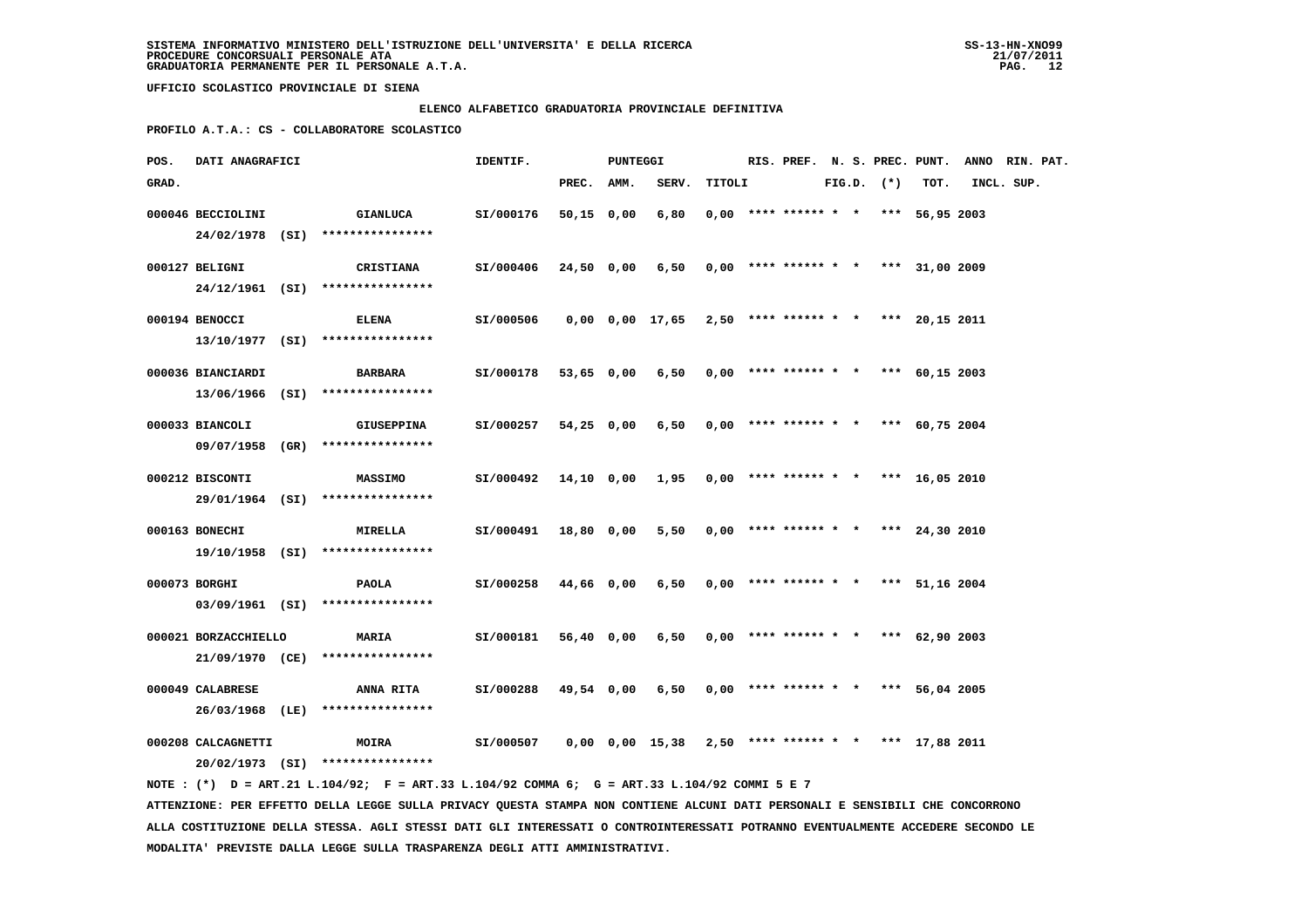#### **ELENCO ALFABETICO GRADUATORIA PROVINCIALE DEFINITIVA**

 **PROFILO A.T.A.: CS - COLLABORATORE SCOLASTICO**

| POS.         | DATI ANAGRAFICI    |                                                                                             | IDENTIF.  |            | <b>PUNTEGGI</b> |                                                     |        |                                       |  |                |      | RIS. PREF. N. S. PREC. PUNT. ANNO RIN. PAT. |  |
|--------------|--------------------|---------------------------------------------------------------------------------------------|-----------|------------|-----------------|-----------------------------------------------------|--------|---------------------------------------|--|----------------|------|---------------------------------------------|--|
| GRAD.        |                    |                                                                                             |           | PREC.      | AMM.            | SERV.                                               | TITOLI |                                       |  | $FIG.D.$ $(*)$ | TOT. | INCL. SUP.                                  |  |
|              | 000144 CALZONI     | <b>DONATELLA</b><br>$10/06/1962$ (SI) ****************                                      | SI/000403 | 22,00 0,00 |                 | 6,50                                                |        | $0,00$ **** ****** * * *** 28,50 2009 |  |                |      |                                             |  |
| 000113 CAMBI |                    | <b>MICHELA</b><br>09/09/1975 (SI) ****************                                          | SI/000185 |            |                 | $32,80$ 0,00 1,95 0,00 **** ****** * *** 34,75 2003 |        |                                       |  |                |      |                                             |  |
|              | 000159 CANCIELLO   | ANNA<br>20/10/1959 (NA) ****************                                                    | SI/000434 | 20,78 0,00 |                 | $5,50$ 0,00 **** ****** * * *** 26,28 2009          |        |                                       |  |                |      |                                             |  |
|              | 000053 CANTONE     | PASQUALINA<br>13/02/1970 (CE) ****************                                              | SI/000186 | 49,50 0,00 |                 | 6,00                                                |        | $0,00$ **** ****** * * *** 55,50 2003 |  |                |      |                                             |  |
|              | 000167 CAPANNI     | <b>ROBERTO</b>                                                                              | SI/000460 | 17,50 0,00 |                 | 6,50                                                |        | $0.00$ **** ****** * * *** 24,00 2010 |  |                |      |                                             |  |
|              | 000148 CAPPELLETTI | 29/04/1967 (SI) ****************<br><b>SANDRA</b>                                           | SI/000428 | 21,46 0,00 |                 | 6,50                                                |        | $0.00$ **** ****** * * *** 27,96 2009 |  |                |      |                                             |  |
|              | 000203 CARAMANICO  | 30/07/1963 (SI) ****************<br>ELISA                                                   | SI/000508 |            |                 | 0,00 0,00 15,20                                     |        | $3,00$ **** ****** * * *** 18,20 2011 |  |                |      |                                             |  |
|              | 000002 CARCIONE    | $04/02/1955$ (CH) *****************<br>PATRIZIA                                             | SI/000187 | 59,00 0,00 |                 | 6,50                                                |        | $0,00$ **** ****** * * *** 65,50 2003 |  |                |      |                                             |  |
|              | 000067 CARDINALE   | $12/08/1968$ (EN) ****************<br><b>CATIA</b>                                          | SI/000332 | 46,61 0,00 |                 | 6,50                                                |        | $0,00$ **** ****** * * *** 53,11 2006 |  |                |      |                                             |  |
|              |                    | 24/07/1970 (SI) ****************                                                            |           |            |                 |                                                     |        |                                       |  |                |      |                                             |  |
|              | 000101 CARDINALI   | <b>GIULIANA</b><br>08/04/1947 (SI) ****************                                         | SI/000188 | 40,00 0,00 |                 | 0,00                                                |        | $0,00$ **** ****** * * *** 40,00 2003 |  |                |      |                                             |  |
|              | 000045 CASELLI     | <b>DONATELLA</b><br>19/03/1950 (SI) ****************                                        | SI/000259 | 50,97 0,00 |                 | 6,50                                                |        | $0,00$ **** ****** * * *** 57,47 2004 |  |                |      |                                             |  |
|              |                    | NOTE: (*) D = ART.21 L.104/92; F = ART.33 L.104/92 COMMA 6; G = ART.33 L.104/92 COMMI 5 E 7 |           |            |                 |                                                     |        |                                       |  |                |      |                                             |  |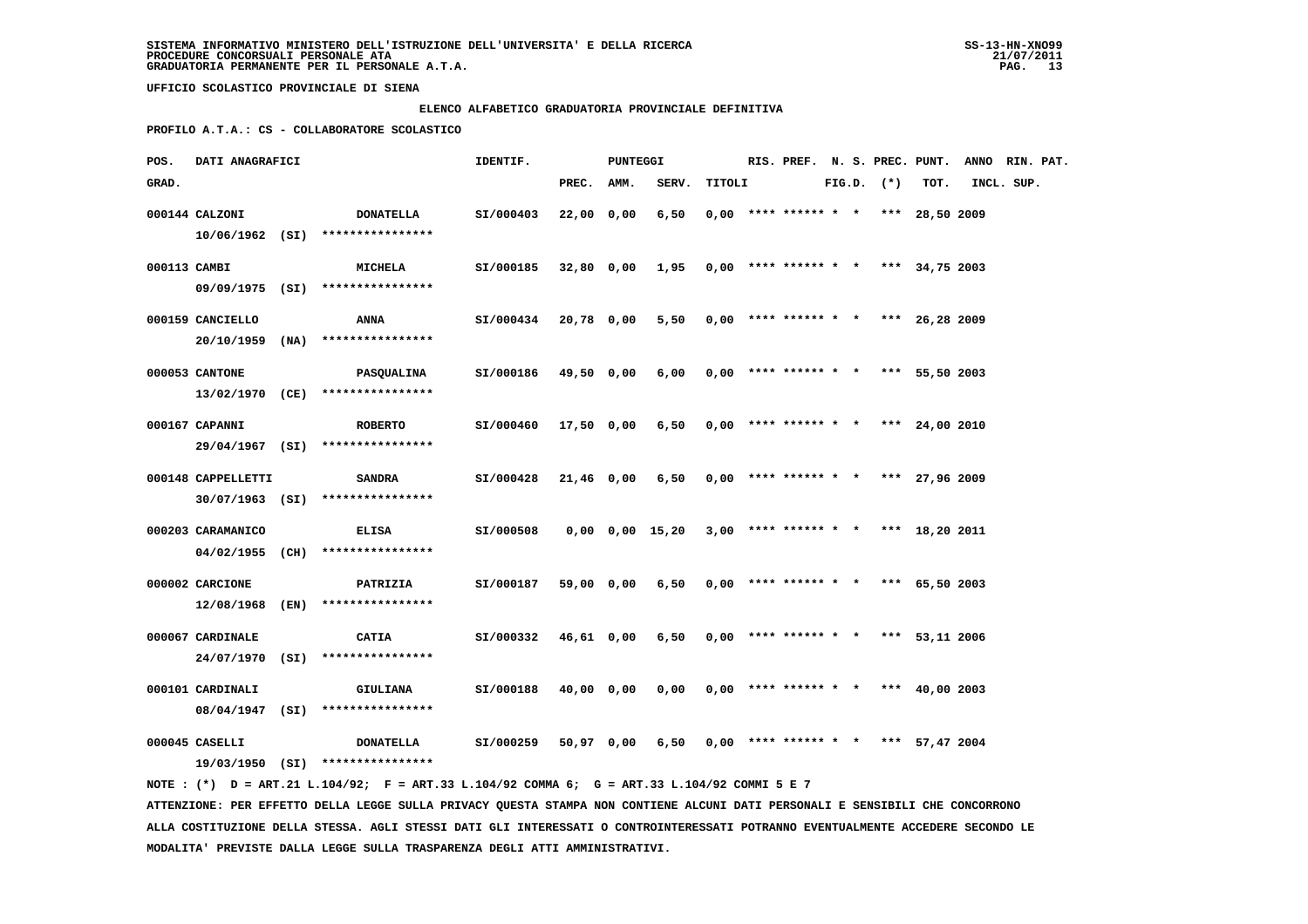#### **ELENCO ALFABETICO GRADUATORIA PROVINCIALE DEFINITIVA**

 **PROFILO A.T.A.: CS - COLLABORATORE SCOLASTICO**

| POS.         | DATI ANAGRAFICI   |                                                     | IDENTIF.             |            | <b>PUNTEGGI</b> |                                            |        |  |                                       |  |                |      | RIS. PREF. N. S. PREC. PUNT. ANNO RIN. PAT. |  |
|--------------|-------------------|-----------------------------------------------------|----------------------|------------|-----------------|--------------------------------------------|--------|--|---------------------------------------|--|----------------|------|---------------------------------------------|--|
| GRAD.        |                   |                                                     |                      | PREC. AMM. |                 | SERV.                                      | TITOLI |  |                                       |  | $FIG.D.$ $(*)$ | TOT. | INCL. SUP.                                  |  |
|              | 000184 CASTIELLO  | MADDALENA                                           | SI/000461            | 16,31 0,00 |                 | 5,50                                       |        |  | $0.00$ **** ****** * * *** 21,81 2010 |  |                |      |                                             |  |
|              |                   | 04/01/1969 (NA) ****************                    |                      |            |                 |                                            |        |  |                                       |  |                |      |                                             |  |
|              | 000070 CATALANO   | <b>ROBERTO</b>                                      | SI/000190            |            | 52,70 0,00      | 0,00                                       |        |  | $0,00$ **** ****** * * *** 52,70 2003 |  |                |      |                                             |  |
|              |                   | $21/10/1977$ (PA) ****************                  |                      |            |                 |                                            |        |  |                                       |  |                |      |                                             |  |
|              | 000041 CENCINI    | <b>MARIA RITA</b>                                   | SI/000285            |            | 52,65 0,00      | 6,50                                       |        |  | $0.00$ **** ****** * * *** 59.15 2004 |  |                |      |                                             |  |
|              |                   | $10/05/1961$ (SI) ****************                  |                      |            |                 |                                            |        |  |                                       |  |                |      |                                             |  |
|              | 000095 CHIANTINI  | <b>SIMONE</b>                                       | SI/000349            |            | 36,50 0,00      | 6,50                                       |        |  | $0,00$ **** ****** * * *** 43,00 2007 |  |                |      |                                             |  |
|              |                   | $04/08/1974$ (SI) *****************                 |                      |            |                 |                                            |        |  |                                       |  |                |      |                                             |  |
|              |                   |                                                     |                      |            |                 |                                            |        |  |                                       |  |                |      |                                             |  |
|              | 000162 CHIERCHINI | <b>STEFANIA</b><br>15/05/1965 (SI) **************** | SI/000398 19,50 0,00 |            |                 | 5,50                                       |        |  | $0,00$ **** ****** * * *** 25,00 2009 |  |                |      |                                             |  |
|              |                   |                                                     |                      |            |                 |                                            |        |  |                                       |  |                |      |                                             |  |
|              | 000125 CIAMPOLINI | <b>ROSSANA</b>                                      | SI/000191            |            | 31,20 0,00      | 0,00                                       |        |  | $0,00$ **** ****** * * *** 31,20 2003 |  |                |      |                                             |  |
|              |                   | $12/05/1962$ (FI) *****************                 |                      |            |                 |                                            |        |  |                                       |  |                |      |                                             |  |
|              | 000006 CIARAMELLA | LUIGI                                               | SI/000192            |            | 59,00 0,00      | 6,50                                       |        |  | $0,00$ **** ****** * * *** 65,50 2003 |  |                |      |                                             |  |
|              |                   | $11/06/1956$ (CE) ****************                  |                      |            |                 |                                            |        |  |                                       |  |                |      |                                             |  |
| 000076 CIGNI |                   | <b>PATRIZIA</b>                                     | SI/000290            |            | 43,50 0,00      | 6,50                                       |        |  | $0,00$ **** ****** * * *** 50,00 2005 |  |                |      |                                             |  |
|              |                   | $03/02/1965$ (SI) *****************                 |                      |            |                 |                                            |        |  |                                       |  |                |      |                                             |  |
| 000065 CIONI |                   | <b>MONICA</b>                                       | SI/000291            |            | 47,05 0,00      | 6,50                                       |        |  | $0,00$ **** ****** * * *** 53,55 2005 |  |                |      |                                             |  |
|              |                   | $16/11/1967$ (SI) ****************                  |                      |            |                 |                                            |        |  |                                       |  |                |      |                                             |  |
| 000126 COLI  |                   | <b>MONICA</b>                                       | SI/000371            |            | 25,70 0,00      | $5,50$ 0,00 **** ****** * * *** 31,20 2008 |        |  |                                       |  |                |      |                                             |  |
|              |                   | $02/11/1959$ (SI) ****************                  |                      |            |                 |                                            |        |  |                                       |  |                |      |                                             |  |
| 000102 CONTE |                   | <b>MICHELE</b>                                      | SI/000360            |            | 33,40 0,00      | 6,50                                       |        |  | $0,00$ **** ****** * * *** 39,90 2007 |  |                |      |                                             |  |
|              |                   | $01/12/1959$ (BN) ****************                  |                      |            |                 |                                            |        |  |                                       |  |                |      |                                             |  |
|              |                   |                                                     |                      |            |                 |                                            |        |  |                                       |  |                |      |                                             |  |

 **NOTE : (\*) D = ART.21 L.104/92; F = ART.33 L.104/92 COMMA 6; G = ART.33 L.104/92 COMMI 5 E 7 ATTENZIONE: PER EFFETTO DELLA LEGGE SULLA PRIVACY QUESTA STAMPA NON CONTIENE ALCUNI DATI PERSONALI E SENSIBILI CHE CONCORRONO ALLA COSTITUZIONE DELLA STESSA. AGLI STESSI DATI GLI INTERESSATI O CONTROINTERESSATI POTRANNO EVENTUALMENTE ACCEDERE SECONDO LE MODALITA' PREVISTE DALLA LEGGE SULLA TRASPARENZA DEGLI ATTI AMMINISTRATIVI.**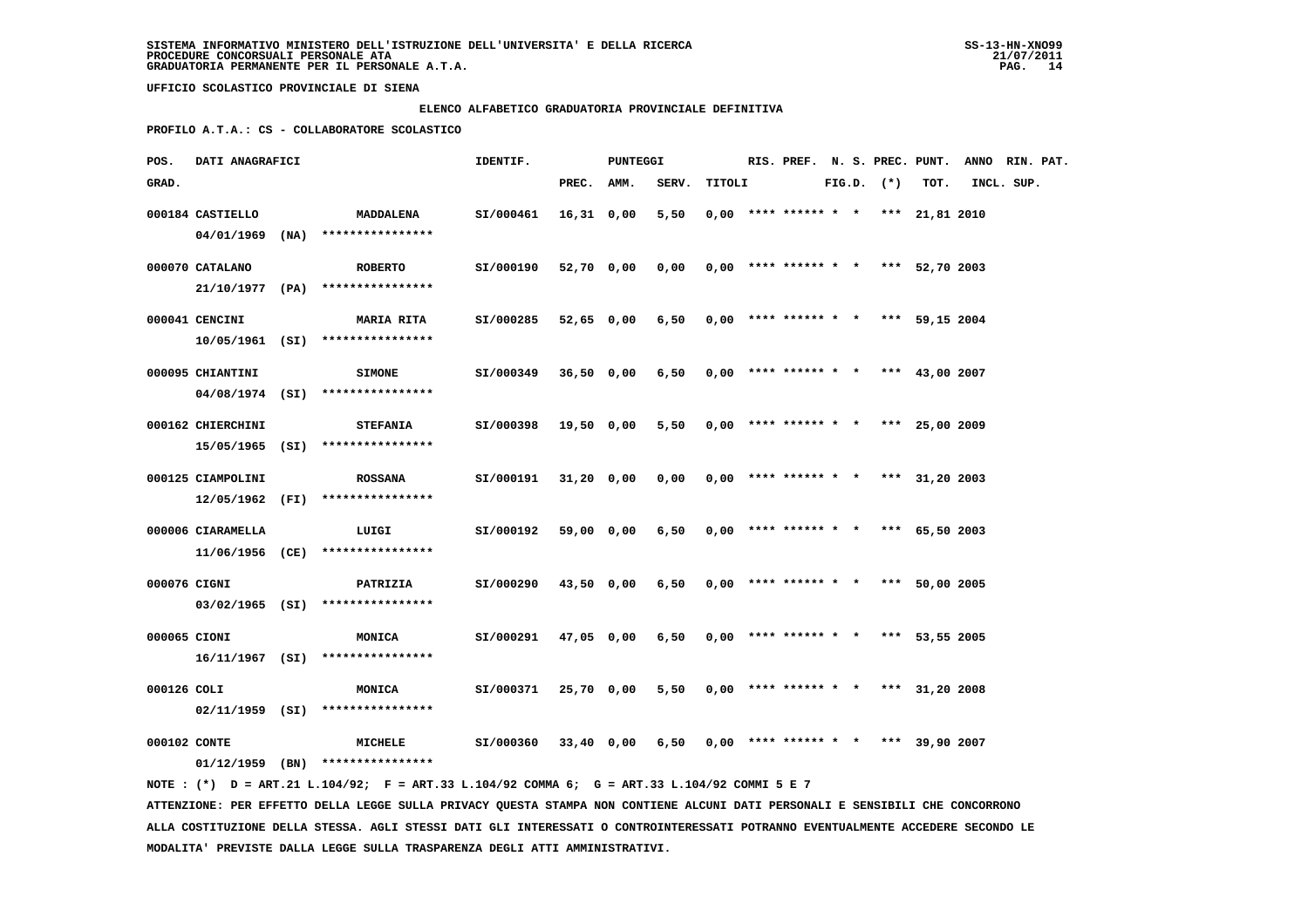#### **ELENCO ALFABETICO GRADUATORIA PROVINCIALE DEFINITIVA**

 **PROFILO A.T.A.: CS - COLLABORATORE SCOLASTICO**

| POS.         | DATI ANAGRAFICI     |                                                                                             | IDENTIF.  |            | PUNTEGGI |                                                           |        |  |                                            |  |                |      | RIS. PREF. N. S. PREC. PUNT. ANNO RIN. PAT. |  |
|--------------|---------------------|---------------------------------------------------------------------------------------------|-----------|------------|----------|-----------------------------------------------------------|--------|--|--------------------------------------------|--|----------------|------|---------------------------------------------|--|
| GRAD.        |                     |                                                                                             |           | PREC. AMM. |          | SERV.                                                     | TITOLI |  |                                            |  | $FIG.D.$ $(*)$ | TOT. | INCL. SUP.                                  |  |
| 000012 CONTI |                     | PAOLA                                                                                       | SI/000193 | 58,05 0,00 |          | 6,50                                                      |        |  | $0,00$ **** ****** * * *** 64,55 2003      |  |                |      |                                             |  |
|              |                     | $26/01/1967$ (AP) *****************                                                         |           |            |          |                                                           |        |  |                                            |  |                |      |                                             |  |
|              | 000225 CONTORNI     | <b>STEFANO</b>                                                                              | SI/000448 |            |          | 12,40 0,00 1,95                                           |        |  | $0,00$ **** ****** * * *** 14,35 2009      |  |                |      |                                             |  |
|              |                     | 02/01/1976 (SI) ****************                                                            |           |            |          |                                                           |        |  |                                            |  |                |      |                                             |  |
|              | 000087 COPPOLA      | <b>ROMINA</b>                                                                               | SI/000325 | 39,50 0,00 |          |                                                           |        |  | $6,50$ 0,00 **** ****** * * *** 46,00 2006 |  |                |      |                                             |  |
|              |                     | $04/02/1977$ (CT) ****************                                                          |           |            |          |                                                           |        |  |                                            |  |                |      |                                             |  |
|              | 000096 CORRADINI    | TIZIANA                                                                                     | SI/000341 | 36,47 0,00 |          | 6,50                                                      |        |  | $0.00$ **** ****** * * *** 42.97 2007      |  |                |      |                                             |  |
|              |                     | 03/07/1961 (TR) ****************                                                            |           |            |          |                                                           |        |  |                                            |  |                |      |                                             |  |
|              | 000220 CORROPPOLI   | MICHELE                                                                                     | SI/000509 |            |          | 0,00 0,00 13,15                                           |        |  | 2,00 **** ****** * * *** 15,15 2011        |  |                |      |                                             |  |
|              |                     | 15/11/1953 (FG) ****************                                                            |           |            |          |                                                           |        |  |                                            |  |                |      |                                             |  |
| 000202 CORTI |                     | <b>ADRIANA</b>                                                                              | SI/000511 |            |          | 0,00 0,00 16,00                                           |        |  | 2,50 **** ****** * * *** 18,50 2011        |  |                |      |                                             |  |
|              |                     | $12/01/1959$ (SI) ****************                                                          |           |            |          |                                                           |        |  |                                            |  |                |      |                                             |  |
|              | 000204 COZZOLINO    | <b>NUNZIA</b>                                                                               | SI/000510 |            |          | $0,00$ $0,00$ $16,04$ $2,00$ **** ****** * *** 18,04 2011 |        |  |                                            |  |                |      |                                             |  |
|              |                     | 24/09/1968 (NA) ****************                                                            |           |            |          |                                                           |        |  |                                            |  |                |      |                                             |  |
|              | 000031 CRESTI       | CINZIA                                                                                      | SI/000195 | 54,40 0,00 |          | 6,50                                                      |        |  | $0,00$ **** ****** * * *** 60,90 2003      |  |                |      |                                             |  |
|              |                     | 26/09/1961 (SI) *****************                                                           |           |            |          |                                                           |        |  |                                            |  |                |      |                                             |  |
|              | 000047 CROCIANI     | <b>MIRELLA</b>                                                                              | SI/000260 | 50,28 0,00 |          | 6,50                                                      |        |  | $0,00$ **** ****** * * *** 56,78 2004      |  |                |      |                                             |  |
|              |                     | 18/04/1956 (SI) ****************                                                            |           |            |          |                                                           |        |  |                                            |  |                |      |                                             |  |
|              |                     |                                                                                             |           |            |          |                                                           |        |  |                                            |  |                |      |                                             |  |
| 000160 CUOMO |                     | <b>RAFFAELA</b>                                                                             | SI/000391 | 19,00 0,00 |          | 6,50                                                      |        |  | $0,00$ **** ****** * * *** 25,50 2009      |  |                |      |                                             |  |
|              |                     | $12/11/1957$ (NA) ****************                                                          |           |            |          |                                                           |        |  |                                            |  |                |      |                                             |  |
|              | 000137 D'ALESSANDRO | <b>ROSANNA</b>                                                                              | SI/000392 | 22,40 0,00 |          | 6,50                                                      |        |  | $0,00$ **** ****** * * *** 28,90 2009      |  |                |      |                                             |  |
|              |                     | 13/01/1975 (CE) ****************                                                            |           |            |          |                                                           |        |  |                                            |  |                |      |                                             |  |
|              |                     | NOTE: (*) D = ART.21 L.104/92; F = ART.33 L.104/92 COMMA 6; G = ART.33 L.104/92 COMMI 5 E 7 |           |            |          |                                                           |        |  |                                            |  |                |      |                                             |  |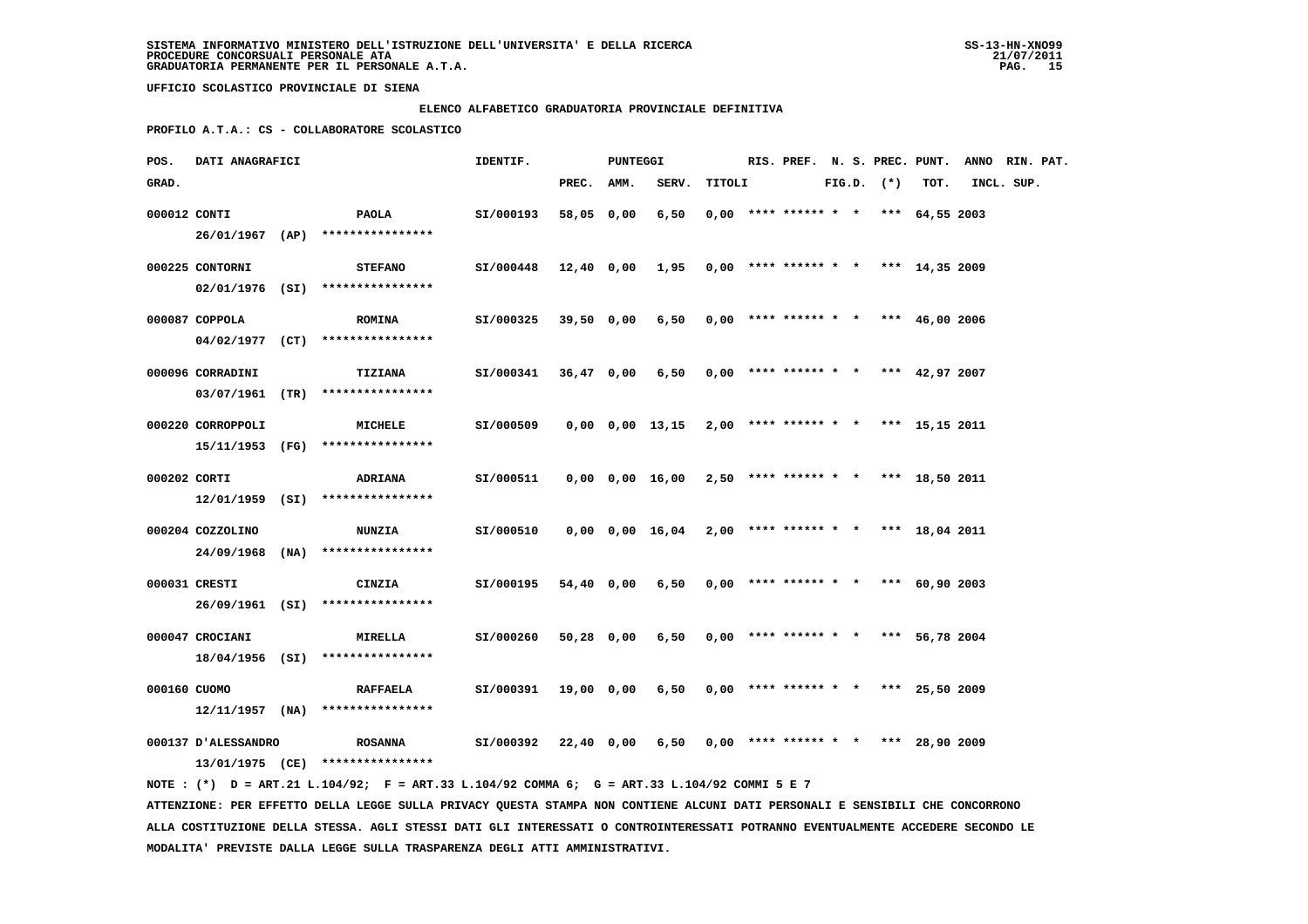#### **ELENCO ALFABETICO GRADUATORIA PROVINCIALE DEFINITIVA**

 **PROFILO A.T.A.: CS - COLLABORATORE SCOLASTICO**

| POS.         | DATI ANAGRAFICI    | IDENTIF.<br><b>PUNTEGGI</b>                         |           |              |            |       | RIS. PREF. N. S. PREC. PUNT. |                                       |  |                | ANNO RIN. PAT.   |            |  |
|--------------|--------------------|-----------------------------------------------------|-----------|--------------|------------|-------|------------------------------|---------------------------------------|--|----------------|------------------|------------|--|
| GRAD.        |                    |                                                     |           | PREC.        | AMM.       | SERV. | TITOLI                       |                                       |  | $FIG.D.$ $(*)$ | TOT.             | INCL. SUP. |  |
|              | 000131 J'ANTUONO   | ANNA                                                | SI/000411 | 22,00 0,00   |            | 7,50  |                              | $0,00$ **** ****** * * *** 29,50 2009 |  |                |                  |            |  |
|              |                    | 06/10/1966 (NA) ****************                    |           |              |            |       |                              |                                       |  |                |                  |            |  |
|              | 000175 DE LEO      | <b>AGOSTINO</b>                                     | SI/000483 | 17,50 0,00   |            | 6,00  |                              | $0.00$ **** ****** * * *** 23.50 2010 |  |                |                  |            |  |
|              |                    | $15/06/1967$ (TA) ****************                  |           |              |            |       |                              |                                       |  |                |                  |            |  |
| 000020 DEMA  |                    | ANNA                                                | SI/000197 |              | 56,45 0,00 | 6,50  |                              | $0,00$ **** ****** * *                |  |                | *** $62,95,2003$ |            |  |
|              |                    | $07/09/1965$ (SI) *****************                 |           |              |            |       |                              |                                       |  |                |                  |            |  |
|              | 000106 DE SANTI    | PAOLA                                               | SI/000078 | 38,00 0,00   |            | 0,00  |                              | $0,00$ **** ****** * * *** 38,00 2002 |  |                |                  |            |  |
|              |                    | 28/04/1947 (BO) ****************                    |           |              |            |       |                              |                                       |  |                |                  |            |  |
| 000124 DOLCE |                    | <b>RITA</b>                                         | SI/000431 |              | 24,80 0,00 | 6,50  |                              | $0,00$ **** ****** * * *** 31,30 2009 |  |                |                  |            |  |
|              |                    | 22/05/1962 (PA) ****************                    |           |              |            |       |                              |                                       |  |                |                  |            |  |
|              | 000040 DONNANTUONI | <b>ANTONIA</b>                                      | SI/000262 | 53,25 0,00   |            | 6,50  |                              | $0,00$ **** ****** * * *** 59,75 2004 |  |                |                  |            |  |
|              | 29/10/1970 (SA)    | ****************                                    |           |              |            |       |                              |                                       |  |                |                  |            |  |
|              | 000218 ERCOLANI    | <b>ROSANNA</b>                                      | SI/000381 | 15,24 0,00   |            | 0,00  |                              | $0.00$ **** ****** * * *** 15.24 2008 |  |                |                  |            |  |
|              |                    | 06/02/1955 (SI) ****************                    |           |              |            |       |                              |                                       |  |                |                  |            |  |
|              | 000103 ERNANI      | <b>SANDRA</b>                                       | SI/000365 | $32,35$ 0,00 |            | 6,50  |                              | $0,00$ **** ****** * * *** 38,85 2008 |  |                |                  |            |  |
|              |                    | 19/01/1962 (LE) ****************                    |           |              |            |       |                              |                                       |  |                |                  |            |  |
|              | 000188 FABBIANI    | <b>FABRIZIO</b>                                     | SI/000479 |              | 15,50 0,00 | 5,50  |                              | $0,00$ **** ****** * * *** 21,00 2010 |  |                |                  |            |  |
|              |                    | 24/10/1957 (SI) ****************                    |           |              |            |       |                              |                                       |  |                |                  |            |  |
| 000017 FABI  |                    | <b>GENOVEFFA</b>                                    | SI/000199 |              | 57,00 0,00 | 6,50  |                              | $0.00$ **** ****** * * *** 63.50 2003 |  |                |                  |            |  |
|              |                    | $12/10/1954$ (AV) *****************                 |           |              |            |       |                              |                                       |  |                |                  |            |  |
|              |                    |                                                     |           |              |            |       |                              |                                       |  |                |                  |            |  |
| 000072 FASO  |                    | <b>GIOVANNA</b><br>08/08/1966 (PA) **************** | SI/000292 |              | 44,75 0,00 | 6,50  |                              | $0,00$ **** ****** * *                |  |                | *** 51,25 2005   |            |  |
|              |                    |                                                     |           |              |            |       |                              |                                       |  |                |                  |            |  |

 **NOTE : (\*) D = ART.21 L.104/92; F = ART.33 L.104/92 COMMA 6; G = ART.33 L.104/92 COMMI 5 E 7 ATTENZIONE: PER EFFETTO DELLA LEGGE SULLA PRIVACY QUESTA STAMPA NON CONTIENE ALCUNI DATI PERSONALI E SENSIBILI CHE CONCORRONO ALLA COSTITUZIONE DELLA STESSA. AGLI STESSI DATI GLI INTERESSATI O CONTROINTERESSATI POTRANNO EVENTUALMENTE ACCEDERE SECONDO LE MODALITA' PREVISTE DALLA LEGGE SULLA TRASPARENZA DEGLI ATTI AMMINISTRATIVI.**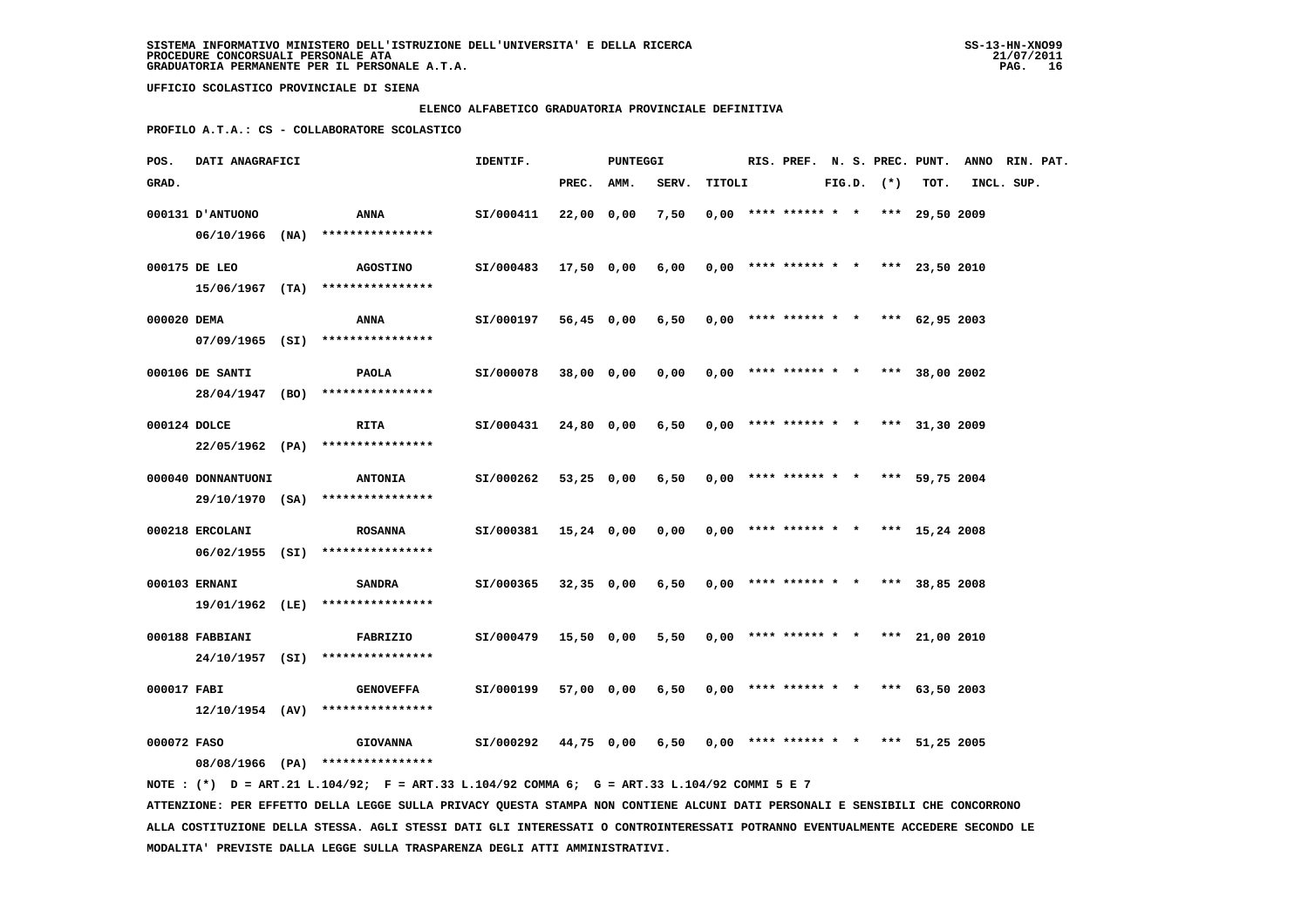#### **ELENCO ALFABETICO GRADUATORIA PROVINCIALE DEFINITIVA**

 **PROFILO A.T.A.: CS - COLLABORATORE SCOLASTICO**

| POS.         | DATI ANAGRAFICI    |                                                                                             | IDENTIF.             |            | PUNTEGGI |                       |        |                                       |  |                |      | RIS. PREF. N. S. PREC. PUNT. ANNO RIN. PAT. |  |
|--------------|--------------------|---------------------------------------------------------------------------------------------|----------------------|------------|----------|-----------------------|--------|---------------------------------------|--|----------------|------|---------------------------------------------|--|
| GRAD.        |                    |                                                                                             |                      | PREC. AMM. |          | SERV.                 | TITOLI |                                       |  | $FIG.D.$ $(*)$ | TOT. | INCL. SUP.                                  |  |
|              | 000207 FILIPPESCHI | <b>ANNA MARIA</b><br>29/07/1958 (SI) ****************                                       | SI/000514            |            |          | $0,00$ $0,00$ $16,00$ |        | $2,00$ **** ****** * * *** 18,00 2011 |  |                |      |                                             |  |
|              | 000206 FIPILLESCHI | <b>ALESSANDRA</b><br>$02/06/1962$ (SI) ****************                                     | SI/000513            |            |          | 0,00 0,00 16,00       |        | $2,00$ **** ****** * * *** 18,00 2011 |  |                |      |                                             |  |
|              | 000085 FRANCI      | <b>RENATA</b><br>16/08/1951 (GR) ****************                                           | SI/000083            | 46,40 0,00 |          | 0,00                  |        | $0,00$ **** ****** * * *** 46,40 2002 |  |                |      |                                             |  |
|              | 000141 GALARDI     | <b>STEFANIA</b><br>06/03/1964 (SI) ****************                                         | SI/000389            | 22,00 0,00 |          | 6,50                  |        | $0,00$ **** ****** * * *** 28,50 2009 |  |                |      |                                             |  |
| 000028 GATTO |                    | EMMA                                                                                        | SI/000203            | 54,80 0,00 |          | 6,50                  |        | $0,00$ **** ****** * * *** 61,30 2003 |  |                |      |                                             |  |
|              | 000128 GEPPINI     | 24/09/1960 (CE) ****************<br>CINZIA                                                  | SI/000423            | 22,50 0,00 |          | 7,50                  |        | $0,00$ **** ****** * * *** 30,00 2009 |  |                |      |                                             |  |
|              | 000007 GIALANELLA  | 27/12/1967 (GR) ****************<br><b>PAOLA</b>                                            | SI/000085            | 58,95 0,00 |          | 6,50                  |        | $0,00$ **** ****** * * *** 65,45 2002 |  |                |      |                                             |  |
|              | 000166 GIANNELLI   | 17/01/1962 (EE) ****************<br>LORELLA                                                 | SI/000412            | 18,50 0,00 |          | 5,50                  |        | $0,00$ **** ****** * * *** 24,00 2009 |  |                |      |                                             |  |
|              | 000168 GIANNELLI   | $12/04/1968$ (SI) ****************<br><b>SIMNONETTA</b>                                     | SI/000462            | 17,50 0,00 |          | 6,50                  |        | $0,00$ **** ****** * * *** 24,00 2010 |  |                |      |                                             |  |
|              |                    | 19/09/1962 (SI) ****************                                                            |                      |            |          |                       |        |                                       |  |                |      |                                             |  |
|              | 000048 GIANNETTI   | <b>STEFANIA</b><br>$14/09/1974$ (SI) ****************                                       | SI/000263            | 50,05 0,00 |          | 6,50                  |        | $0.00$ **** ****** * * *** 56,55 2004 |  |                |      |                                             |  |
|              | 000224 GIANNETTONI | <b>STEFANIA</b><br>23/07/1971 (SI) ****************                                         | SI/000322 14,50 0,00 |            |          | 0,00                  |        | $0,00$ **** ****** * * *** 14,50 2006 |  |                |      |                                             |  |
|              |                    | NOTE: (*) D = ART.21 L.104/92; F = ART.33 L.104/92 COMMA 6; G = ART.33 L.104/92 COMMI 5 E 7 |                      |            |          |                       |        |                                       |  |                |      |                                             |  |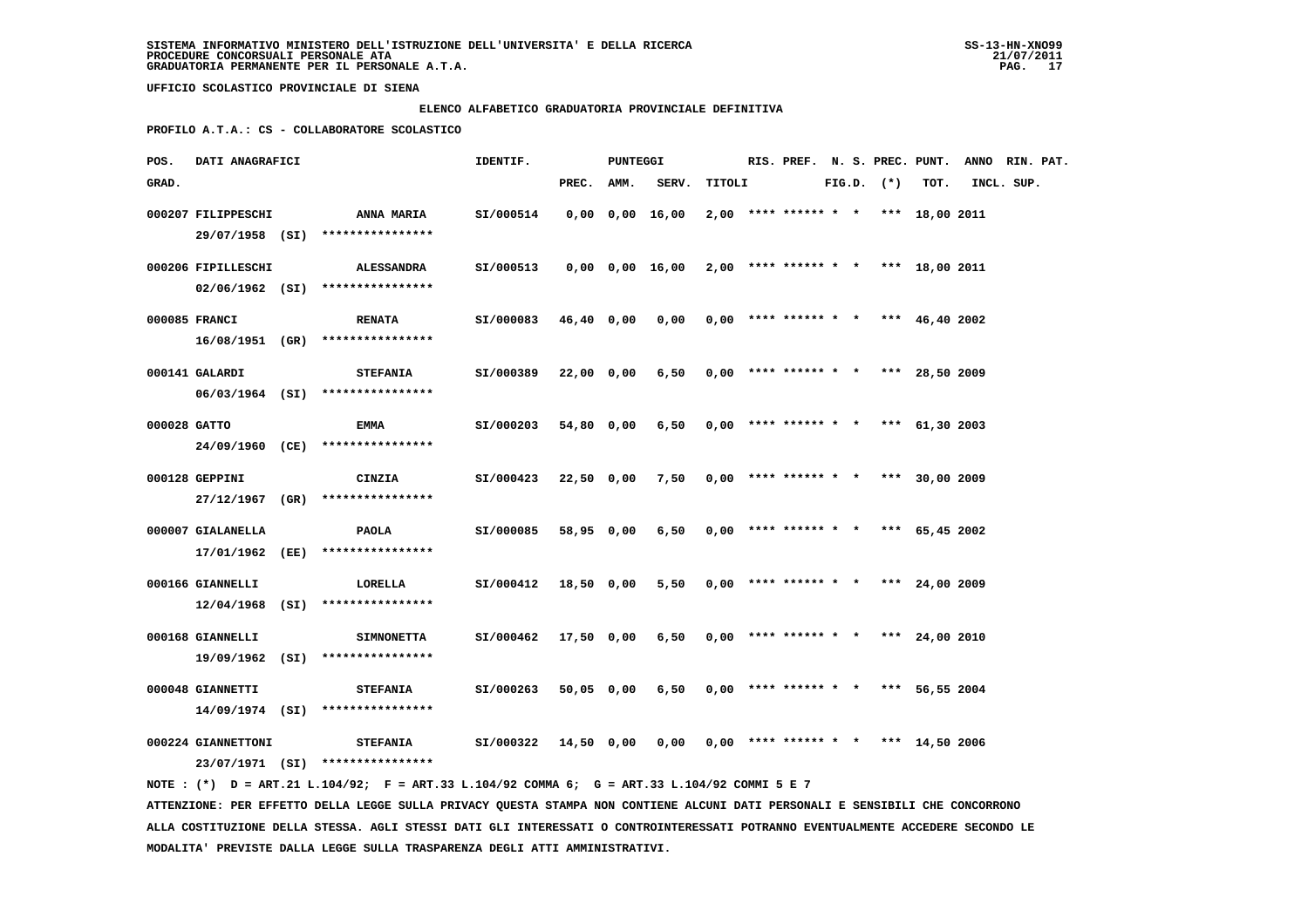#### **ELENCO ALFABETICO GRADUATORIA PROVINCIALE DEFINITIVA**

 **PROFILO A.T.A.: CS - COLLABORATORE SCOLASTICO**

| POS.         | DATI ANAGRAFICI  |                                                                                             | IDENTIF.                                                      |            | PUNTEGGI |                                                             |        |  |                                       |  |                |      | RIS. PREF. N. S. PREC. PUNT. ANNO RIN. PAT. |  |
|--------------|------------------|---------------------------------------------------------------------------------------------|---------------------------------------------------------------|------------|----------|-------------------------------------------------------------|--------|--|---------------------------------------|--|----------------|------|---------------------------------------------|--|
| GRAD.        |                  |                                                                                             |                                                               | PREC. AMM. |          | SERV.                                                       | TITOLI |  |                                       |  | $FIG.D.$ $(*)$ | тот. | INCL. SUP.                                  |  |
|              | 000181 GIORDANO  | TERESA                                                                                      | SI/000394                                                     | 17,50 0,00 |          | 5,50                                                        |        |  | $0,00$ **** ****** * * *** 23,00 2009 |  |                |      |                                             |  |
|              |                  | $18/10/1961$ (NA) *****************                                                         |                                                               |            |          |                                                             |        |  |                                       |  |                |      |                                             |  |
|              | 000177 GIORGIO   | <b>MARIA</b>                                                                                | SI/000463 17,55 0,00                                          |            |          | 5,50                                                        |        |  | $0,00$ **** ****** * * *** 23,05 2010 |  |                |      |                                             |  |
|              |                  | 20/10/1963 (PZ) ****************                                                            |                                                               |            |          |                                                             |        |  |                                       |  |                |      |                                             |  |
|              |                  |                                                                                             |                                                               |            |          |                                                             |        |  |                                       |  |                |      |                                             |  |
|              | 000136 GOLINI    | <b>STEFANO</b>                                                                              | $SI/000404$ 22,50 0,00 6,50 0,00 **** ****** * *** 29,00 2009 |            |          |                                                             |        |  |                                       |  |                |      |                                             |  |
|              |                  | 09/10/1953 (SI) ****************                                                            |                                                               |            |          |                                                             |        |  |                                       |  |                |      |                                             |  |
|              | 000025 GUAZZINI  | <b>ALESSIA</b>                                                                              | SI/000207                                                     | 55,65 0,00 |          | 6,50                                                        |        |  | $0,00$ **** ****** * * *** 62,15 2003 |  |                |      |                                             |  |
|              |                  | 24/01/1976 (SI) ****************                                                            |                                                               |            |          |                                                             |        |  |                                       |  |                |      |                                             |  |
|              | 000099 GUERRRINI | <b>ROBERTA</b>                                                                              | SI/000208                                                     | 41,50 0,00 |          | 0,00                                                        |        |  | $0,00$ **** ****** * * *** 41,50 2003 |  |                |      |                                             |  |
|              |                  | $17/04/1974$ (SI) ****************                                                          |                                                               |            |          |                                                             |        |  |                                       |  |                |      |                                             |  |
|              |                  |                                                                                             |                                                               |            |          |                                                             |        |  |                                       |  |                |      |                                             |  |
|              | 000161 GUIDA     | <b>DOMENICA</b>                                                                             | SI/000422                                                     | 20,00 0,00 |          | 5,50                                                        |        |  | $0,00$ **** ****** * * *** 25,50 2009 |  |                |      |                                             |  |
|              |                  | $14/11/1954$ (PA) ****************                                                          |                                                               |            |          |                                                             |        |  |                                       |  |                |      |                                             |  |
|              | 000133 GUIDOTTI  | <b>ENZA</b>                                                                                 | SI/000344                                                     | 29,50 0,00 |          | 0,00                                                        |        |  | $0,00$ **** ****** * * *** 29,50 2007 |  |                |      |                                             |  |
|              |                  | 24/09/1949 (SI) ****************                                                            |                                                               |            |          |                                                             |        |  |                                       |  |                |      |                                             |  |
|              | 000071 GUIDOTTI  | <b>MARIANGELA</b>                                                                           | SI/000294                                                     | 45,50 0,00 |          | 6,50                                                        |        |  | $0,00$ **** ****** * * *** 52,00 2005 |  |                |      |                                             |  |
|              |                  | $07/01/1961$ (SI) ****************                                                          |                                                               |            |          |                                                             |        |  |                                       |  |                |      |                                             |  |
|              |                  |                                                                                             |                                                               |            |          |                                                             |        |  |                                       |  |                |      |                                             |  |
| 000211 ICILI |                  | <b>PATRIZIA</b>                                                                             | SI/000516                                                     |            |          | $0,00$ $0,00$ $14,50$ $2,00$ **** ****** * * *** 16,50 2011 |        |  |                                       |  |                |      |                                             |  |
|              |                  | $21/02/1960$ (SI) ****************                                                          |                                                               |            |          |                                                             |        |  |                                       |  |                |      |                                             |  |
|              | 000221 IODICE    | <b>GIUSEPPINA</b>                                                                           | SI/000517                                                     |            |          | 0,00 0,00 13,00                                             |        |  | $2,00$ **** ****** * * *** 15,00 2011 |  |                |      |                                             |  |
|              |                  | 17/03/1966 (CE) ****************                                                            |                                                               |            |          |                                                             |        |  |                                       |  |                |      |                                             |  |
|              |                  |                                                                                             |                                                               |            |          |                                                             |        |  |                                       |  |                |      |                                             |  |
| 000003 IZZO  |                  | <b>ANTONIETTA</b><br>14/05/1967 (CE) ****************                                       | SI/000209                                                     | 59,00 0,00 |          | 6,50                                                        |        |  | $0,00$ **** ****** * * *** 65,50 2003 |  |                |      |                                             |  |
|              |                  | NOTE: (*) D = ART.21 L.104/92; F = ART.33 L.104/92 COMMA 6; G = ART.33 L.104/92 COMMI 5 E 7 |                                                               |            |          |                                                             |        |  |                                       |  |                |      |                                             |  |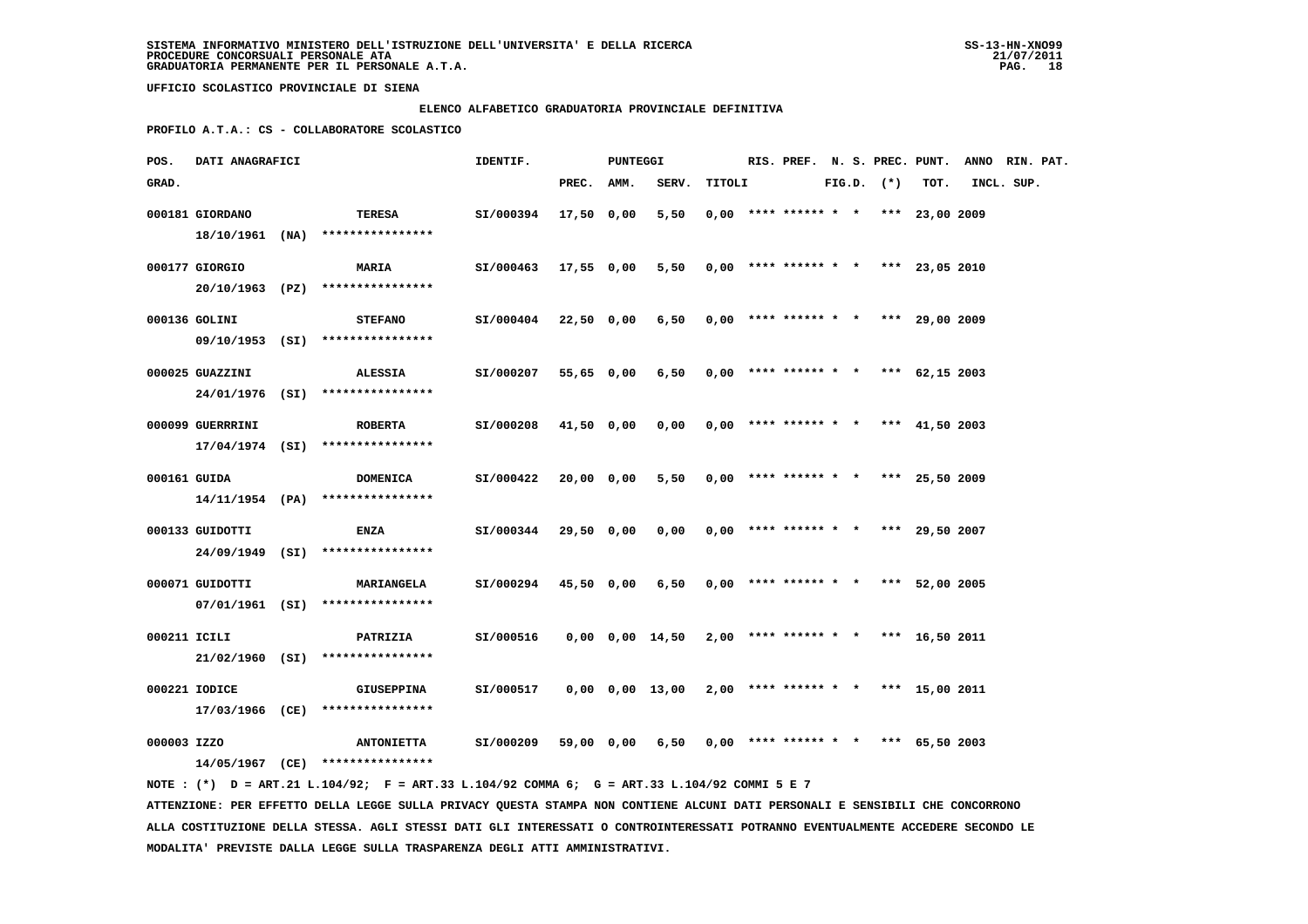#### **ELENCO ALFABETICO GRADUATORIA PROVINCIALE DEFINITIVA**

 **PROFILO A.T.A.: CS - COLLABORATORE SCOLASTICO**

| POS.         |                   | DATI ANAGRAFICI |                                                               |           |            | PUNTEGGI |                                                           |        |                                       |  |                |      | RIS. PREF. N. S. PREC. PUNT. ANNO RIN. PAT. |  |
|--------------|-------------------|-----------------|---------------------------------------------------------------|-----------|------------|----------|-----------------------------------------------------------|--------|---------------------------------------|--|----------------|------|---------------------------------------------|--|
| GRAD.        |                   |                 |                                                               |           | PREC. AMM. |          | SERV.                                                     | TITOLI |                                       |  | $FIG.D.$ $(*)$ | TOT. | INCL. SUP.                                  |  |
|              | 000173 KVITOUN    |                 | ALLA NIKOLAEVNA SI/000476<br>18/01/1967 (EE) **************** |           | 18,13 0,00 |          | 5,50                                                      |        | $0.00$ **** ****** * * *** 23.63 2010 |  |                |      |                                             |  |
|              | 000157 LANZARA    |                 | <b>GIUSEPPE</b><br>$07/08/1961$ (NA) *****************        | SI/000390 | 20,00 0,00 |          | $6,50$ 0,00 **** ****** * * *** 26,50 2009                |        |                                       |  |                |      |                                             |  |
| 000105 LAPI  |                   |                 | <b>TIZIANA</b><br>20/02/1963 (SI) ****************            | SI/000366 | 31,83 0,00 |          | 6,50                                                      |        | $0,00$ **** ****** * * *** 38,33 2008 |  |                |      |                                             |  |
|              | 000213 LEONARDI   |                 | VANNA<br>$18/07/1959$ (AR) *****************                  | SI/000529 |            |          | $0,00$ $0,00$ $13,50$ $2,50$ **** ****** * *** 16,00 2011 |        |                                       |  |                |      |                                             |  |
|              | 000001 LEVRINI    |                 | CECILIA<br>16/08/1969 (GR) ****************                   | SI/000210 |            |          | 55,00 0,00 12,00 0,00 **** ****** * * *** 67,00 2003      |        |                                       |  |                |      |                                             |  |
|              | 000190 LIOTTA     |                 | <b>MARIA</b><br>$16/10/1971$ (PA) *****************           | SI/000477 | 15,70 0,00 |          | 5,00                                                      |        | $0.00$ **** ****** * * *** 20.70 2010 |  |                |      |                                             |  |
| 000024 LIPPI |                   |                 | GRAZIELLA<br>$02/02/1967$ (SI) *****************              | SI/000211 | 56,00 0,00 |          | 6,50                                                      |        | $0.00$ **** ****** * * *** 62.50 2003 |  |                |      |                                             |  |
| 000060 LIPPI |                   |                 | KATIUSCIA<br>$10/04/1976$ (SI) ****************               | SI/000293 | 48,00 0,00 |          | 6,50                                                      |        | $0,00$ **** ****** * * *** 54,50 2005 |  |                |      |                                             |  |
|              | 000156 LORENZETTI |                 | ALESSANDRO<br>$15/02/1952$ (SI) *****************             | SI/000409 | 20,70 0,00 |          | 6,00                                                      |        | $0.00$ **** ****** * * *** 26.70 2009 |  |                |      |                                             |  |
|              | 000097 LORINI     |                 | <b>MASSIMO</b><br>$12/08/1960$ (SI) *****************         | SI/000335 | 36,96 0,00 |          | 6,00                                                      |        | $0,00$ **** ****** * * *** 42,96 2006 |  |                |      |                                             |  |
| 000139 LOSI  |                   |                 | CARLA<br>24/04/1959 (SI) ****************                     | SI/000410 | 22,15 0,00 |          | 6,50                                                      |        | $0,00$ **** ****** * * *** 28,65 2009 |  |                |      |                                             |  |

 **NOTE : (\*) D = ART.21 L.104/92; F = ART.33 L.104/92 COMMA 6; G = ART.33 L.104/92 COMMI 5 E 7 ATTENZIONE: PER EFFETTO DELLA LEGGE SULLA PRIVACY QUESTA STAMPA NON CONTIENE ALCUNI DATI PERSONALI E SENSIBILI CHE CONCORRONO ALLA COSTITUZIONE DELLA STESSA. AGLI STESSI DATI GLI INTERESSATI O CONTROINTERESSATI POTRANNO EVENTUALMENTE ACCEDERE SECONDO LE MODALITA' PREVISTE DALLA LEGGE SULLA TRASPARENZA DEGLI ATTI AMMINISTRATIVI.**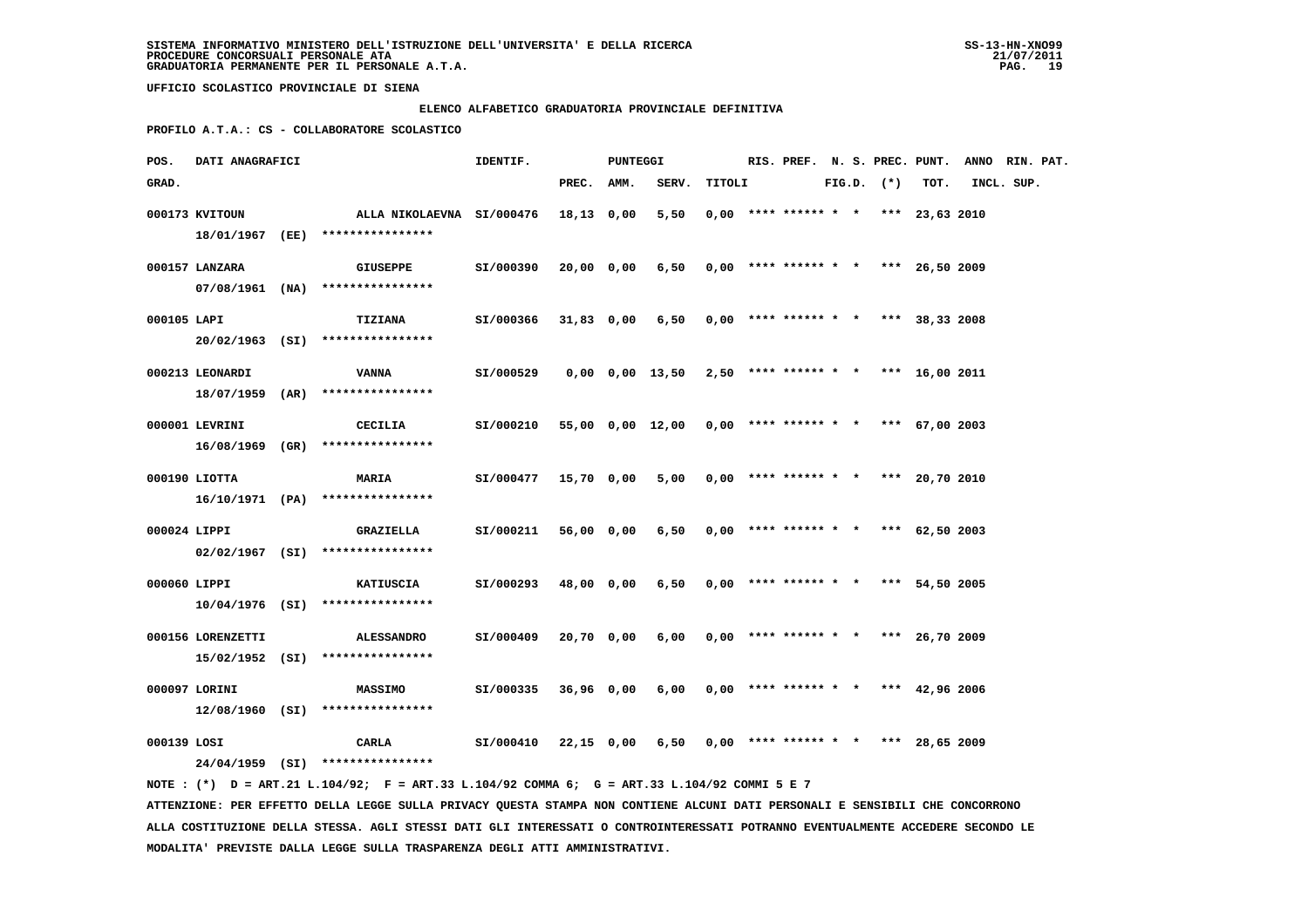## **ELENCO ALFABETICO GRADUATORIA PROVINCIALE DEFINITIVA**

 **PROFILO A.T.A.: CS - COLLABORATORE SCOLASTICO**

| POS.         | DATI ANAGRAFICI   |                                                                                                                                                                                                                              | IDENTIF.  |              | <b>PUNTEGGI</b> |                 |        |                        |  |                | RIS. PREF. N. S. PREC. PUNT.          | ANNO RIN. PAT. |  |
|--------------|-------------------|------------------------------------------------------------------------------------------------------------------------------------------------------------------------------------------------------------------------------|-----------|--------------|-----------------|-----------------|--------|------------------------|--|----------------|---------------------------------------|----------------|--|
| GRAD.        |                   |                                                                                                                                                                                                                              |           | PREC. AMM.   |                 | SERV.           | TITOLI |                        |  | $FIG.D.$ $(*)$ | TOT.                                  | INCL. SUP.     |  |
| 000121 LOTTI |                   | <b>EMANUELA</b>                                                                                                                                                                                                              | SI/000396 | $26,15$ 0,00 |                 | 6,50            |        | $0,00$ **** ****** * * |  |                | *** 32,65 2009                        |                |  |
|              |                   | 04/06/1966 (SI) ****************                                                                                                                                                                                             |           |              |                 |                 |        |                        |  |                |                                       |                |  |
|              |                   |                                                                                                                                                                                                                              |           |              |                 |                 |        |                        |  |                |                                       |                |  |
| 000051 LOTTI |                   | <b>MARTINA</b><br>18/06/1974 (SI) ****************                                                                                                                                                                           | SI/000264 | 49,39 0,00   |                 | 6,50            |        |                        |  |                | $0,00$ **** ****** * * *** 55,89 2004 |                |  |
|              |                   |                                                                                                                                                                                                                              |           |              |                 |                 |        |                        |  |                |                                       |                |  |
|              | 000217 LO VECCHIO | <b>FLAVIA</b>                                                                                                                                                                                                                | SI/000480 | 15,50 0,00   |                 | 0,00            |        |                        |  |                | $0,00$ **** ****** * * *** 15,50 2010 |                |  |
|              |                   | $31/03/1976$ (PA) ****************                                                                                                                                                                                           |           |              |                 |                 |        |                        |  |                |                                       |                |  |
| 000034 LUDDI |                   | <b>SILVIA</b>                                                                                                                                                                                                                | SI/000212 | 54,20 0,00   |                 | 6,50            |        |                        |  |                | $0,00$ **** ****** * * *** 60,70 2003 |                |  |
|              |                   | 18/06/1972 (SI) ****************                                                                                                                                                                                             |           |              |                 |                 |        |                        |  |                |                                       |                |  |
|              |                   |                                                                                                                                                                                                                              |           |              |                 |                 |        |                        |  |                |                                       |                |  |
|              | 000122 MACINELLI  | <b>MARINELLA</b>                                                                                                                                                                                                             | SI/000397 | 25,50 0,00   |                 | 6,50            |        |                        |  |                | $0,00$ **** ****** * * *** 32,00 2009 |                |  |
|              |                   | $30/05/1968$ (SI) *****************                                                                                                                                                                                          |           |              |                 |                 |        |                        |  |                |                                       |                |  |
|              | 000146 MAGINI     | <b>DANIELE</b>                                                                                                                                                                                                               | SI/000402 | 21,60 0,00   |                 | 6,50            |        |                        |  |                | $0,00$ **** ****** * * *** 28,10 2009 |                |  |
|              |                   | 24/06/1967 (SI) ****************                                                                                                                                                                                             |           |              |                 |                 |        |                        |  |                |                                       |                |  |
|              | 000185 MAGNETE    | <b>MARIA</b>                                                                                                                                                                                                                 | SI/000481 | 16,30 0,00   |                 | 5,50            |        |                        |  |                | $0,00$ **** ****** * * *** 21,80 2010 |                |  |
|              |                   | 26/06/1954 (TP) ****************                                                                                                                                                                                             |           |              |                 |                 |        |                        |  |                |                                       |                |  |
|              |                   |                                                                                                                                                                                                                              |           |              |                 |                 |        |                        |  |                |                                       |                |  |
|              | 000089 MALLEGNI   | CARLA MARIA VITT SI/000090                                                                                                                                                                                                   |           | 44,90 0,00   |                 | 0,00            |        |                        |  |                | $0,00$ **** ****** * * *** 44,90 2002 |                |  |
|              |                   | 03/05/1947 (PI) ****************                                                                                                                                                                                             |           |              |                 |                 |        |                        |  |                |                                       |                |  |
|              | 000027 MALVENTI   | <b>FRANCESCO</b>                                                                                                                                                                                                             | SI/000286 | 54,96 0,00   |                 | 6,50            |        |                        |  |                | $0,00$ **** ****** * * *** 61,46 2004 |                |  |
|              |                   | 10/09/1973 (SI) ****************                                                                                                                                                                                             |           |              |                 |                 |        |                        |  |                |                                       |                |  |
|              | 000214 MAMMOLOTTI | <b>CRISTINA</b>                                                                                                                                                                                                              | SI/000519 |              |                 | 0,00 0,00 13,45 |        |                        |  |                | 2,50 **** ****** * * *** 15,95 2011   |                |  |
|              |                   | 13/01/1969 (SI) ****************                                                                                                                                                                                             |           |              |                 |                 |        |                        |  |                |                                       |                |  |
|              |                   |                                                                                                                                                                                                                              |           |              |                 |                 |        |                        |  |                |                                       |                |  |
|              | 000180 MANFREDI   | <b>ROBERTO</b>                                                                                                                                                                                                               | SI/000466 | 16,50 0,00   |                 | 6,50            |        |                        |  |                | $0,00$ **** ****** * * *** 23,00 2010 |                |  |
|              |                   | 03/02/1959 (SI) ****************                                                                                                                                                                                             |           |              |                 |                 |        |                        |  |                |                                       |                |  |
|              |                   | NOTE: (*) D = ART.21 L.104/92; F = ART.33 L.104/92 COMMA 6; G = ART.33 L.104/92 COMMI 5 E 7<br>ATTENZIONE: PER EFFETTO DELLA LEGGE SULLA PRIVACY QUESTA STAMPA NON CONTIENE ALCUNI DATI PERSONALI E SENSIBILI CHE CONCORRONO |           |              |                 |                 |        |                        |  |                |                                       |                |  |
|              |                   |                                                                                                                                                                                                                              |           |              |                 |                 |        |                        |  |                |                                       |                |  |

 **ALLA COSTITUZIONE DELLA STESSA. AGLI STESSI DATI GLI INTERESSATI O CONTROINTERESSATI POTRANNO EVENTUALMENTE ACCEDERE SECONDO LE MODALITA' PREVISTE DALLA LEGGE SULLA TRASPARENZA DEGLI ATTI AMMINISTRATIVI.**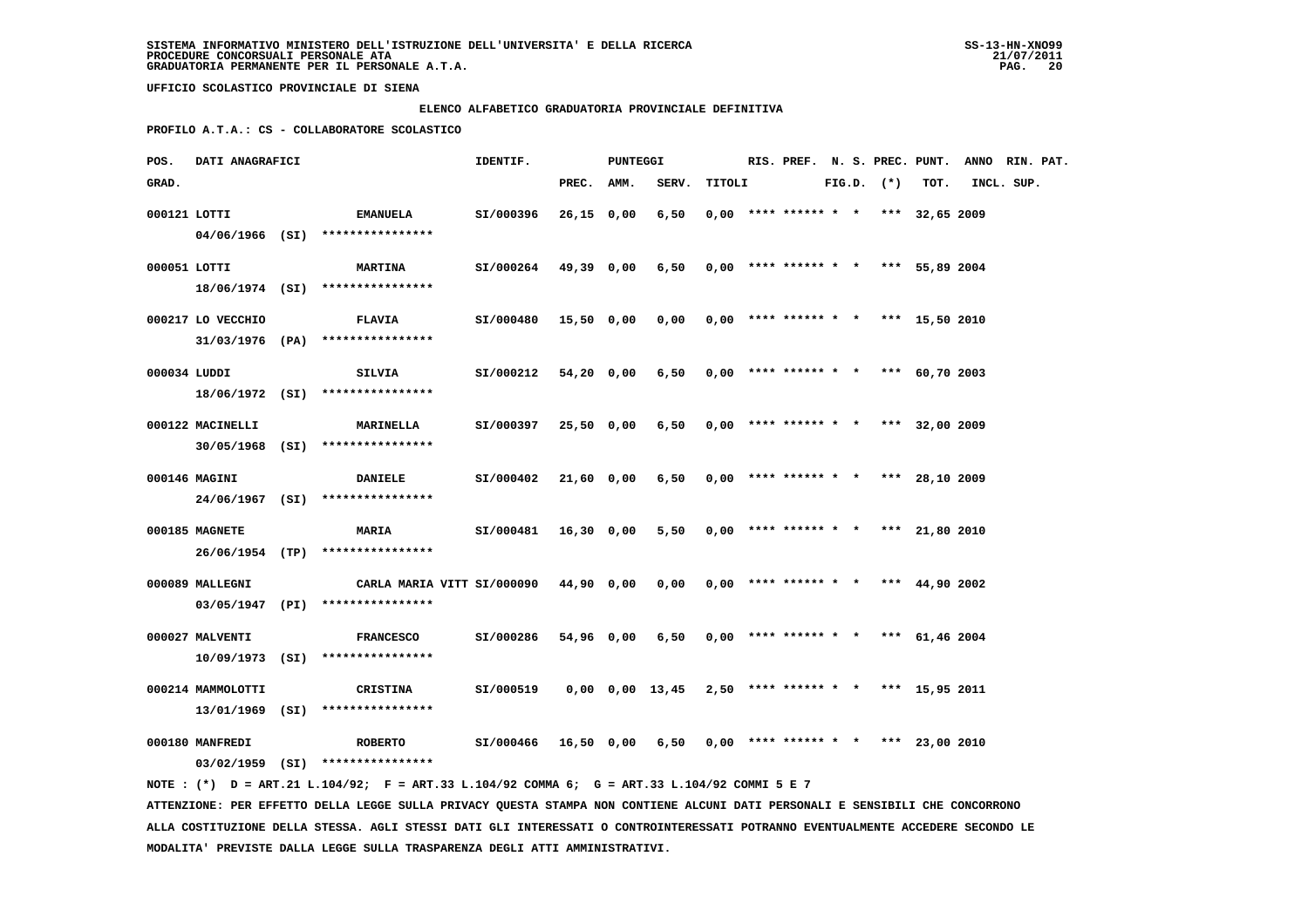#### **ELENCO ALFABETICO GRADUATORIA PROVINCIALE DEFINITIVA**

 **PROFILO A.T.A.: CS - COLLABORATORE SCOLASTICO**

| POS.         | DATI ANAGRAFICI     |                                                                                             | IDENTIF.  |            | <b>PUNTEGGI</b> |                                            |        |                                       |  |                |      | RIS. PREF. N. S. PREC. PUNT. ANNO RIN. PAT. |  |
|--------------|---------------------|---------------------------------------------------------------------------------------------|-----------|------------|-----------------|--------------------------------------------|--------|---------------------------------------|--|----------------|------|---------------------------------------------|--|
| GRAD.        |                     |                                                                                             |           | PREC. AMM. |                 | SERV.                                      | TITOLI |                                       |  | $FIG.D.$ $(*)$ | TOT. | INCL. SUP.                                  |  |
|              | 000079 MANFREDINI   | <b>SIMONA</b><br>27/07/1969 (SP) ****************                                           | SI/000295 | 42,53 0,00 |                 | 6,50                                       |        | $0,00$ **** ****** * * *** 49,03 2005 |  |                |      |                                             |  |
|              | 000115 MANGIAVACCHI | <b>ELISANNA</b>                                                                             | SI/000383 |            | 28,11 0,00      | 6,00                                       |        | $0,00$ **** ****** * * *** 34,11 2008 |  |                |      |                                             |  |
| 000179 MANNA |                     | 27/08/1951 (SI) ****************<br>TERESA                                                  | SI/000465 | 17,50 0,00 |                 | $5,50$ 0,00 **** ****** * * *** 23,00 2010 |        |                                       |  |                |      |                                             |  |
|              |                     | 14/05/1965 (CE) ****************                                                            |           |            |                 |                                            |        |                                       |  |                |      |                                             |  |
|              | 000155 MARCHESE     | <b>ANTONELLA</b><br>28/10/1969 (PT) ****************                                        | SI/000429 | 20,95 0,00 |                 | 6,00                                       |        | $0.00$ **** ****** * * *** 26.95 2009 |  |                |      |                                             |  |
|              | 000100 MARCHI       | <b>DANIELA</b>                                                                              | SI/000343 |            | 34,74 0,00      | 6,50                                       |        | $0,00$ **** ****** * * *** 41,24 2007 |  |                |      |                                             |  |
|              |                     | 29/07/1963 (SI) ****************                                                            |           |            |                 |                                            |        |                                       |  |                |      |                                             |  |
|              | 000029 MARGOTTA     | TERESA<br>$11/12/1963$ (AV) ****************                                                | SI/000265 |            | 54,70 0,00      | 6,50                                       |        | $0,00$ **** ****** * * *** 61,20 2004 |  |                |      |                                             |  |
|              | 000205 MARTORELLA   | <b>MARIA ROSARIA</b>                                                                        | SI/000485 | 14,50 0,00 |                 | 3,50                                       |        | $0,00$ **** ****** * * *** 18,00 2010 |  |                |      |                                             |  |
|              |                     | $12/09/1961$ (SA) ****************                                                          |           |            |                 |                                            |        |                                       |  |                |      |                                             |  |
|              | 000154 MASIERO      | CLAUDIA<br>$16/12/1958$ (SI) ****************                                               | SI/000395 | 20,50 0,00 |                 | 6,50                                       |        | $0,00$ **** ****** * * *** 27,00 2009 |  |                |      |                                             |  |
|              | 000111 MASTROIANNI  | <b>FRANCA</b>                                                                               | SI/000372 |            | 29,00 0,00      | 6,50                                       |        | $0,00$ **** ****** * * *** 35,50 2008 |  |                |      |                                             |  |
|              |                     | 13/03/1970 (CE) *****************                                                           |           |            |                 |                                            |        |                                       |  |                |      |                                             |  |
|              | 000069 MATTEUZZI    | <b>TIZIANA</b><br>08/05/1969 (SI) ****************                                          | SI/000266 |            | 46,43 0,00      | 6,50                                       |        | $0,00$ **** ****** * * *** 52,93 2004 |  |                |      |                                             |  |
|              | 000014 MEACCI       | ANNA                                                                                        | SI/000216 |            | 57,50 0,00      | 6,50                                       |        | $0,00$ **** ****** * * *** 64,00 2003 |  |                |      |                                             |  |
|              |                     | 14/04/1954 (SI) ****************                                                            |           |            |                 |                                            |        |                                       |  |                |      |                                             |  |
|              |                     | NOTE: (*) D = ART.21 L.104/92; F = ART.33 L.104/92 COMMA 6; G = ART.33 L.104/92 COMMI 5 E 7 |           |            |                 |                                            |        |                                       |  |                |      |                                             |  |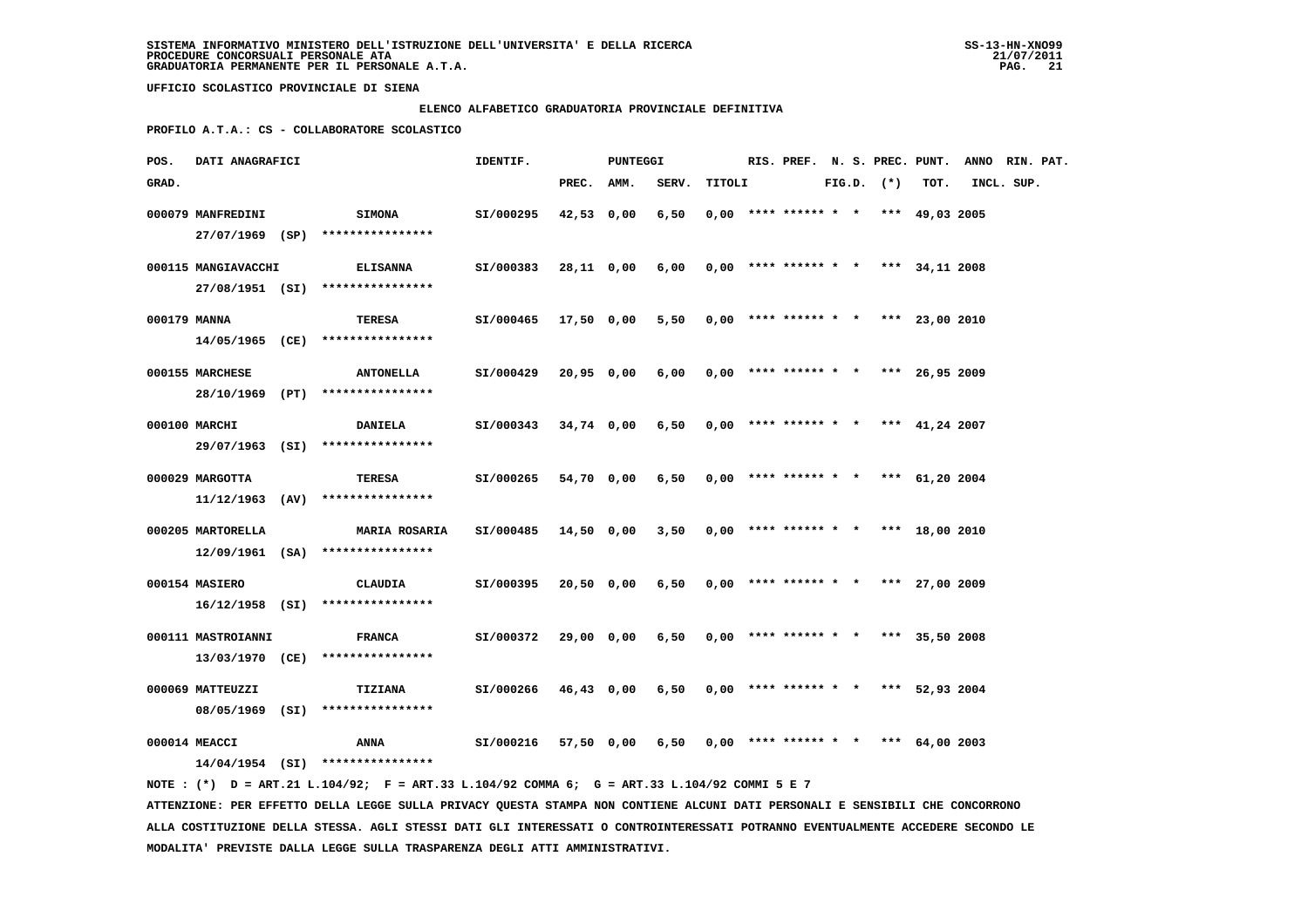#### **ELENCO ALFABETICO GRADUATORIA PROVINCIALE DEFINITIVA**

 **PROFILO A.T.A.: CS - COLLABORATORE SCOLASTICO**

| POS.         |                   | DATI ANAGRAFICI |                                                     |           |            | PUNTEGGI |                                            |        |                                       |  |                |      | RIS. PREF. N. S. PREC. PUNT. ANNO RIN. PAT. |  |
|--------------|-------------------|-----------------|-----------------------------------------------------|-----------|------------|----------|--------------------------------------------|--------|---------------------------------------|--|----------------|------|---------------------------------------------|--|
| GRAD.        |                   |                 |                                                     |           | PREC. AMM. |          | SERV.                                      | TITOLI |                                       |  | $FIG.D.$ $(*)$ | TOT. | INCL. SUP.                                  |  |
| 000132 MEDI  |                   |                 | <b>NICOLETTA</b>                                    | SI/000421 | 23,00 0,00 |          | 6,50                                       |        | $0,00$ **** ****** * * *** 29,50 2009 |  |                |      |                                             |  |
|              |                   |                 | 30/07/1966 (SI) ****************                    |           |            |          |                                            |        |                                       |  |                |      |                                             |  |
|              | 000172 MELONI     |                 | CRISTINA                                            | SI/000473 | 18,23 0,00 |          | $5,50$ 0,00 **** ****** * * *** 23,73 2010 |        |                                       |  |                |      |                                             |  |
|              |                   |                 | $17/01/1965$ (SI) ****************                  |           |            |          |                                            |        |                                       |  |                |      |                                             |  |
|              | 000192 MESTIZIA   |                 | <b>ANNA</b>                                         | SI/000467 | 15,00 0,00 |          | 5,50                                       |        | $0,00$ **** ****** * * *** 20,50 2010 |  |                |      |                                             |  |
|              |                   |                 | $02/01/1954$ (NA) ****************                  |           |            |          |                                            |        |                                       |  |                |      |                                             |  |
|              | 000187 MICHELI    |                 | <b>ANNA MARIA</b>                                   | SI/000484 | 16,00 0,00 |          | 5,50                                       |        | $0,00$ **** ****** * * *** 21,50 2010 |  |                |      |                                             |  |
|              |                   |                 | 28/01/1956 (SI) ****************                    |           |            |          |                                            |        |                                       |  |                |      |                                             |  |
|              | 000038 MILANESI   |                 | <b>SANTINA</b>                                      | SI/000094 | 59,90 0,00 |          | 0,00                                       |        | $0,00$ **** ****** * * *** 59,90 2002 |  |                |      |                                             |  |
|              |                   |                 | 30/10/1949 (SI) ****************                    |           |            |          |                                            |        |                                       |  |                |      |                                             |  |
| 000186 MINNO |                   |                 | <b>ANNA MARIA</b>                                   | SI/000468 | 16,50 0,00 |          | 5,00                                       |        | $0,00$ **** ****** * * *** 21,50 2010 |  |                |      |                                             |  |
|              |                   |                 | $14/08/1962$ (TA) ****************                  |           |            |          |                                            |        |                                       |  |                |      |                                             |  |
|              | 000055 MINUCCI    |                 |                                                     |           |            |          |                                            |        |                                       |  |                |      |                                             |  |
|              |                   |                 | <b>FIORELLA</b><br>08/04/1965 (SI) **************** | SI/000220 | 48,82 0,00 |          | 6,50                                       |        | $0,00$ **** ****** * * *** 55,32 2003 |  |                |      |                                             |  |
|              |                   |                 |                                                     |           |            |          |                                            |        |                                       |  |                |      |                                             |  |
|              | 000052 MODOLO     |                 | LOREDANA<br>28/08/1955 (SI) ****************        | SI/000267 | 49,25 0,00 |          | 6,50                                       |        | $0,00$ **** ****** * * *** 55,75 2004 |  |                |      |                                             |  |
|              |                   |                 |                                                     |           |            |          |                                            |        |                                       |  |                |      |                                             |  |
|              | 000019 MONTALBANO |                 | <b>STEFANO</b>                                      | SI/000222 | 56,50 0,00 |          | $6,50$ 0,00 **** ****** * * *** 63,00 2003 |        |                                       |  |                |      |                                             |  |
|              |                   |                 | 06/06/1968 (AG) ****************                    |           |            |          |                                            |        |                                       |  |                |      |                                             |  |
|              | 000200 MORUCCI    |                 | <b>PATRIZIA</b>                                     | SI/000521 |            |          | 0,00 0,00 17,00                            |        | $2,00$ **** ****** * * *** 19,00 2011 |  |                |      |                                             |  |
|              |                   |                 | 09/06/1961 (FI) ****************                    |           |            |          |                                            |        |                                       |  |                |      |                                             |  |
|              | 000222 MUGELLI    |                 | <b>MARA</b>                                         | SI/000520 |            |          | 0,00 0,00 12,00                            |        | $2,50$ **** ****** * * *** 14,50 2011 |  |                |      |                                             |  |
|              |                   |                 | 13/07/1961 (SI) ****************                    |           |            |          |                                            |        |                                       |  |                |      |                                             |  |

 **NOTE : (\*) D = ART.21 L.104/92; F = ART.33 L.104/92 COMMA 6; G = ART.33 L.104/92 COMMI 5 E 7 ATTENZIONE: PER EFFETTO DELLA LEGGE SULLA PRIVACY QUESTA STAMPA NON CONTIENE ALCUNI DATI PERSONALI E SENSIBILI CHE CONCORRONO ALLA COSTITUZIONE DELLA STESSA. AGLI STESSI DATI GLI INTERESSATI O CONTROINTERESSATI POTRANNO EVENTUALMENTE ACCEDERE SECONDO LE MODALITA' PREVISTE DALLA LEGGE SULLA TRASPARENZA DEGLI ATTI AMMINISTRATIVI.**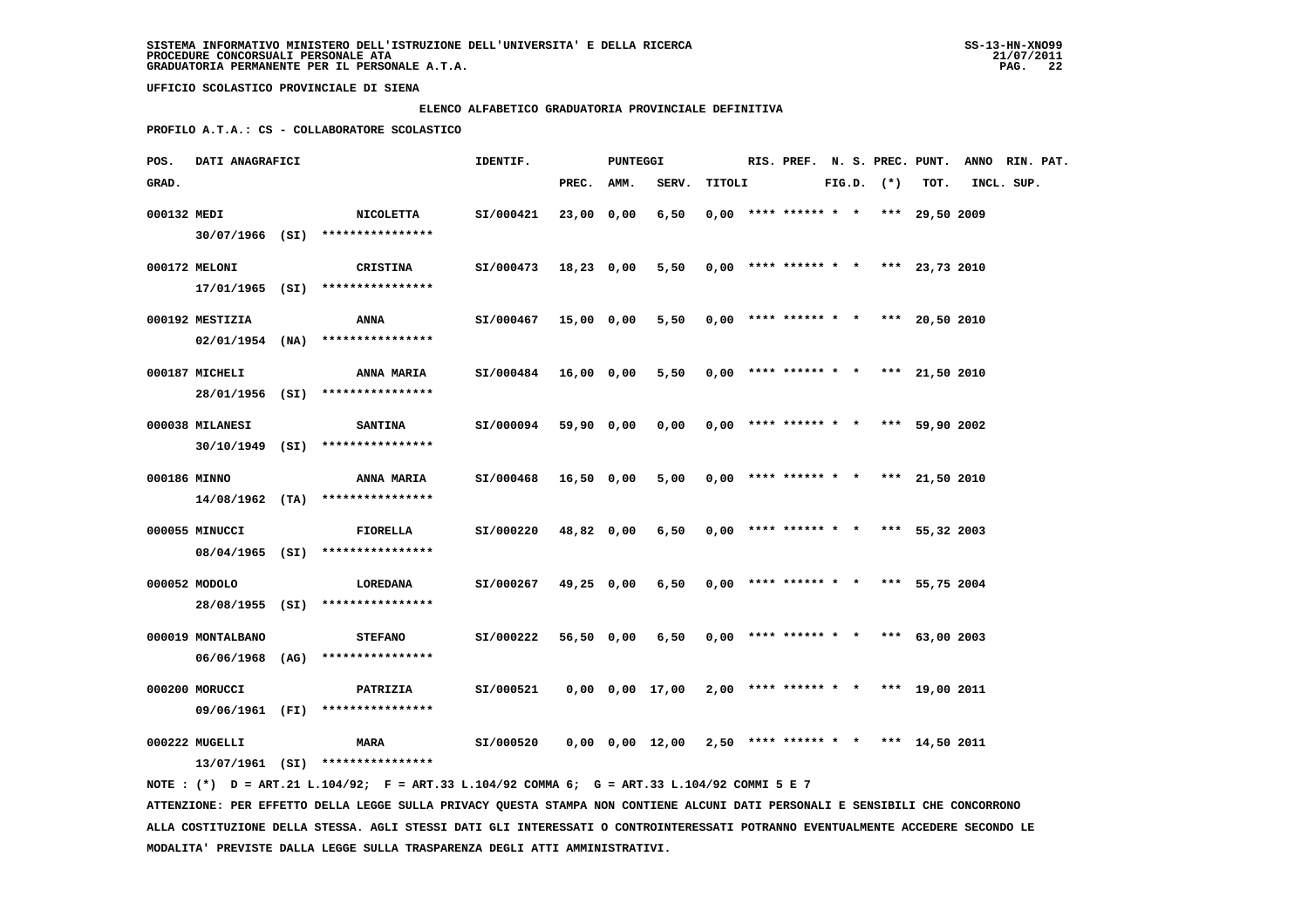#### **ELENCO ALFABETICO GRADUATORIA PROVINCIALE DEFINITIVA**

 **PROFILO A.T.A.: CS - COLLABORATORE SCOLASTICO**

| POS.         | DATI ANAGRAFICI   |                                                                                             | IDENTIF.             |            | <b>PUNTEGGI</b> |                                              |        |  |                                       |  |                |      | RIS. PREF. N. S. PREC. PUNT. ANNO RIN. PAT. |  |
|--------------|-------------------|---------------------------------------------------------------------------------------------|----------------------|------------|-----------------|----------------------------------------------|--------|--|---------------------------------------|--|----------------|------|---------------------------------------------|--|
| GRAD.        |                   |                                                                                             |                      | PREC. AMM. |                 | SERV.                                        | TITOLI |  |                                       |  | $FIG.D.$ $(*)$ | TOT. | INCL. SUP.                                  |  |
|              | 000164 MUGNAI     | IOLE                                                                                        | SI/000478            | 18,26 0,00 |                 | 6,00                                         |        |  | $0,00$ **** ****** * * *** 24,26 2010 |  |                |      |                                             |  |
|              |                   | 21/03/1961 (SI) ****************                                                            |                      |            |                 |                                              |        |  |                                       |  |                |      |                                             |  |
|              | 000193 MUGNAI     | <b>MARZIA</b>                                                                               | SI/000474            |            | 20,40 0,00      | $0,00$ $0,00$ **** ****** * * *** 20,40 2010 |        |  |                                       |  |                |      |                                             |  |
|              |                   | $17/06/1963$ (SI) *****************                                                         |                      |            |                 |                                              |        |  |                                       |  |                |      |                                             |  |
|              | 000107 NACARI     | <b>PIERINA</b>                                                                              | SI/000367            |            | 30,50 0,00      | $7,00$ 0,00 **** ****** * * *** 37,50 2008   |        |  |                                       |  |                |      |                                             |  |
|              |                   | 05/01/1954 (FI) ****************                                                            |                      |            |                 |                                              |        |  |                                       |  |                |      |                                             |  |
| 000169 NALDI |                   | <b>DONATELLA</b>                                                                            | SI/000388            |            | 18,50 0,00      | 5,50                                         |        |  | $0,00$ **** ****** * * *** 24,00 2009 |  |                |      |                                             |  |
|              |                   | 18/11/1956 (SI) ****************                                                            |                      |            |                 |                                              |        |  |                                       |  |                |      |                                             |  |
|              | 000215 NAPOLITANO | <b>DOMENICO</b>                                                                             | SI/000446            |            |                 | 13,85 0,00 1,95                              |        |  | $0,00$ **** ****** * * *** 15,80 2009 |  |                |      |                                             |  |
|              |                   | $08/06/1973$ (NA) *****************                                                         |                      |            |                 |                                              |        |  |                                       |  |                |      |                                             |  |
| 000008 NEPI  |                   | <b>TIZIANA</b>                                                                              | SI/000119            |            | 58,65 0,00      | 6,50                                         |        |  | $0.00$ **** ****** * * *** 65.15 2002 |  |                |      |                                             |  |
|              |                   | $10/11/1958$ (SI) ****************                                                          |                      |            |                 |                                              |        |  |                                       |  |                |      |                                             |  |
| 000226 NOCCI |                   | CRISTIAN                                                                                    | SI/000522            |            | 0,00 0,00       | 5,60                                         |        |  | $3,50$ **** ****** * * *** 9,10 2011  |  |                |      |                                             |  |
|              |                   | 06/07/1975 (SI) ****************                                                            |                      |            |                 |                                              |        |  |                                       |  |                |      |                                             |  |
|              | 000182 NUCCIOTTI  | PAOLO                                                                                       | SI/000464 16,21 0,00 |            |                 | 6,50                                         |        |  | $0,00$ **** ****** * * *** 22,71 2010 |  |                |      |                                             |  |
|              |                   | 24/02/1966 (SI) ****************                                                            |                      |            |                 |                                              |        |  |                                       |  |                |      |                                             |  |
|              | 000129 NUTRICATO  | COSIMA                                                                                      | SI/000375            |            | 23,50 0,00      | $6,50$ 0,00 **** ****** * * *** 30,00 2008   |        |  |                                       |  |                |      |                                             |  |
|              | 26/09/1953 (LE)   | ****************                                                                            |                      |            |                 |                                              |        |  |                                       |  |                |      |                                             |  |
|              | 000174 OLIVIERO   | TERESA                                                                                      | SI/000482            |            | 18,55 0,00      | 5,00                                         |        |  | $0,00$ **** ****** * * *** 23,55 2010 |  |                |      |                                             |  |
|              | 26/04/1959 (NA)   | ****************                                                                            |                      |            |                 |                                              |        |  |                                       |  |                |      |                                             |  |
|              | 000004 ORAZIOLI   | <b>ALESSANDRO</b>                                                                           | SI/000227            |            | 59,00 0,00      | 6,50                                         |        |  | $0,00$ **** ****** * * *** 65,50 2003 |  |                |      |                                             |  |
|              |                   | $14/06/1966$ (SI) ****************                                                          |                      |            |                 |                                              |        |  |                                       |  |                |      |                                             |  |
|              |                   | NOTE: (*) D = ART.21 L.104/92; F = ART.33 L.104/92 COMMA 6; G = ART.33 L.104/92 COMMI 5 E 7 |                      |            |                 |                                              |        |  |                                       |  |                |      |                                             |  |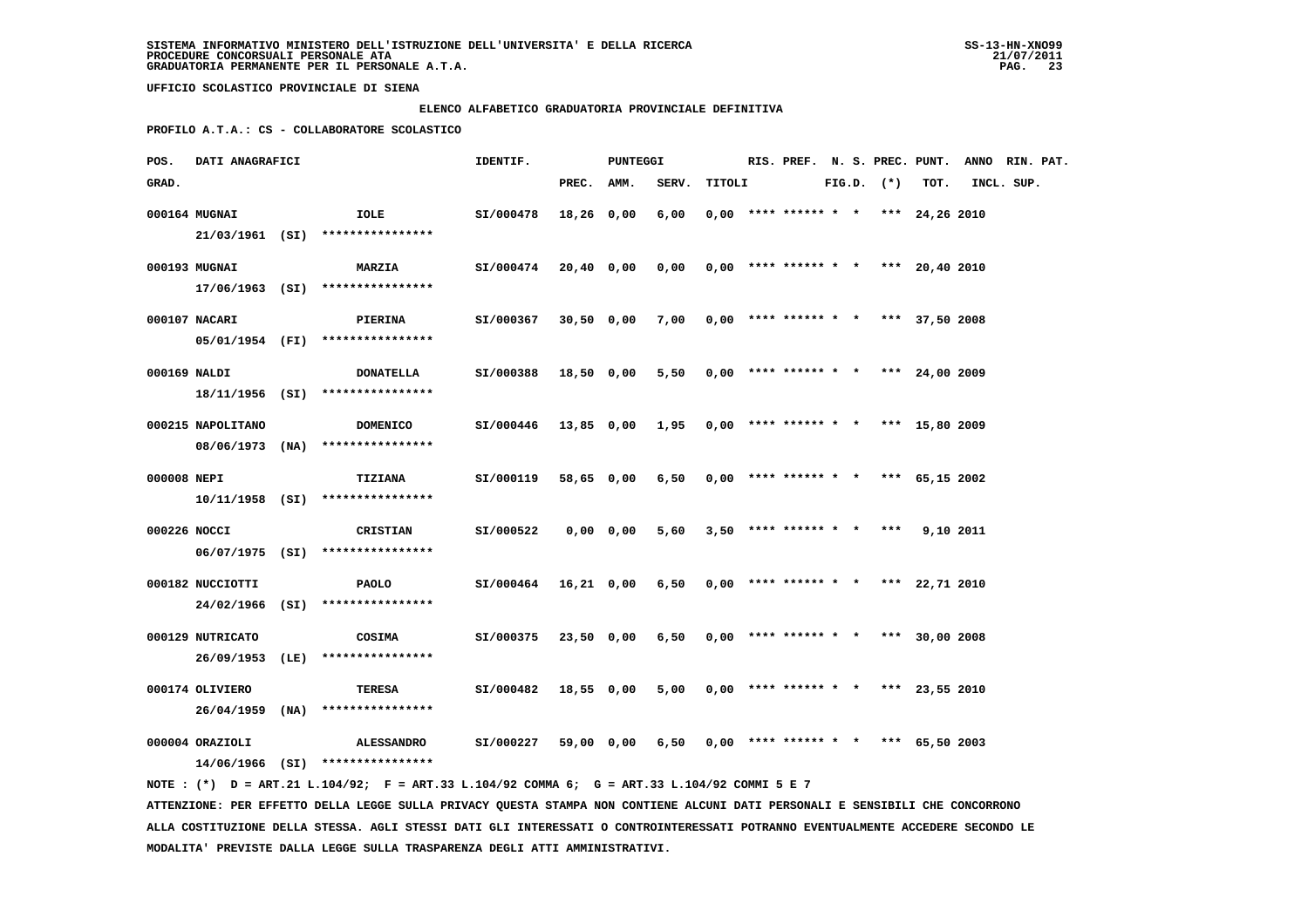#### **ELENCO ALFABETICO GRADUATORIA PROVINCIALE DEFINITIVA**

 **PROFILO A.T.A.: CS - COLLABORATORE SCOLASTICO**

| POS.         | <b>DATI ANAGRAFICI</b> |                                                                                             | IDENTIF.<br>PUNTEGGI |            |            |                                                       |        |  |                                       |  |                |      | RIS. PREF. N. S. PREC. PUNT. ANNO RIN. PAT. |  |
|--------------|------------------------|---------------------------------------------------------------------------------------------|----------------------|------------|------------|-------------------------------------------------------|--------|--|---------------------------------------|--|----------------|------|---------------------------------------------|--|
| GRAD.        |                        |                                                                                             |                      | PREC. AMM. |            | SERV.                                                 | TITOLI |  |                                       |  | $FIG.D.$ $(*)$ | TOT. | INCL. SUP.                                  |  |
|              | 000090 PALAZZI         | <b>LAURA</b>                                                                                | SI/000097            | 42,95 0,00 |            | 1,65                                                  |        |  | $0,00$ **** ****** * * *** 44,60 2002 |  |                |      |                                             |  |
|              |                        | 24/04/1968 (SI) ****************                                                            |                      |            |            |                                                       |        |  |                                       |  |                |      |                                             |  |
| 000170 PANCI |                        | LUCIA                                                                                       | SI/000469            |            |            | $17,50$ 0,00 6,50 0,00 **** ****** * * *** 24,00 2010 |        |  |                                       |  |                |      |                                             |  |
|              |                        | $31/03/1956$ (SI) ****************                                                          |                      |            |            |                                                       |        |  |                                       |  |                |      |                                             |  |
|              | 000153 PANZERA         | <b>MADDALENA</b>                                                                            | SI/000413            |            |            | 20,50 0,00 6,50 0,00 **** ****** * * *** 27,00 2009   |        |  |                                       |  |                |      |                                             |  |
|              |                        | 28/10/1968 (CE) ****************                                                            |                      |            |            |                                                       |        |  |                                       |  |                |      |                                             |  |
|              | 000134 PATACCHINI      | <b>PATRIZIA</b>                                                                             | SI/000408            |            | 22,73 0,00 | $6,50$ 0,00 **** ****** * * *** 29,23 2009            |        |  |                                       |  |                |      |                                             |  |
|              |                        | $06/04/1963$ (SI) ****************                                                          |                      |            |            |                                                       |        |  |                                       |  |                |      |                                             |  |
|              | 000064 PEDETTA         | <b>DILETTA</b>                                                                              | SI/000275            |            | 47,20 0,00 | 6,50                                                  |        |  | $0,00$ **** ****** * * *** 53,70 2004 |  |                |      |                                             |  |
|              |                        | 13/01/1959 (SI) ****************                                                            |                      |            |            |                                                       |        |  |                                       |  |                |      |                                             |  |
|              | 000119 PELLEGRINO      | <b>SEBASTIANA</b>                                                                           | SI/000117            |            |            | 31,60 0,00 1,95                                       |        |  | $0,00$ **** ****** * * *** 33,55 2002 |  |                |      |                                             |  |
|              |                        | 25/10/1978 (EN) ****************                                                            |                      |            |            |                                                       |        |  |                                       |  |                |      |                                             |  |
|              | 000098 PERAZZI         | <b>GIOVANNA</b>                                                                             | SI/000342            |            | 35,00 0,00 | 6,50                                                  |        |  | $0.00$ **** ****** * * *** 41,50 2007 |  |                |      |                                             |  |
|              |                        | 24/06/1969 (FI) ****************                                                            |                      |            |            |                                                       |        |  |                                       |  |                |      |                                             |  |
|              | 000117 PESENTI         | <b>MARIA LAURA</b>                                                                          | SI/000379            |            | 27,50 0,00 | $6,50$ 0,00 **** ****** * * *** 34,00 2008            |        |  |                                       |  |                |      |                                             |  |
|              |                        | 15/10/1954 (SI) *****************                                                           |                      |            |            |                                                       |        |  |                                       |  |                |      |                                             |  |
|              |                        |                                                                                             |                      |            |            |                                                       |        |  |                                       |  |                |      |                                             |  |
|              | 000068 PESUCCI         | <b>MARILENA</b>                                                                             | SI/000268            |            | 46,58 0,00 | 6,50                                                  |        |  | $0,00$ **** ****** * * *** 53,08 2004 |  |                |      |                                             |  |
|              |                        | $15/03/1972$ (SI) ****************                                                          |                      |            |            |                                                       |        |  |                                       |  |                |      |                                             |  |
|              | 000120 PIANIGIANI      | <b>VIVIANA</b>                                                                              | SI/000399            |            | 27,00 0,00 | $6,00$ 0,00 **** ****** * * *** 33,00 2009            |        |  |                                       |  |                |      |                                             |  |
|              |                        | $06/02/1963$ (SI) ****************                                                          |                      |            |            |                                                       |        |  |                                       |  |                |      |                                             |  |
|              | 000118 PICCINETTI      | LAURA                                                                                       | SI/000380            |            |            | 27,43 0,00 6,50 0,00 **** ****** * * *** 33,93 2008   |        |  |                                       |  |                |      |                                             |  |
|              |                        | 19/05/1958 (SI) ****************                                                            |                      |            |            |                                                       |        |  |                                       |  |                |      |                                             |  |
|              |                        | NOTE: (*) D = ART.21 L.104/92; F = ART.33 L.104/92 COMMA 6; G = ART.33 L.104/92 COMMI 5 E 7 |                      |            |            |                                                       |        |  |                                       |  |                |      |                                             |  |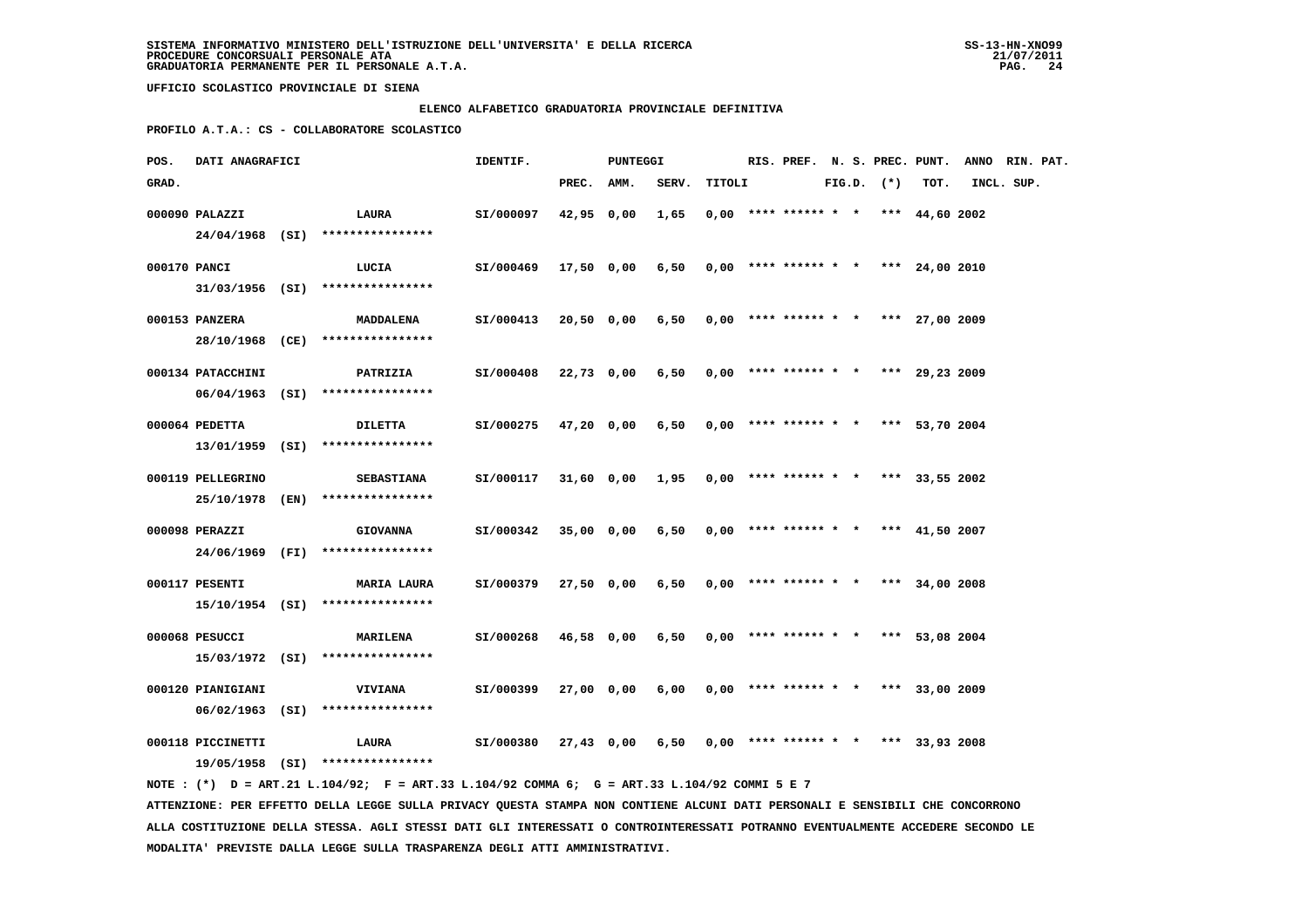#### **ELENCO ALFABETICO GRADUATORIA PROVINCIALE DEFINITIVA**

 **PROFILO A.T.A.: CS - COLLABORATORE SCOLASTICO**

| POS.        | DATI ANAGRAFICI    |                                                                                             | IDENTIF.  |            | PUNTEGGI   |                                            |        |  |                                       |  |                |      | RIS. PREF. N. S. PREC. PUNT. ANNO RIN. PAT. |  |
|-------------|--------------------|---------------------------------------------------------------------------------------------|-----------|------------|------------|--------------------------------------------|--------|--|---------------------------------------|--|----------------|------|---------------------------------------------|--|
| GRAD.       |                    |                                                                                             |           | PREC. AMM. |            | SERV.                                      | TITOLI |  |                                       |  | $FIG.D.$ $(*)$ | TOT. | INCL. SUP.                                  |  |
|             | 000078 PICCIRILLO  | <b>BENEDETTA</b><br>04/12/1969 (CE) ****************                                        | SI/000296 | 43,00 0,00 |            | 6,50                                       |        |  | $0.00$ **** ****** * * *** 49,50 2005 |  |                |      |                                             |  |
|             | 000081 PICCIRILLO  | MARIA CONCETTA SI/000297<br>08/04/1965 (CE) ****************                                |           |            | 42,50 0,00 | 6,50                                       |        |  | $0,00$ **** ****** * * *** 49,00 2005 |  |                |      |                                             |  |
|             | 000093 PIERGUIDI   | <b>ASSUNTA</b><br>$14/10/1952$ (SI) *****************                                       | SI/000329 |            | 37,50 0,00 | 6,50                                       |        |  | $0,00$ **** ****** * * *** 44,00 2006 |  |                |      |                                             |  |
|             | 000130 PIERINI     | <b>PATRIZIA</b>                                                                             | SI/000401 |            | 23,40 0,00 | 6,45                                       |        |  | $0,00$ **** ****** * * *** 29,85 2009 |  |                |      |                                             |  |
|             | 000165 PIETRAFITTA | 27/12/1951 (SI) ****************<br><b>MARIASERENA</b>                                      | SI/000486 |            | 18,25 0,00 | 6,00                                       |        |  | $0,00$ **** ****** * * *** 24,25 2010 |  |                |      |                                             |  |
|             | 000010 PIETRINI    | 28/01/1978 (ME) ****************<br><b>ENZA</b>                                             | SI/000230 |            | 58,10 0,00 | 6,50                                       |        |  | $0,00$ **** ****** * * *** 64,60 2003 |  |                |      |                                             |  |
| 000114 PIGA |                    | 29/11/1950 (SI) ****************<br><b>LORENZA</b>                                          | SI/000384 |            | 28,14 0,00 | 6,50                                       |        |  | $0.00$ **** ****** * * *** 34,64 2008 |  |                |      |                                             |  |
|             |                    | 09/05/1956 (SS) ****************                                                            |           |            |            |                                            |        |  |                                       |  |                |      |                                             |  |
|             | 000138 PIRRUCCELLO | LAURA<br>$15/10/1953$ (SR) ****************                                                 | SI/000435 |            | 20,20 0,00 | 8,50                                       |        |  | $0,00$ **** ****** * * *** 28,70 2009 |  |                |      |                                             |  |
|             | 000152 PISANA      | <b>GUGLIELMO</b><br>$13/07/1960$ (SI) ****************                                      | SI/000387 |            | 22,05 0,00 | 5,50                                       |        |  | $0,00$ **** ****** * * *** 27,55 2009 |  |                |      |                                             |  |
|             | 000084 POGGIANI    | <b>ADRIANA</b><br>25/07/1954 (SI) ****************                                          | SI/000269 |            | 40,50 0,00 | $6,50$ 0,00 **** ****** * * *** 47,00 2004 |        |  |                                       |  |                |      |                                             |  |
|             | 000143 POLVANI     | <b>ALESSANDRA</b><br>$01/08/1960$ (SI) ****************                                     | SI/000416 |            | 22,00 0,00 | $6,50$ 0,00 **** ****** * * *** 28,50 2009 |        |  |                                       |  |                |      |                                             |  |
|             |                    | NOTE: (*) D = ART.21 L.104/92; F = ART.33 L.104/92 COMMA 6; G = ART.33 L.104/92 COMMI 5 E 7 |           |            |            |                                            |        |  |                                       |  |                |      |                                             |  |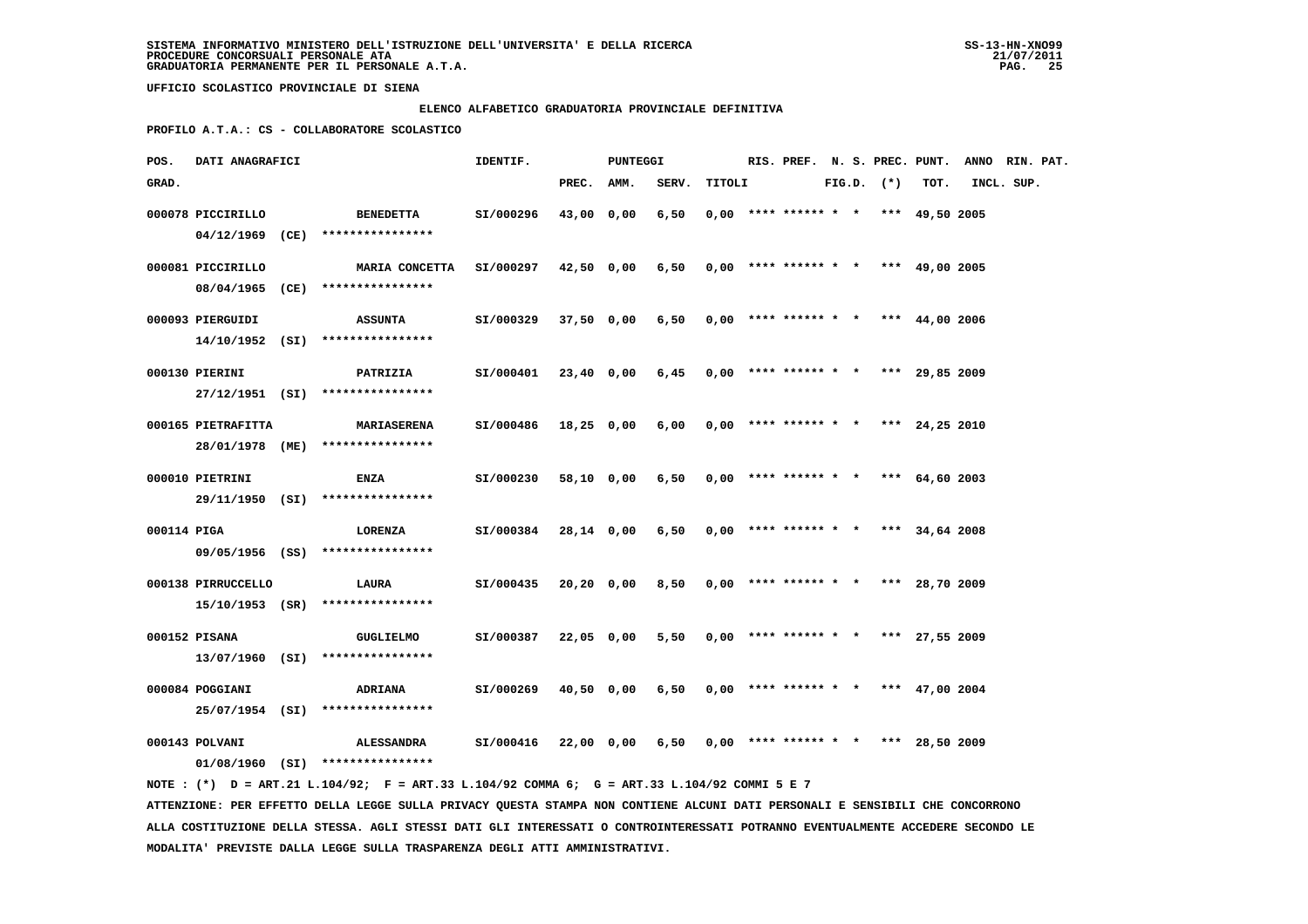#### **ELENCO ALFABETICO GRADUATORIA PROVINCIALE DEFINITIVA**

 **PROFILO A.T.A.: CS - COLLABORATORE SCOLASTICO**

| POS.         | DATI ANAGRAFICI  |  |                                                     | IDENTIF.<br><b>PUNTEGGI</b> |            |  |                                                             |        |                                       |  |                | RIS. PREF. N. S. PREC. PUNT. ANNO RIN. PAT. |            |  |
|--------------|------------------|--|-----------------------------------------------------|-----------------------------|------------|--|-------------------------------------------------------------|--------|---------------------------------------|--|----------------|---------------------------------------------|------------|--|
| GRAD.        |                  |  |                                                     |                             | PREC. AMM. |  | SERV.                                                       | TITOLI |                                       |  | $FIG.D.$ $(*)$ | TOT.                                        | INCL. SUP. |  |
|              | 000022 PRESENTI  |  | <b>FRANCA</b><br>05/04/1948 (SI) ****************   | SI/000233                   | 56,25 0,00 |  | 6,50                                                        |        | $0,00$ **** ****** * * *** 62,75 2003 |  |                |                                             |            |  |
|              | 000209 QUADRI    |  | ORESTE<br>22/10/1950 (FI) ****************          | SI/000523                   |            |  | $0,00$ $0,00$ $15,75$ $2,00$ **** ****** * * *** 17,75 2011 |        |                                       |  |                |                                             |            |  |
|              | 000009 RANALDO   |  | ORNELLA<br>$06/02/1967$ (BN) *****************      | SI/000235                   | 58,23 0,00 |  | 6,50                                                        |        | $0,00$ **** ****** * * *** 64,73 2003 |  |                |                                             |            |  |
|              | 000044 RENZINI   |  | <b>REMO</b>                                         | SI/000298                   | 51,05 0,00 |  | 6,50                                                        |        | $0,00$ **** ****** * * *** 57,55 2005 |  |                |                                             |            |  |
|              | 000083 RICCETTI  |  | 27/03/1964 (SI) ****************<br><b>SIMONA</b>   | SI/000324                   | 40,50 0,00 |  | 6,50                                                        |        | $0,00$ **** ****** * * *** 47,00 2006 |  |                |                                             |            |  |
|              | 000054 RINALDI   |  | 26/04/1978 (SI) ****************<br><b>LORIANA</b>  | SI/000116                   | 55,40 0,00 |  | 0,00                                                        |        | $0,00$ **** ****** * * *** 55,40 2002 |  |                |                                             |            |  |
|              | 000135 ROMAGNOLI |  | 10/09/1948 (SI) ****************<br><b>SANDRA</b>   | SI/000430                   | 22,54 0,00 |  | 6,50                                                        |        | $0,00$ **** ****** * * *** 29,04 2009 |  |                |                                             |            |  |
| 000112 ROSSI |                  |  | 30/09/1968 (SI) ****************<br><b>ROBERTA</b>  | SI/000382                   | 29,00 0,00 |  | 6,50                                                        |        | $0,00$ **** ****** * * *** 35,50 2008 |  |                |                                             |            |  |
| 000094 ROSSI |                  |  | 20/11/1966 (SI) ****************<br><b>ROSANNA</b>  | SI/000270                   | 37,70 0,00 |  | 5,50                                                        |        | $0,00$ **** ****** * * *** 43,20 2004 |  |                |                                             |            |  |
|              | 000015 ROVATI    |  | $10/06/1948$ (SI) ****************<br>PAOLA         | SI/000236                   | 57,50 0,00 |  | 6,50                                                        |        | $0,00$ **** ****** * * *** 64,00 2003 |  |                |                                             |            |  |
|              |                  |  | $30/12/1962$ (RM) *****************                 |                             |            |  |                                                             |        |                                       |  |                |                                             |            |  |
|              | 000104 RUBEGNI   |  | <b>CATERINA</b><br>15/06/1978 (SI) **************** | SI/000352                   | 32,00 0,00 |  | 6,50                                                        |        | $0,00$ **** ****** * * *** 38,50 2007 |  |                |                                             |            |  |

 **NOTE : (\*) D = ART.21 L.104/92; F = ART.33 L.104/92 COMMA 6; G = ART.33 L.104/92 COMMI 5 E 7 ATTENZIONE: PER EFFETTO DELLA LEGGE SULLA PRIVACY QUESTA STAMPA NON CONTIENE ALCUNI DATI PERSONALI E SENSIBILI CHE CONCORRONO ALLA COSTITUZIONE DELLA STESSA. AGLI STESSI DATI GLI INTERESSATI O CONTROINTERESSATI POTRANNO EVENTUALMENTE ACCEDERE SECONDO LE MODALITA' PREVISTE DALLA LEGGE SULLA TRASPARENZA DEGLI ATTI AMMINISTRATIVI.**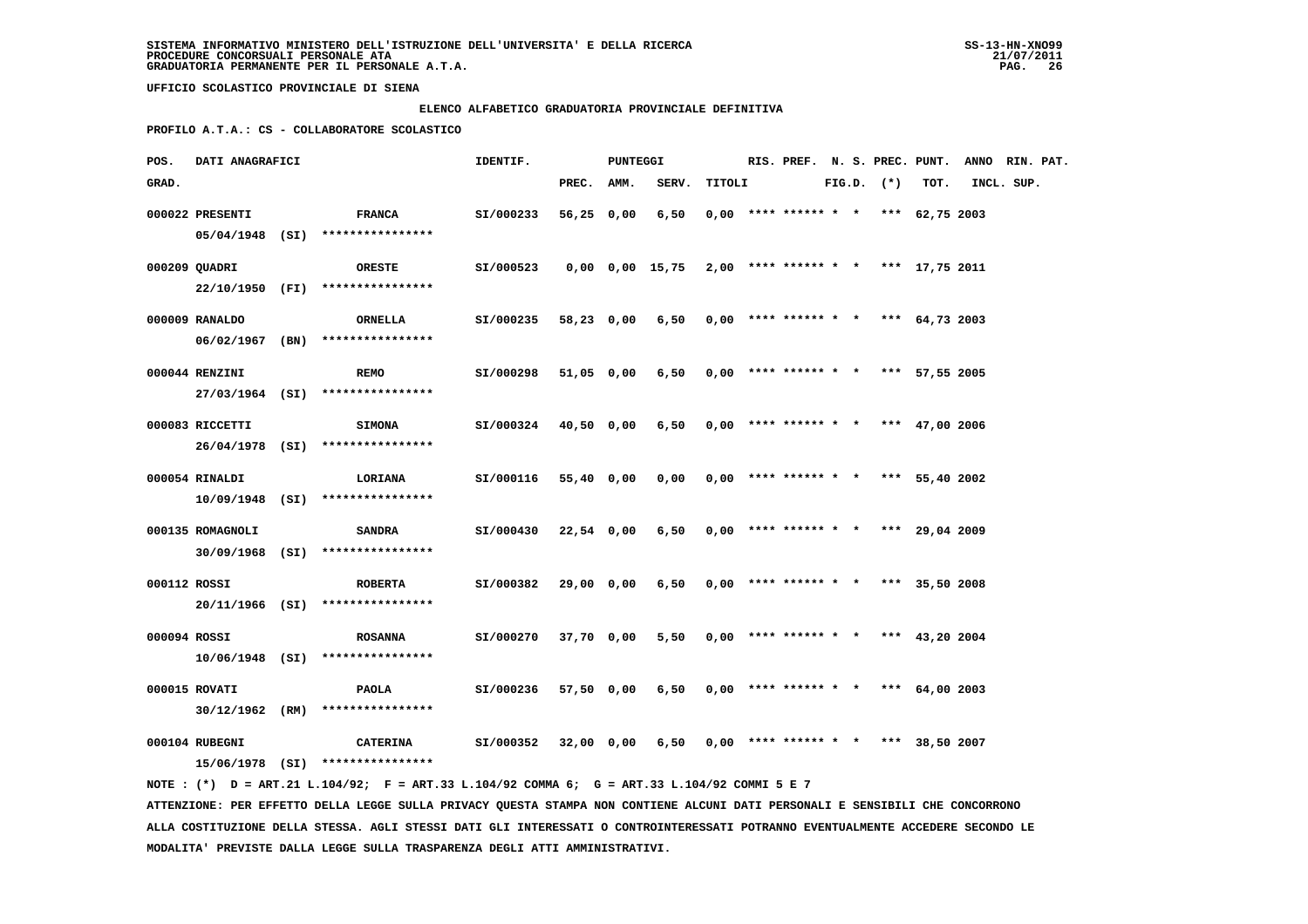#### **ELENCO ALFABETICO GRADUATORIA PROVINCIALE DEFINITIVA**

 **PROFILO A.T.A.: CS - COLLABORATORE SCOLASTICO**

| POS.         | <b>DATI ANAGRAFICI</b> | PUNTEGGI<br>IDENTIF.                                                                        |                                                             |            |  |                                                           |        |                                       |  |  |                | RIS. PREF. N. S. PREC. PUNT. ANNO RIN. PAT. |            |  |
|--------------|------------------------|---------------------------------------------------------------------------------------------|-------------------------------------------------------------|------------|--|-----------------------------------------------------------|--------|---------------------------------------|--|--|----------------|---------------------------------------------|------------|--|
| GRAD.        |                        |                                                                                             |                                                             | PREC. AMM. |  | SERV.                                                     | TITOLI |                                       |  |  | $FIG.D.$ $(*)$ | тот.                                        | INCL. SUP. |  |
|              | 000043 RUGGIERO        | <b>LEONARDO</b>                                                                             | SI/000271                                                   | 51,95 0,00 |  | 6,50                                                      |        | $0.00$ **** ****** * * *** 58.45 2004 |  |  |                |                                             |            |  |
|              |                        | $21/04/1971$ (KR) ****************                                                          |                                                             |            |  |                                                           |        |                                       |  |  |                |                                             |            |  |
|              | 000086 SACCOCCI        | <b>MARIELLA</b>                                                                             | SI/000336                                                   |            |  | 39,68 0,00 6,50                                           |        | $0,00$ **** ****** * * *** 46,18 2006 |  |  |                |                                             |            |  |
|              |                        | 09/05/1952 (AR) ****************                                                            |                                                             |            |  |                                                           |        |                                       |  |  |                |                                             |            |  |
|              | 000219 SACCOCCIO       | <b>MANUELA</b>                                                                              | SI/000526                                                   |            |  | 0,00 0,00 11,70 3,50 **** ****** * * *** 15,20 2011       |        |                                       |  |  |                |                                             |            |  |
|              |                        | 23/09/1980 (LT) ****************                                                            |                                                             |            |  |                                                           |        |                                       |  |  |                |                                             |            |  |
| 000080 SALE  |                        | <b>MARIA TERESA</b>                                                                         | SI/000414 42,50 0,00 6,50 0,00 **** ****** * *** 49,00 2009 |            |  |                                                           |        |                                       |  |  |                |                                             |            |  |
|              |                        | 26/03/1970 (PI) ****************                                                            |                                                             |            |  |                                                           |        |                                       |  |  |                |                                             |            |  |
|              | 000092 SALVATORE       | <b>ANTONIO</b>                                                                              | SI/000501                                                   | 37,50 0,00 |  | 6,50                                                      |        | $0,00$ **** ****** * * *** 44,00 2006 |  |  |                |                                             |            |  |
|              |                        | 19/03/1964 (EE) ****************                                                            |                                                             |            |  |                                                           |        |                                       |  |  |                |                                             |            |  |
| 000039 SALVI |                        | <b>SALVATORE</b>                                                                            | SI/000272                                                   | 53,32 0,00 |  | 6,50                                                      |        | $0,00$ **** ****** * * *** 59,82 2004 |  |  |                |                                             |            |  |
|              |                        | 20/03/1956 (NA) ****************                                                            |                                                             |            |  |                                                           |        |                                       |  |  |                |                                             |            |  |
|              | 000023 SAMBUCCI        | <b>CINZIA</b>                                                                               | SI/000237                                                   | 56,21 0,00 |  | 6,50                                                      |        | $0,00$ **** ****** * * *** 62,71 2003 |  |  |                |                                             |            |  |
|              |                        | 27/12/1963 (SI) ****************                                                            |                                                             |            |  |                                                           |        |                                       |  |  |                |                                             |            |  |
|              | 000058 SANTONI         | <b>SONIA</b>                                                                                | SI/000287                                                   | 48,30 0,00 |  | 6,50                                                      |        | $0,00$ **** ****** * * *** 54,80 2004 |  |  |                |                                             |            |  |
|              |                        | $05/07/1974$ (SI) ****************                                                          |                                                             |            |  |                                                           |        |                                       |  |  |                |                                             |            |  |
|              | 000145 SARCOLI         | TIZIANA                                                                                     | SI/000417                                                   | 22,00 0,00 |  | 6,50                                                      |        | $0,00$ **** ****** * * *** 28,50 2009 |  |  |                |                                             |            |  |
|              |                        | 19/03/1962 (AR) ****************                                                            |                                                             |            |  |                                                           |        |                                       |  |  |                |                                             |            |  |
| 000061 SAVE  |                        | <b>ROSARIA</b>                                                                              | SI/000318                                                   | 48,00 0,00 |  | 6,50                                                      |        | $0,00$ **** ****** * * *** 54,50 2005 |  |  |                |                                             |            |  |
|              |                        | $06/10/1967$ (NA) ****************                                                          |                                                             |            |  |                                                           |        |                                       |  |  |                |                                             |            |  |
| 000197 SAVY  |                        | LUCIA                                                                                       | SI/000525                                                   |            |  | $0,00$ $0,00$ $17,85$ $2,00$ **** ****** * *** 19,85 2011 |        |                                       |  |  |                |                                             |            |  |
|              |                        | $20/07/1963$ (NA) ****************                                                          |                                                             |            |  |                                                           |        |                                       |  |  |                |                                             |            |  |
|              |                        | NOTE: (*) D = ART.21 L.104/92; F = ART.33 L.104/92 COMMA 6; G = ART.33 L.104/92 COMMI 5 E 7 |                                                             |            |  |                                                           |        |                                       |  |  |                |                                             |            |  |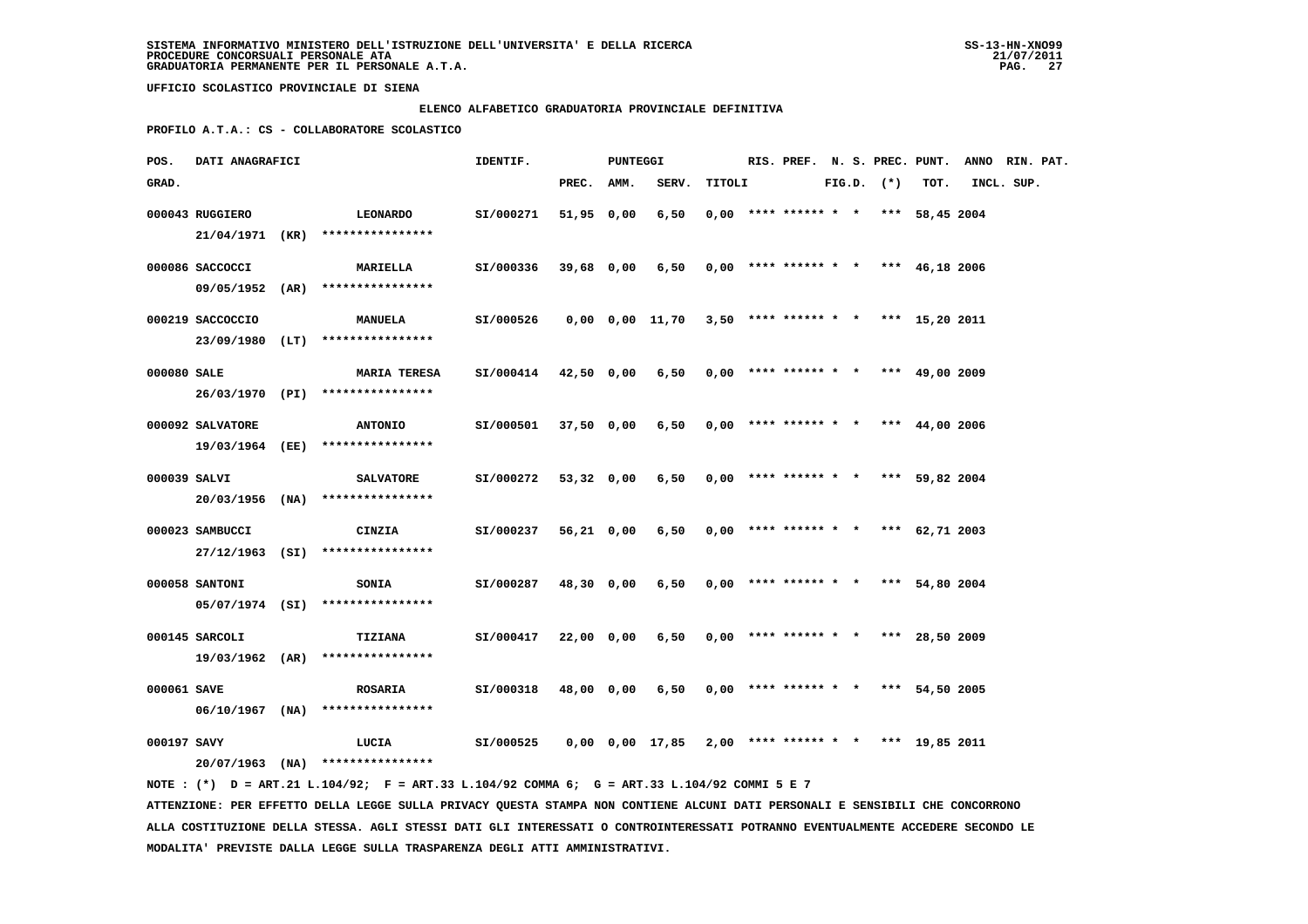#### **ELENCO ALFABETICO GRADUATORIA PROVINCIALE DEFINITIVA**

 **PROFILO A.T.A.: CS - COLLABORATORE SCOLASTICO**

| POS.  | DATI ANAGRAFICI     | IDENTIF. | PUNTEGGI                                                                                    |                                                               |            |  |                                            |        |                                       |  | RIS. PREF. N. S. PREC. PUNT. ANNO RIN. PAT. |      |            |  |
|-------|---------------------|----------|---------------------------------------------------------------------------------------------|---------------------------------------------------------------|------------|--|--------------------------------------------|--------|---------------------------------------|--|---------------------------------------------|------|------------|--|
| GRAD. |                     |          |                                                                                             |                                                               | PREC. AMM. |  | SERV.                                      | TITOLI |                                       |  | $FIG.D.$ $(*)$                              | TOT. | INCL. SUP. |  |
|       | 000223 SCAGNETTI    |          | <b>VALENTINA</b><br>24/10/1978 (VT) ****************                                        | SI/000299                                                     | 14,50 0,00 |  | 0,00                                       |        | $0,00$ **** ****** * * *** 14,50 2005 |  |                                             |      |            |  |
|       |                     |          |                                                                                             |                                                               |            |  |                                            |        |                                       |  |                                             |      |            |  |
|       | 000195 SCALCIONE    |          | <b>DONATO</b><br>28/05/1966 (SA) *****************                                          | SI/000487                                                     | 14,60 0,00 |  | $5,50$ 0,00 **** ****** * * *** 20,10 2010 |        |                                       |  |                                             |      |            |  |
|       | 000123 SCOGNAMIGLIO |          | <b>ALFREDO</b>                                                                              | SI/000251                                                     | 31,36 0,00 |  | 0,00                                       |        | $0,00$ **** ****** * * *** 31,36 2005 |  |                                             |      |            |  |
|       |                     |          | $10/05/1973$ (NA) *****************                                                         |                                                               |            |  |                                            |        |                                       |  |                                             |      |            |  |
|       | 000037 SECOLI       |          | SILVIA                                                                                      | SI/000273                                                     | 53,45 0,00 |  | $6,50$ 0,00 **** ****** * * *** 59,95 2004 |        |                                       |  |                                             |      |            |  |
|       |                     |          | 08/02/1964 (FI) ****************                                                            |                                                               |            |  |                                            |        |                                       |  |                                             |      |            |  |
|       | 000109 SELVANI      |          | SILVIA<br>08/02/1971 (RM) ****************                                                  | SI/000345                                                     | 30,00 0,00 |  | 6,50                                       |        | $0.00$ **** ****** * * *** 36.50 2007 |  |                                             |      |            |  |
|       |                     |          |                                                                                             |                                                               |            |  |                                            |        |                                       |  |                                             |      |            |  |
|       | 000075 SERAFINI     |          | <b>ANGELA</b><br>$04/11/1966$ (PO) ****************                                         | SI/000302                                                     | 44,50 0,00 |  | 6,50                                       |        | $0,00$ **** ****** * * *** 51,00 2005 |  |                                             |      |            |  |
|       | 000140 SERAFINI     |          | <b>ELENA</b>                                                                                | SI/000415                                                     | 22,00 0,00 |  | 6,50                                       |        | $0,00$ **** ****** * * *** 28,50 2009 |  |                                             |      |            |  |
|       |                     |          | $21/03/1965$ (SI) *****************                                                         |                                                               |            |  |                                            |        |                                       |  |                                             |      |            |  |
|       | 000013 SERCHI       |          | <b>MARIO</b>                                                                                | SI/000241                                                     | 57,75 0,00 |  | 6,50                                       |        | $0,00$ **** ****** * * *** 64,25 2003 |  |                                             |      |            |  |
|       |                     |          | 06/11/1955 (SI) ****************                                                            |                                                               |            |  |                                            |        |                                       |  |                                             |      |            |  |
|       | 000116 SIMONCINI    |          | <b>ROBERTA</b><br>$11/12/1968$ (SI) *****************                                       | SI/000378                                                     | 27,60 0,00 |  | 6,50                                       |        | $0,00$ **** ****** * * *** 34,10 2008 |  |                                             |      |            |  |
|       | 000210 SOCCIARELLO  |          | <b>ANNA MARIA</b>                                                                           | SI/000524                                                     |            |  | 0,00 0,00 14,00                            |        | $3,00$ **** ****** * * *** 17,00 2011 |  |                                             |      |            |  |
|       |                     |          | 17/04/1962 (SI) ****************                                                            |                                                               |            |  |                                            |        |                                       |  |                                             |      |            |  |
|       | 000108 SORTINO      |          | RICCARDO                                                                                    | $SI/000244$ 37,10 0,00 0,00 0,00 **** ****** * *** 37,10 2003 |            |  |                                            |        |                                       |  |                                             |      |            |  |
|       |                     |          | 21/07/1979 (PA) ****************                                                            |                                                               |            |  |                                            |        |                                       |  |                                             |      |            |  |
|       |                     |          | NOTE: (*) D = ART.21 L.104/92; F = ART.33 L.104/92 COMMA 6; G = ART.33 L.104/92 COMMI 5 E 7 |                                                               |            |  |                                            |        |                                       |  |                                             |      |            |  |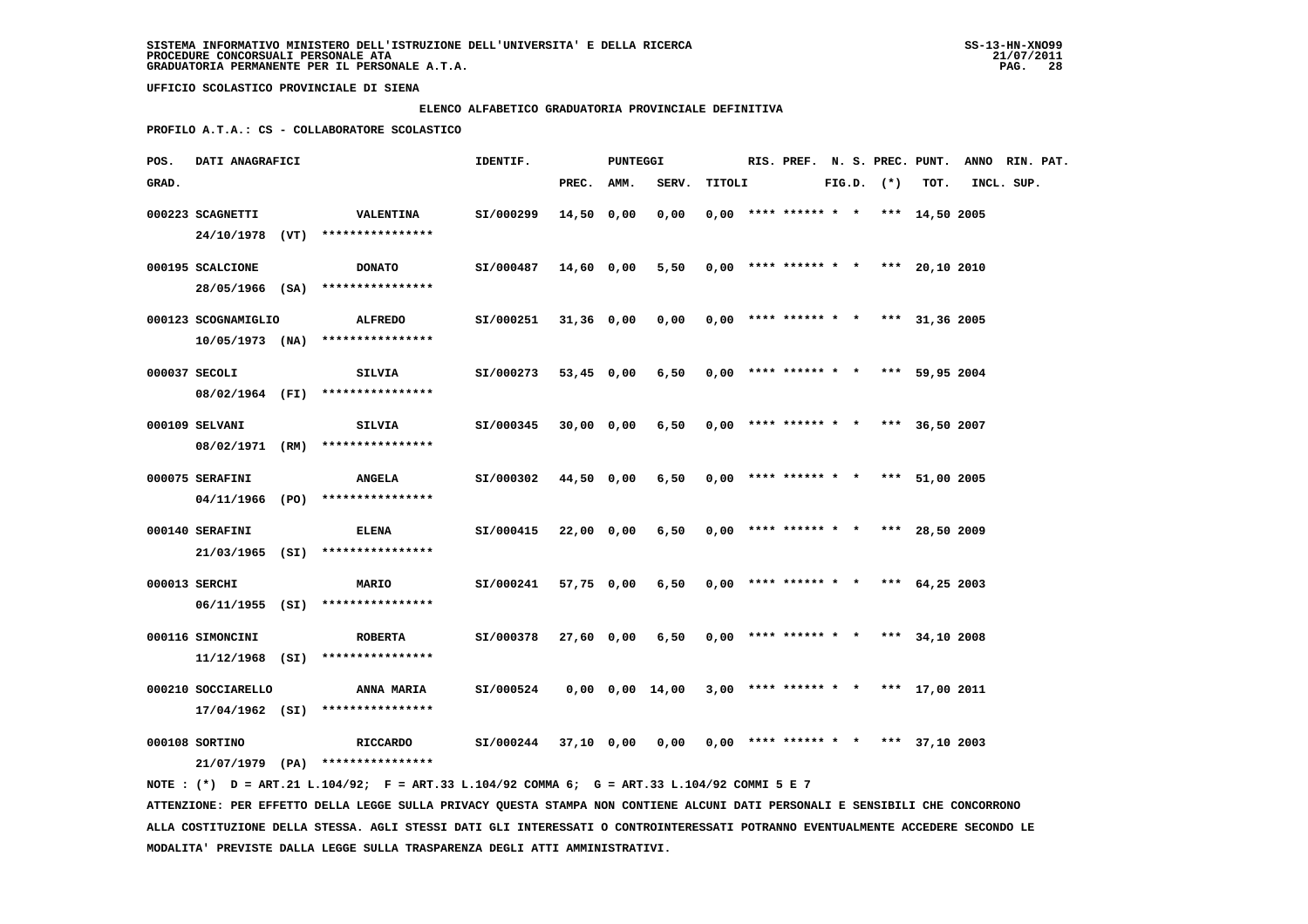#### **ELENCO ALFABETICO GRADUATORIA PROVINCIALE DEFINITIVA**

 **PROFILO A.T.A.: CS - COLLABORATORE SCOLASTICO**

| POS.         | <b>DATI ANAGRAFICI</b> | PUNTEGGI<br>IDENTIF.                                                                        |                      |            |            |                                                     |        |  |                                       |  | RIS. PREF. N. S. PREC. PUNT. ANNO RIN. PAT. |      |            |  |
|--------------|------------------------|---------------------------------------------------------------------------------------------|----------------------|------------|------------|-----------------------------------------------------|--------|--|---------------------------------------|--|---------------------------------------------|------|------------|--|
| GRAD.        |                        |                                                                                             |                      | PREC. AMM. |            | SERV.                                               | TITOLI |  |                                       |  | $FIG.D.$ $(*)$                              | тот. | INCL. SUP. |  |
|              | 000074 SPADEA          | <b>ELISABETTA</b>                                                                           | SI/000300            | 44,55 0,00 |            | 6,50                                                |        |  | $0,00$ **** ****** * * *** 51,05 2005 |  |                                             |      |            |  |
|              |                        | 21/10/1968 (CZ) ****************                                                            |                      |            |            |                                                     |        |  |                                       |  |                                             |      |            |  |
|              | 000077 SPIEZIO         | CONCETTA                                                                                    | SI/000301            |            | 43,30 0,00 | 6,50                                                |        |  | $0,00$ **** ****** * * *** 49,80 2005 |  |                                             |      |            |  |
|              |                        | $12/04/1965$ (CE) ****************                                                          |                      |            |            |                                                     |        |  |                                       |  |                                             |      |            |  |
|              | 000216 SPINELLI        | <b>GIOVANNI</b>                                                                             | SI/000447            |            |            | 13,68 0,00 1,95 0,00 **** ****** * * *** 15,63 2009 |        |  |                                       |  |                                             |      |            |  |
|              |                        | 24/09/1973 (CE) ****************                                                            |                      |            |            |                                                     |        |  |                                       |  |                                             |      |            |  |
|              | 000050 STABILE         |                                                                                             | SI/000274 49,50 0,00 |            |            | $6,50$ 0,00 **** ****** * * *** 56,00 2004          |        |  |                                       |  |                                             |      |            |  |
|              |                        | <b>ALFONSINA</b><br>23/12/1959 (CS) ****************                                        |                      |            |            |                                                     |        |  |                                       |  |                                             |      |            |  |
|              |                        |                                                                                             |                      |            |            |                                                     |        |  |                                       |  |                                             |      |            |  |
|              | 000151 STRICCHI        | CARLO                                                                                       | SI/000400            |            | 21,20 0,00 | 6,50                                                |        |  | $0,00$ **** ****** * * *** 27,70 2009 |  |                                             |      |            |  |
|              |                        | $12/04/1961$ (SI) ****************                                                          |                      |            |            |                                                     |        |  |                                       |  |                                             |      |            |  |
|              | 000171 TERZUOLI        | <b>ADRIANA</b>                                                                              | SI/000470            |            | 17,50 0,00 | 6,50                                                |        |  | $0,00$ **** ****** * * *** 24,00 2010 |  |                                             |      |            |  |
|              |                        | $12/04/1951$ (SI) *****************                                                         |                      |            |            |                                                     |        |  |                                       |  |                                             |      |            |  |
| 000018 TICCI |                        | <b>MARINA</b>                                                                               | SI/000245            |            | 56,50 0,00 | 6,50                                                |        |  | $0,00$ **** ****** * * *** 63,00 2003 |  |                                             |      |            |  |
|              |                        | 26/04/1961 (SI) ****************                                                            |                      |            |            |                                                     |        |  |                                       |  |                                             |      |            |  |
|              |                        |                                                                                             |                      |            |            |                                                     |        |  |                                       |  |                                             |      |            |  |
|              | 000005 TOGNAZZI        | <b>ANNALISA</b>                                                                             | SI/000246            |            | 59,00 0,00 | 6,50                                                |        |  | $0,00$ **** ****** * * *** 65,50 2003 |  |                                             |      |            |  |
|              |                        | 08/06/1958 (SI) ****************                                                            |                      |            |            |                                                     |        |  |                                       |  |                                             |      |            |  |
| 000198 TONDI |                        | LUANA                                                                                       | SI/000471            |            | 14,80 0,00 | 5,00                                                |        |  | $0,00$ **** ****** * * *** 19,80 2010 |  |                                             |      |            |  |
|              |                        | $07/10/1948$ (SI) ****************                                                          |                      |            |            |                                                     |        |  |                                       |  |                                             |      |            |  |
|              | 000016 TONTOLI         | <b>ANTONIO</b>                                                                              | SI/000247            |            | 57,00 0,00 | 6,50                                                |        |  | $0,00$ **** ****** * * *** 63,50 2003 |  |                                             |      |            |  |
|              |                        | 27/10/1964 (BN) ****************                                                            |                      |            |            |                                                     |        |  |                                       |  |                                             |      |            |  |
|              |                        |                                                                                             |                      |            |            |                                                     |        |  |                                       |  |                                             |      |            |  |
| 000196 TUFO  |                        | <b>MARIA ROSA</b>                                                                           | SI/000472            |            | 15,00 0,00 | 5,00                                                |        |  | $0,00$ **** ****** * * *** 20,00 2010 |  |                                             |      |            |  |
|              |                        | 08/01/1967 (SI) ****************                                                            |                      |            |            |                                                     |        |  |                                       |  |                                             |      |            |  |
|              |                        | NOTE: (*) D = ART.21 L.104/92; F = ART.33 L.104/92 COMMA 6; G = ART.33 L.104/92 COMMI 5 E 7 |                      |            |            |                                                     |        |  |                                       |  |                                             |      |            |  |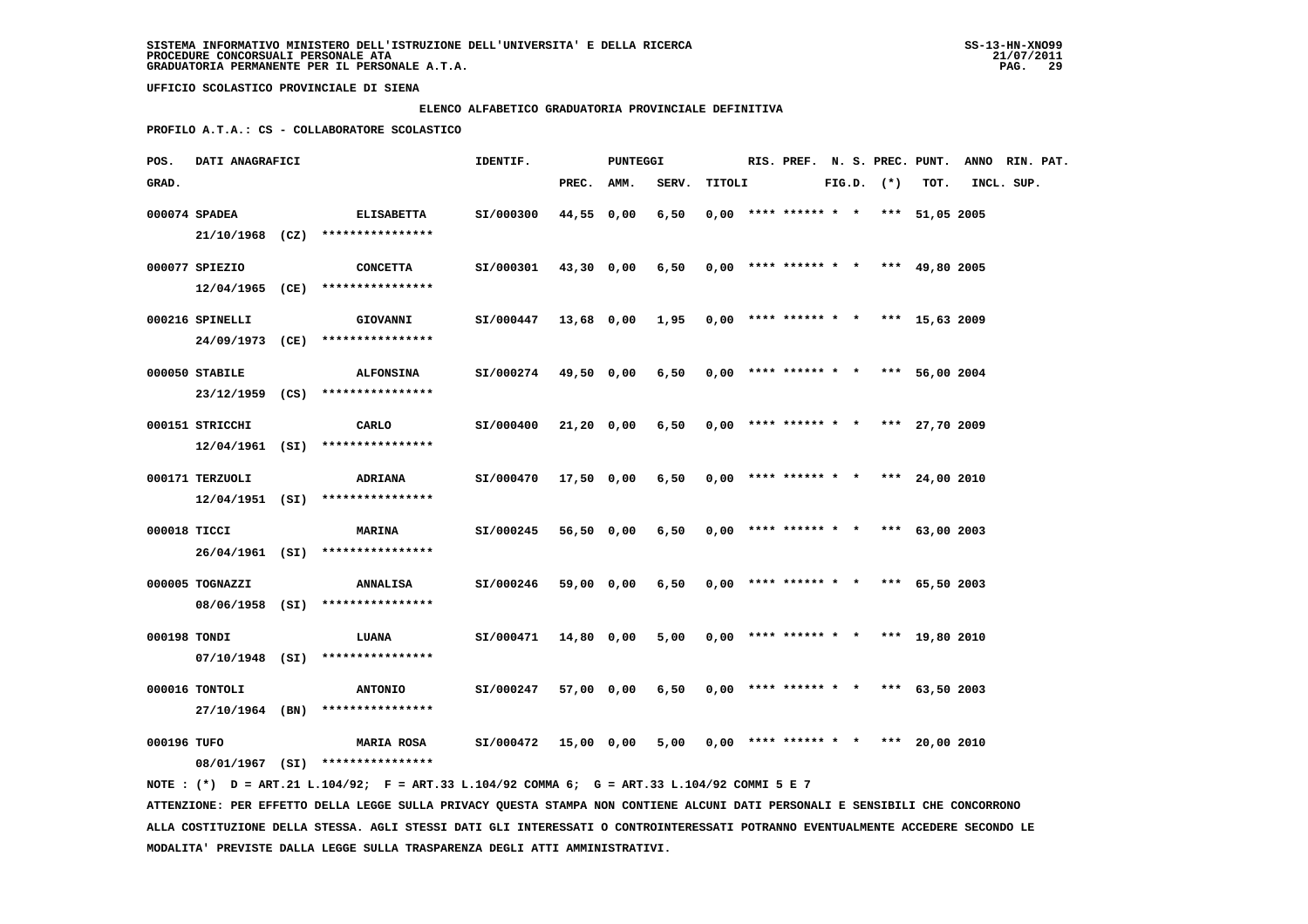# **ELENCO ALFABETICO GRADUATORIA PROVINCIALE DEFINITIVA**

 **PROFILO A.T.A.: CS - COLLABORATORE SCOLASTICO**

| POS.         | DATI ANAGRAFICI |  |                                                                                                                               | IDENTIF.  | <b>PUNTEGGI</b> |  |                                                           |  |  |  | RIS. PREF. N. S. PREC. PUNT. ANNO RIN. PAT. |            |  |
|--------------|-----------------|--|-------------------------------------------------------------------------------------------------------------------------------|-----------|-----------------|--|-----------------------------------------------------------|--|--|--|---------------------------------------------|------------|--|
| GRAD.        |                 |  |                                                                                                                               |           | PREC. AMM.      |  | SERV. TITOLI FIG.D. (*) TOT.                              |  |  |  |                                             | INCL. SUP. |  |
|              | 000158 TURCHI   |  | <b>MARIVA</b>                                                                                                                 | SI/000418 | 20,00 0,00      |  | $6,50$ 0,00 **** ****** * * *** 26.50 2009                |  |  |  |                                             |            |  |
|              |                 |  | 08/08/1958 (SI) ****************                                                                                              |           |                 |  |                                                           |  |  |  |                                             |            |  |
|              | 000199 VIGNALI  |  | <b>GLORIA</b>                                                                                                                 | SI/000527 |                 |  | $0,00$ $0,00$ $17,35$ $2,00$ **** ****** * *** 19,35 2011 |  |  |  |                                             |            |  |
|              |                 |  | 16/04/1966 (SI) ****************                                                                                              |           |                 |  |                                                           |  |  |  |                                             |            |  |
|              | 000011 VINCENTI |  | <b>MARIA</b> SI/000249                                                                                                        |           |                 |  | 58,05 0,00 6,50 0,00 **** ****** * * *** 64,55 2003       |  |  |  |                                             |            |  |
|              |                 |  | 24/08/1968 (BR) ****************                                                                                              |           |                 |  |                                                           |  |  |  |                                             |            |  |
|              | 000026 VITALE   |  | MARIA MONTAGNA  SI/000277  55,37  0,00  6,50  0,00 **** ****** * * ***  61,87  2004                                           |           |                 |  |                                                           |  |  |  |                                             |            |  |
|              |                 |  | 13/02/1961 (RC) ****************                                                                                              |           |                 |  |                                                           |  |  |  |                                             |            |  |
| 000147 VITI  |                 |  | TIZIANA SI/000405                                                                                                             |           |                 |  | 21,50 0,00 6,50 0,00 **** ****** * * *** 28,00 2009       |  |  |  |                                             |            |  |
|              |                 |  | 10/11/1963 (SI) ****************                                                                                              |           |                 |  |                                                           |  |  |  |                                             |            |  |
| 000150 VOLPI |                 |  | PATRIZIA     SI/000419  21,80 0,00  6,00  0,00 **** ****** *  * *** 27,80 2009                                                |           |                 |  |                                                           |  |  |  |                                             |            |  |
|              |                 |  | 16/03/1958 (GE) ****************                                                                                              |           |                 |  |                                                           |  |  |  |                                             |            |  |
|              |                 |  | NOTE: (*) D = ART.21 L.104/92; F = ART.33 L.104/92 COMMA 6; G = ART.33 L.104/92 COMMI 5 E 7                                   |           |                 |  |                                                           |  |  |  |                                             |            |  |
|              |                 |  | ATTENZIONE: PER EFFETTO DELLA LEGGE SULLA PRIVACY QUESTA STAMPA NON CONTIENE ALCUNI DATI PERSONALI E SENSIBILI CHE CONCORRONO |           |                 |  |                                                           |  |  |  |                                             |            |  |

 **ALLA COSTITUZIONE DELLA STESSA. AGLI STESSI DATI GLI INTERESSATI O CONTROINTERESSATI POTRANNO EVENTUALMENTE ACCEDERE SECONDO LE MODALITA' PREVISTE DALLA LEGGE SULLA TRASPARENZA DEGLI ATTI AMMINISTRATIVI.**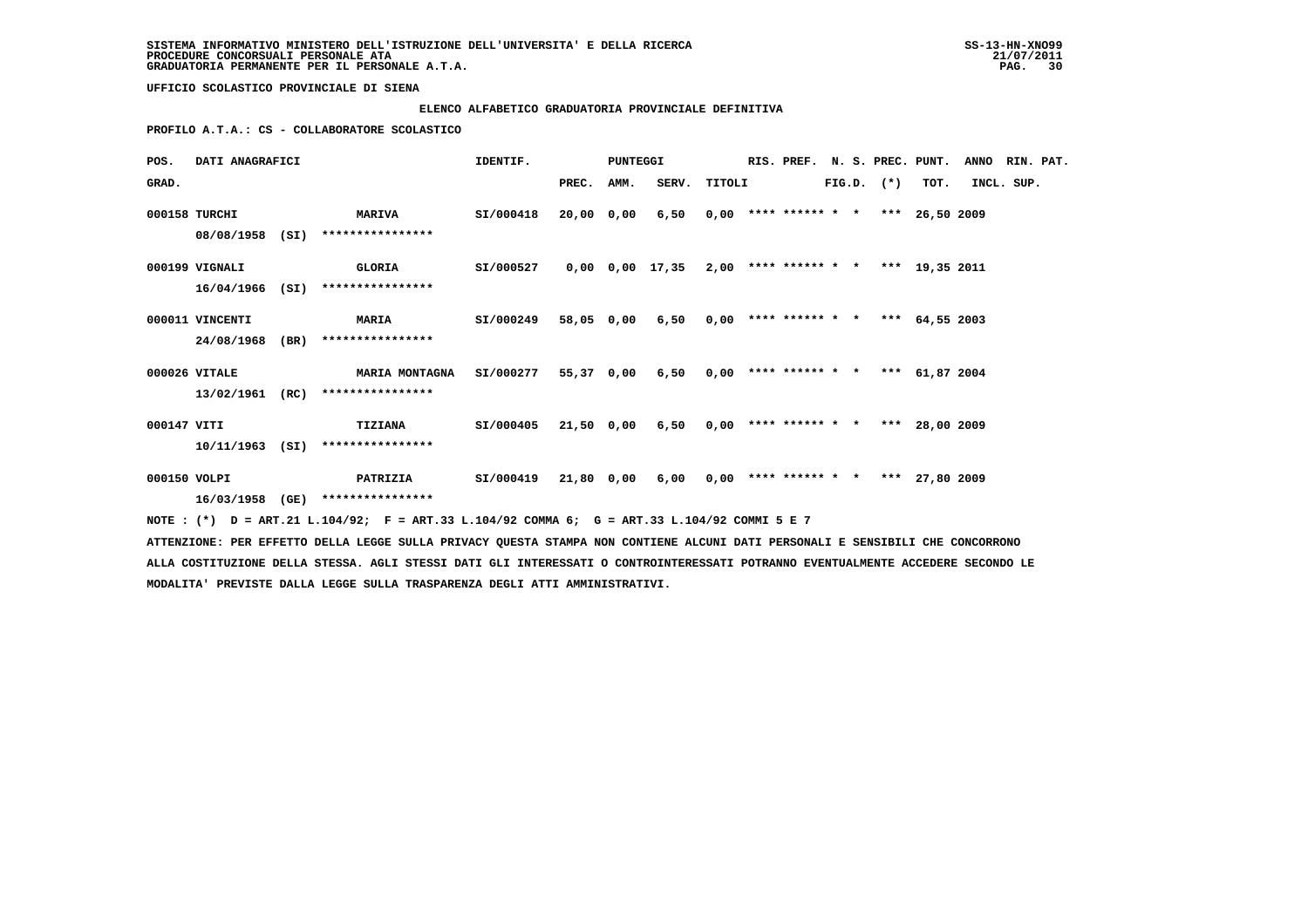### **ELENCO ALFABETICO GRADUATORIA PROVINCIALE DEFINITIVA**

 **PROFILO A.T.A.: GA - GUARDAROBIERE**

 **NON CI SONO ASPIRANTI DA STAMPARE**